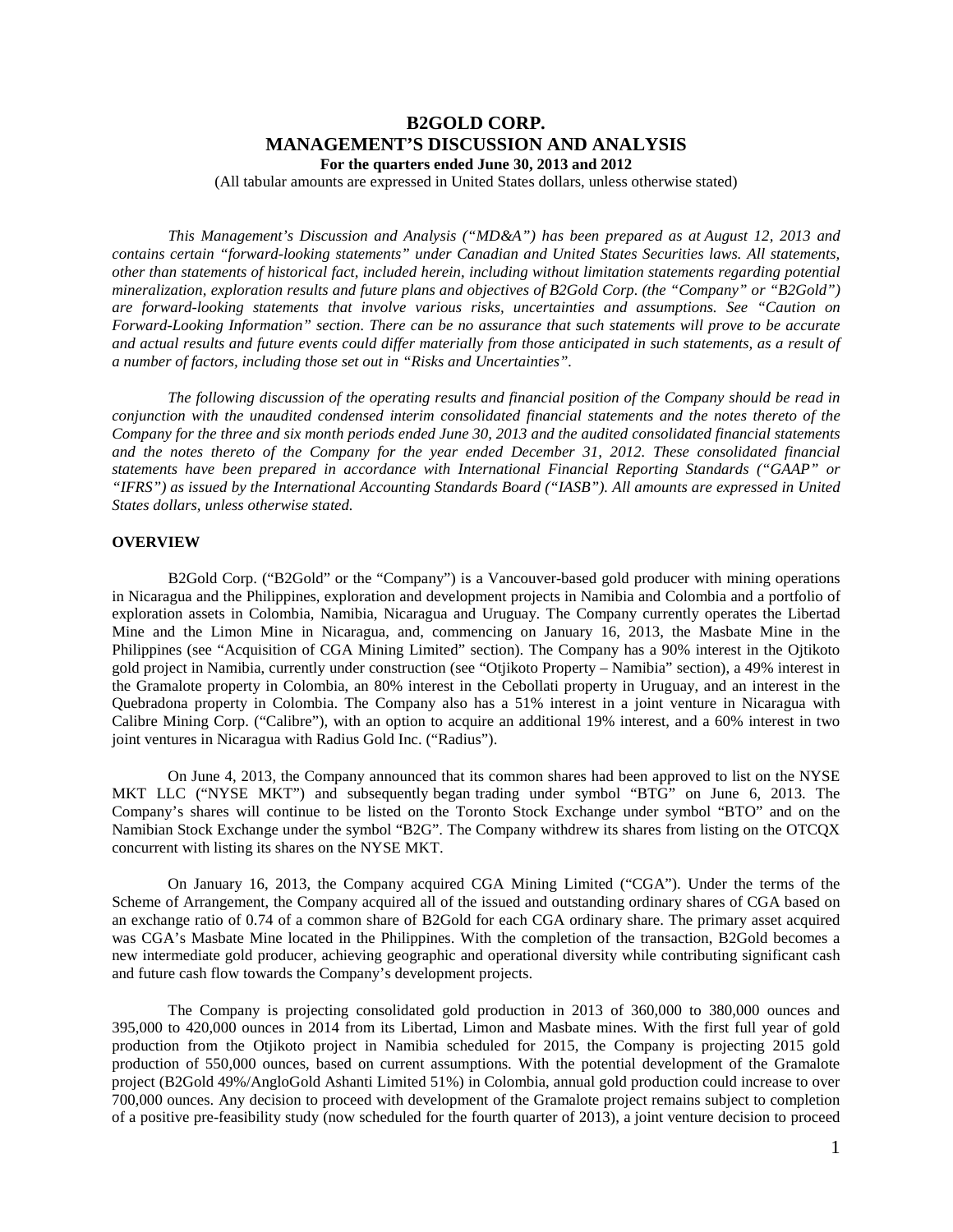with a feasibility study, a positive conclusion from such feasibility study and obtaining the requisite financing and permits to proceed with construction and mining.

On January 10, 2013, the Company announced positive results from the feasibility study for the Otjikoto gold project in Namibia, and commencement of mine construction (see "Otjikoto Property – Namibia" section). In addition, on April 16, 2013, the Company announced the closing of a new senior secured revolving credit facility ("Senior Credit Facility") with a syndicate of banks. The Senior Credit Facility is comprised of three tranches of \$50 million each for a total of \$150 million and has replaced the prior \$25 million revolving credit facility with Macquarie Bank Limited. The Senior Credit Facility will be used to fund construction and development costs related to Otjikoto and for general corporate purposes. In the first five years of its mine life, Otjikoto is expected to produce approximately 141,000 ounces of gold per year at an average operating cash cost of \$524 per ounce.

# **ACQUISITION OF CGA MINING LIMITED**

On January 31, 2013, the Company and CGA announced that they had completed the combination of the two companies (the "Merger") by way of a court-approved scheme of arrangement (the "Scheme of Arrangement") and the merger implementation agreement dated September 18, 2012 between the Company and CGA (the "Merger Implementation Agreement"). Under the terms of the Merger, the Company acquired all of the issued and outstanding ordinary shares of CGA based on an exchange ratio of 0.74 of a common share of B2Gold for each CGA ordinary share. In addition, all of the outstanding stock options of CGA were cancelled and the former holders thereof received that number of B2Gold shares that corresponded to the value of the "in-the-money" portion of their CGA options. Upon closing of the Merger, CGA became a wholly-owned subsidiary of B2Gold.

As a result, B2Gold issued an aggregate of 250,039,641 common shares to the former CGA shareholders, representing approximately 39% of B2Gold's common shares issued and outstanding upon closing the Merger. An additional 1,933,557 common shares of B2Gold were issued to former CGA option holders upon cancellation of their stock options.

The business combination was accounted for using the acquisition method, with B2Gold as the acquirer of CGA. The Acquisition Date was determined to be January 16, 2013 for accounting purposes; the Company's consolidated financial statements include CGA's results commencing from January 16, 2013. The primary asset acquired was CGA's Masbate Mine located in the Philippines.

The cost of the acquisition was approximately \$985 million, the fair value of B2Gold shares issued, based on the issuance of 251,973,198 B2Gold shares at Cdn.\$3.85 per share (the opening share price on the TSX on January 16, 2013) and a foreign exchange rate of Cdn.\$0.985 to \$1.

B2Gold's acquisition related costs of \$5.9 million have been charged to acquisition costs in the unaudited condensed consolidated statement of operations for the six months ended June 30, 2013.

The following table sets forth a preliminary allocation of the purchase price to assets and liabilities acquired, based on preliminary estimates of fair value. This is a preliminary purchase price allocation and therefore subject to adjustment over the course of 2013 on completion of the valuation process and analysis of resulting tax effects.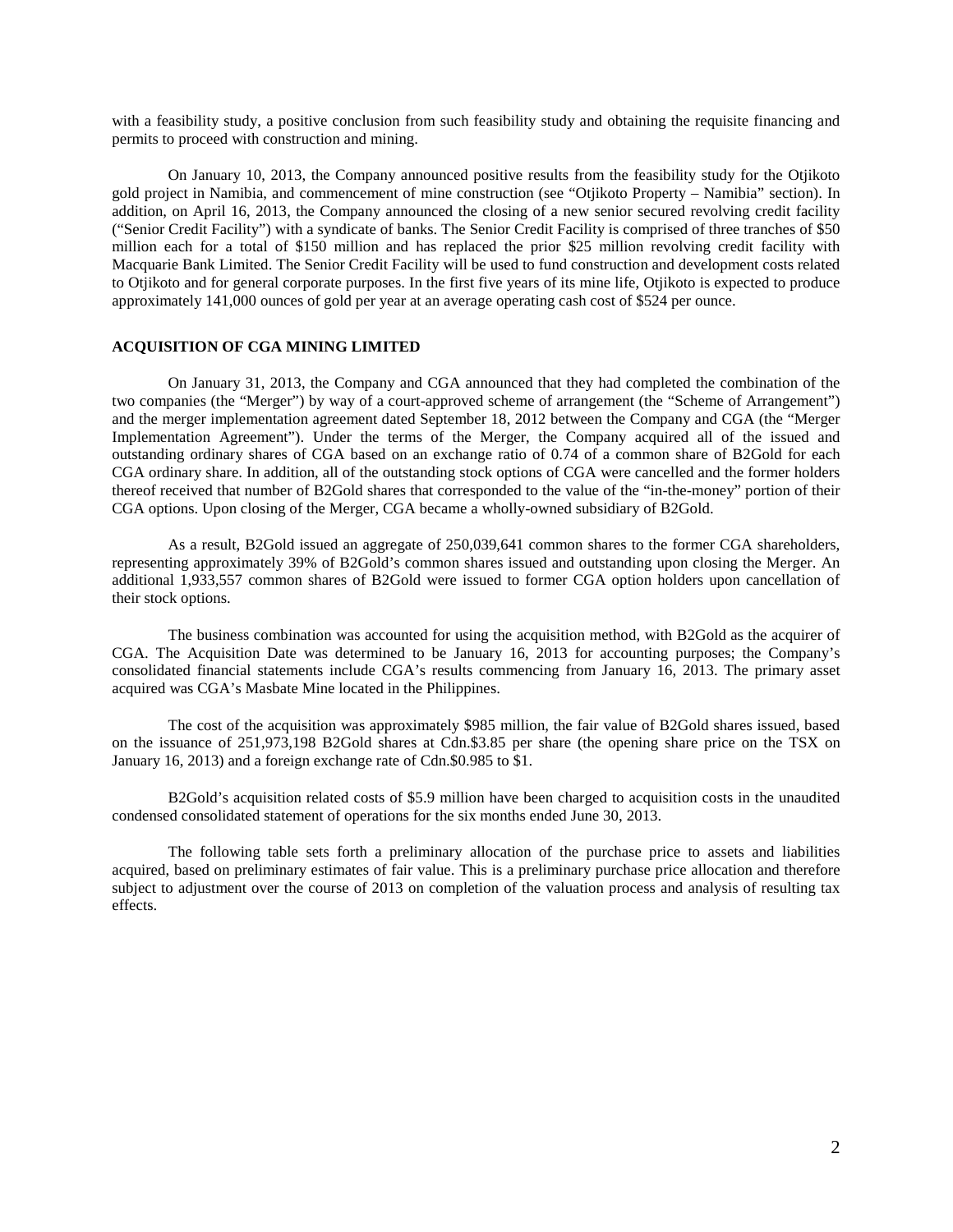| Preliminary purchase price allocation:                                     |            |
|----------------------------------------------------------------------------|------------|
| Cash and cash equivalents                                                  | 56,088     |
| Restricted cash                                                            | 9,000      |
| Accounts receivable and prepaids                                           | 11,368     |
| Inventories                                                                |            |
| - Product inventory                                                        | 55,036     |
| Ore stockpile inventory, current portion                                   | 6,955      |
| Supplies inventory                                                         | 11,677     |
| Note receivable from RTG Mining Inc.                                       | 2,560      |
| Mining interests                                                           |            |
| - Masbate Mine                                                             | 526,280    |
| Masbate undeveloped mineral interest                                       | 389,673    |
| - Pajo exploration property                                                | 15,128     |
| Long-term Investments                                                      |            |
| - St. Augustine Gold & Copper Limited                                      | 20,193     |
| Sierra Mining Limited<br>٠                                                 | 6,038      |
| - RTG Mining Inc.                                                          | 4,806      |
| Value-added tax receivables, long-term                                     | 37,731     |
| Other long-term assets                                                     |            |
| - Ore stockpile inventory                                                  | 22,800     |
| - Other                                                                    | 150        |
| Accounts payable and accrued liabilities                                   | (31,982)   |
| Current tax payable                                                        | (1,674)    |
| Masbate project loan facility                                              | (18, 524)  |
| Deferred revenue - fair value of gold contracts                            | (37, 404)  |
| Finance lease obligations, including current portion                       | (25, 228)  |
| Mine restoration provisions, including current portion                     | (20, 261)  |
| Deferred income taxes                                                      | (192, 263) |
| Other long-term liabilities                                                | (572)      |
| Goodwill                                                                   | 137,295    |
| Purchase price - 251,973,198 common shares of B2Gold issued on acquisition | 984,870    |

Included in CGA's accounts payable and accrued liabilities on January 16, 2013 was \$10.1 million relating to CGA's transaction costs relating to the business combination, all paid subsequently in the first quarter of 2013.

The Masbate Mine's gold bullion inventory and current portion of ore stockpile inventory were increased by \$32.9 million to reflect their fair values on acquisition, of which \$32.4 million and \$0.5 million was expensed and included in cost of sales in the first and second quarter of 2013, respectively.

Goodwill of \$137.3 million (net) resulting from the acquisition arises fully on the recognition of deferred income tax liabilities (of \$192.3 million) on the transaction. None of the goodwill is deductible for tax purposes.

The value of approximately \$390 million assigned to undeveloped mineral interest at the Masbate Mine was attributable to (i) mineralized material within mineral resources that management believes can be brought into production and (ii) exploration potential for deposits the Company has the legal right to access, and based on interpretation of information and results, including geological data, that were available at the acquisition date. Amounts assigned to undeveloped mineral interest are not expensed (or depreciated) until the undeveloped mineral interest either becomes associated with additional proven and probable reserves and the reserves are produced or the undeveloped mineral interest is determined to be impaired.

**\$**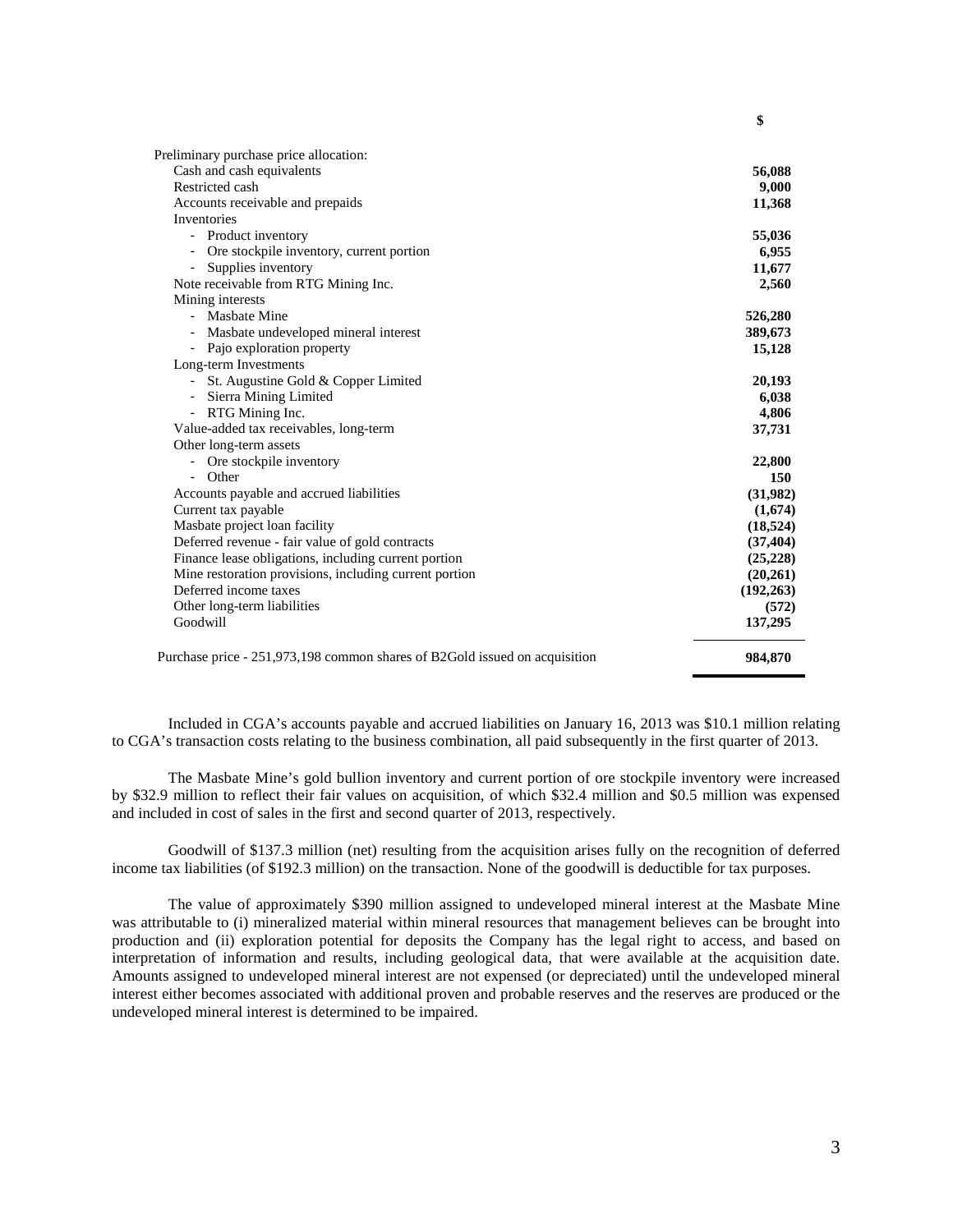# **REVIEW OF FINANCIAL RESULTS**

#### *Selected Quarterly Financial and Operating Results:*

|                                                                                                        | Three months ended<br>June 30<br>(unaudited) |        | <b>Six months ended</b><br>June 30<br>(unaudited) |         |
|--------------------------------------------------------------------------------------------------------|----------------------------------------------|--------|---------------------------------------------------|---------|
|                                                                                                        | 2013                                         | 2012   | 2013                                              | 2012    |
| Gold revenue (\$ in thousands)                                                                         | 122,635                                      | 57,330 | 277,488                                           | 121,203 |
| Gold sold (ounces)                                                                                     | 86,239                                       | 35,860 | 181,281                                           | 73,713  |
| Average realized gold price (\$/ ounce)                                                                | 1,422                                        | 1,599  | 1,531                                             | 1,644   |
| Gold produced (ounces)                                                                                 | 82,083                                       | 36,803 | 161,744                                           | 71,405  |
| Cash operating costs (\$/ ounce gold)                                                                  | 732                                          | 583    | 727                                               | 585     |
| Total cash costs (\$/ ounce gold)                                                                      | 782                                          | 601    | 776                                               | 640     |
| Adjusted net income <sup>(1)</sup> (\$ in thousands)                                                   | 7,667                                        | 20,846 | 47.68                                             | 41,558  |
| Adjusted earnings per share $(1)$ -basic $(\$)$                                                        | 0.01                                         | 0.06   | 0.08                                              | 0.11    |
| Adjusted earnings per share $(1)$ – diluted (\$)                                                       | 0.01                                         | 0.05   | 0.08                                              | 0.11    |
| Net income (\$ in thousands)                                                                           | 33,071                                       | 11,937 | 33,134                                            | 26,483  |
| Earnings per share $-$ basic (\$/share)                                                                | 0.05                                         | 0.03   | 0.05                                              | 0.07    |
| Earnings per share $-$ diluted ( $\frac{\sqrt{3}}{\sqrt{3}}$ )                                         | 0.05                                         | 0.03   | 0.05                                              | 0.07    |
| Cash flows from operating activities (\$ in thousands)<br>- before changes in non-cash working capital | 31,546                                       | 27,791 | 76,689                                            | 54,857  |

*(1) Attributable to the shareholders of the Company.* 

#### *Second quarter 2013 and 2012*

With the recent CGA acquisition on January 16, 2013 and continued strong performance from its Nicaraguan operations, the Company achieved another new quarterly production record. Consolidated gold production in the second quarter of 2013 was 82,083 ounces, an increase of 123% compared to the same period in 2012. Gold production from the Masbate Mine accounted for 104% of the increase, and gold production from the Company's Libertad and Limon Mines in Nicaragua increased by 19% over the second quarter in 2012. The Company is projecting another record year for gold production in 2013, with consolidated production of 360,000 to 380,000 ounces expected from the Libertad, Limon and Masbate mines. Consolidated gold production in the last half of 2013 is expected to be 191,000 to 211,000 ounces. Forecast consolidated cash operating costs for the second half of 2013 are in a reduced range of \$630 to \$660 per ounce, a significant improvement over previous guidance of \$685 to \$730 per ounce.

On June 5, 2013, the Masbate operations in the Philippines temporarily suspended processing after observing minor leaks in the process plant pipeline. Subsequent wear measurement resulted in the decision to replace the steel line, which has been completed. Production recommenced on June 22, 2013. Prior to this unforeseen event, Masbate Mine gold production was 1,800 ounces ahead of the Company's forecasts for the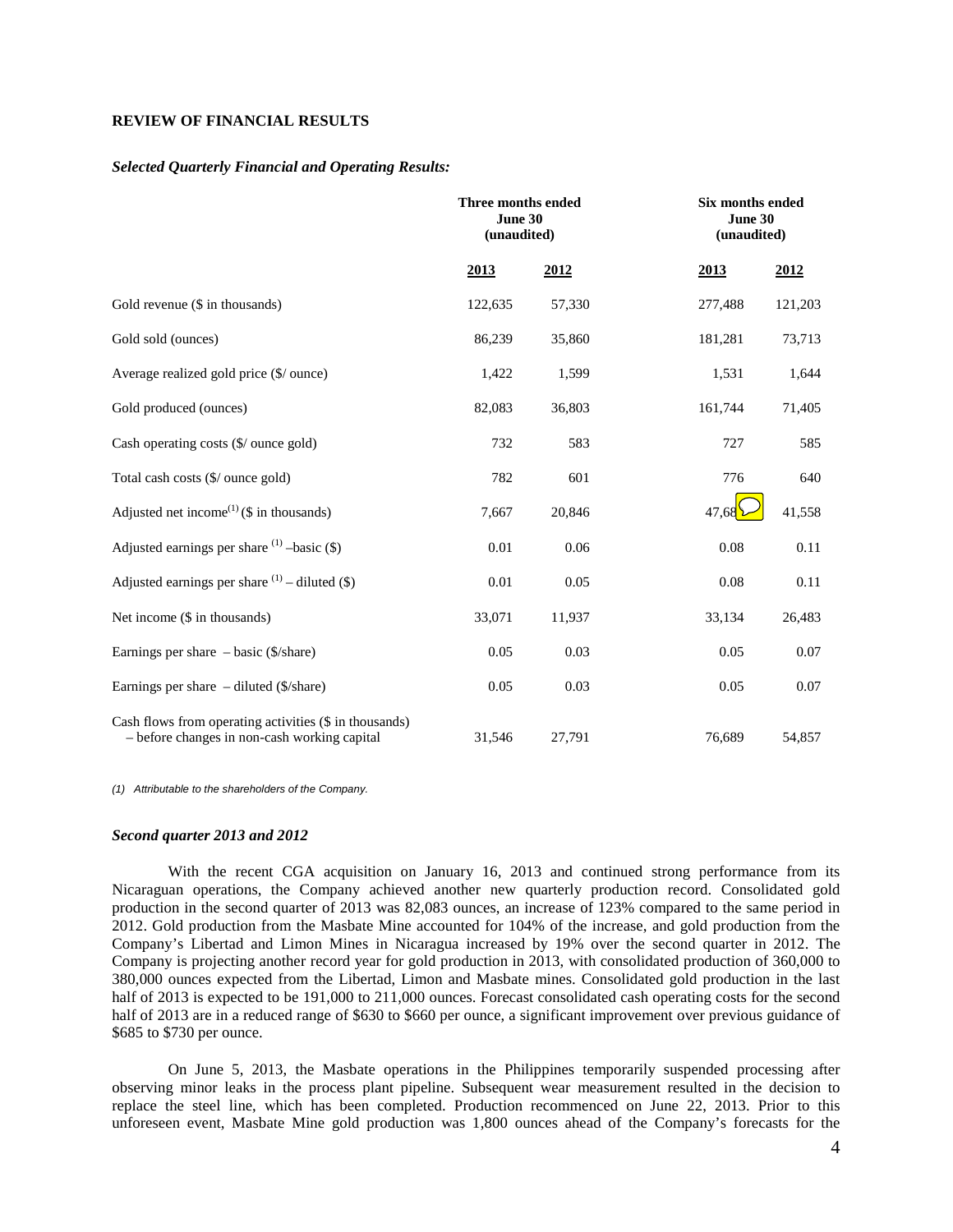quarter. Due to the suspension of operations in June, production in the second quarter of 2013 was approximately 7,000 ounces of gold less than forecast. This production loss is expected to be offset with a modification of the mining sequence that had been in development prior to this event, centered on the Colorado pit. Therefore, the Company's production guidance for the year, which is 175,000 to 185,000 ounces of gold for the Masbate Mine, remains unchanged.

Gold revenue for the second quarter of 2013 was \$122.6 million (which included a non-cash amount of \$9.4 million described below) on sales of 86,239 ounces at an average price of \$1,422 per ounce compared to \$57.3 million on sales of 35,860 ounces at an average price of \$1,599 per ounce in the 2012 second quarter. The significant increase of 114% in revenue (despite an 11% decrease in the average realized gold price) was driven by gold production from the Company's newly acquired Masbate Mine as well as increased production from its Nicaraguan operations.

Gold revenue of \$122.6 million included a non-cash amount of \$9.4 million related to the amortization of deferred revenue, associated with the fair value adjustment of the gold forward contracts acquired as part of the CGA acquisition. On January 16, 2013, the Company assumed the gold forward contracts related to the Masbate project of 50,225 ounces of gold with settlements scheduled between January 31, 2013 and December 31, 2013 at an average price of \$913 per ounce. The fair value of these contracts (required to be recognized as part of the Company's acquisition accounting) was estimated to be negative \$37.4 million on January 16, 2013. For accounting purposes, these contracts are not subsequently re-measured at fair value after initial recognition and are reduced through a corresponding adjustment to revenue consistent with the timing of revenue recognition criteria being met for the gold deliveries made under the terms of contract. During the quarter, 12,525 ounces of gold were delivered under the gold forward contracts at an average settlement price of \$908 per ounce.

In the second quarter of 2013, the Masbate Mine accounted for \$63.1 million (which included a non-cash amount of \$9.4 million described above) of gold revenue from the sale of 42,762 ounces, the Libertad Mine accounted for \$39.6 million (Q2 2012 - \$40.1 million) of gold revenue from the sale of 28,777 ounces (Q2 2012 – 25,020 ounces) while \$20 million (Q2 2012 - \$17.3 million) was contributed by the Limon Mine from the sale of 14,700 ounces of gold (Q2 2012 – 10,840 ounces).

Consolidated cash operating costs for the second quarter of 2013 was \$732 per ounce of gold compared to budget of \$745 per ounce. The favourable \$13 per ounce variance (despite a temporary suspension of Masbate's mining operations from June 5 to June 22 to replace a process pipeline) was mainly the result of: higher grades at the Limon Mine, lower energy costs in Nicaragua and cost containment measures at the Masbate Mine. Forecast consolidated cash operating costs for the second half of 2013 have improved to between \$630 to \$660 per ounce, compared with previous guidance of \$685 to \$730 per ounce.

Consolidated cash operating costs increased to \$732 per ounce in the quarter from \$583 per ounce in the same period last year, mainly due to higher operating costs at the Masbate Mine and a \$81 per ounce increase (approximately as budgeted) related to the combined Nicaraguan mines.

Cash flow from operating activities before changes in the non-cash working capital was \$31.5 million (\$0.05 per share) in the second quarter of 2013 compared to \$27.8 million (\$0.07 per share) in the second quarter of 2012, an increase of 13% compared to the second quarter of 2012 (despite an 18% decrease in the average realized gold price, on a cash basis, excluding the amortization of deferred revenue).

As at June 30, 2013, the Company remained in a strong financial position with cash of \$95.7 million. On April 16, 2013, the Company announced the closing of a new senior secured revolving credit facility with a syndicate of banks. The Senior Credit Facility is comprised of three tranches of \$50 million each for a total of \$150 million and has replaced the prior \$25 million revolving credit facility with Macquarie Bank Limited. At June 30, 2013, the Company had drawn down a total of \$50 million under the Senior Credit Facility.

Adjusted net income was \$7.7 million (\$0.01 per share) compared to \$20.8 million (\$0.06 per share) in the same period of 2012. Adjusted net income was calculated by excluding the following adjustments: (subtracting) the gain on sale of the Brucejack royalty of \$44.5 million, (adding) a non-cash inventory fair value adjustment of \$0.5 million relating to the CGA acquisition, (subtracting) non-cash amortized deferred gold revenue of \$9.4 million,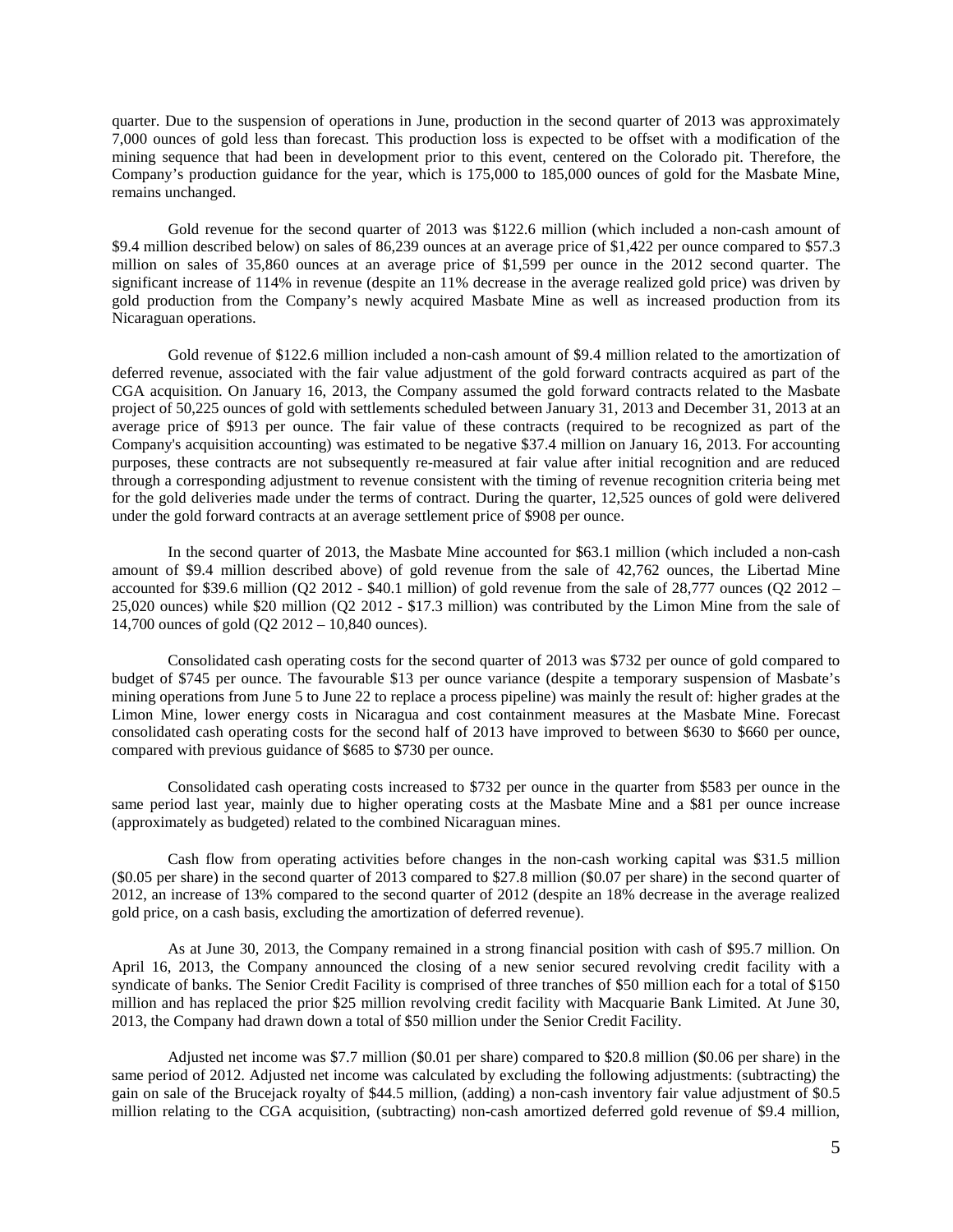(adding) share-based compensation expense of \$6.1 million (Q2 2012 - \$6.9 million), (adding) a write-down of long-term investments of \$15 million, (adding) unrealized derivative losses of \$4 million (Q2 2012 – (subtracting) unrealized derivative gains of \$0.3 million), (adding) non-cash deferred income tax expense of \$3 million (Q2 2012 - \$2.4 million), and (subtracting) foreign exchange gains of \$0.2 million (Q2 2012 – \$0.1 million). Adjusted net income was lower in the current quarter mainly due to an increase in current taxes of \$3.5 million and higher general and administrative costs of \$5.8 million (discussed in more detail below).

For the second quarter of 2013, the Company generated (GAAP) net income of \$33.1 million (\$0.05 per share) compared to \$11.9 million (\$0.03 per share) in the equivalent period of 2012. The increase in (GAAP) net income was mainly due to a \$44.5 million gain from the sale of the Company's Brucejack royalty in the quarter.

On May 13, 2013, the Company completed the sale to Franco-Nevada Corporation of all of its right, title and interest in and to an existing 1.2% net smelter returns royalty ("NSR"), covering Pretium Resources Inc.'s ("Pretium") Brucejack gold project in northwestern British Columbia for \$45 million in cash. The sale was completed pursuant to the terms of a royalty purchase agreement between the Company and Franco-Nevada Corporation dated May 8, 2013.

The Brucejack royalty had been acquired by B2Gold in connection with the acquisition of Central Sun Mining Inc. ("Central Sun") in March 2009. For accounting purposes, no value of the total purchase price relating to the business combination with Central Sun had been allocated to the NSR, based upon an evaluation of the likely cash flows arising from the NSR. In the period since the original accounting for the business combination the Company previously determined that the NSR did not fulfil the threshold for recognition as an asset as it did not have sufficient assurance over the likelihood of future cash flows from the NSR to record an asset, consistent with the original business combination accounting. As a result, in the second quarter of 2013, the Company recorded a \$44.5 million pre-tax gain on disposal of the NSR, net of related transaction costs of \$0.5 million.

The Company has determined that for tax purposes it would utilize certain of its Canadian tax losses and past share issue costs to fully offset the gain on the sale of the NSR. In accordance with IAS 12 - Income Taxes, a deferred tax expense of \$2 million was recorded in the second quarter of 2013 which related to the portion of the past share issue costs that were utilized on the sale. As these share issue costs were originally recognized in equity, the deferred tax credit related to the utilization of these share issue costs was also recorded in equity.

For the quarter ended June 30, 2013, due to a significant decline in the share prices of the Company's available-for-sale equity securities, the Company recognized an impairment loss totaling \$15 million in the statement of operations as follows: \$0.6 million for Calibre Mining Corp., \$3.9 million for Sierra Mining Ltd., \$7.4 million for St. Augustine Gold & Copper Ltd., and \$3.1 million for RTG Mining Inc.

In the second quarter of 2013, due to the recent significant decline in gold price, the Company has also assessed the carrying value of its long lived assets. Based on a long term gold price assumption of \$1,350 per ounce, the Company has concluded that no impairment write downs for its long lived assets was required at June 30, 2013.

For the three months ended June 30, 2013, the Company recorded an unrealized derivative loss of \$4 million compared to an unrealized derivative gain of \$0.3 million in the same period last year (see "Liquidity and capital resources – derivative financial instruments" section).

Current income tax expense increased by \$3.5 million in the second quarter of 2013 compared to the same period in 2012. The second quarter of 2012 benefitted from a decrease in current income tax expense, when the Company began to treat its ad-valorem taxes relating to its Libertad Mine as a tax credit and filed amended 2011 and 2010 income tax returns for Desarrollo Minero de Nicaragua S.A. ("Desminic"), the Company's indirect subsidiary which owns and operates the Libertad Mine, which resulted in a \$1.7 million reduction in current income taxes in the 2012 second quarter.

In Nicaragua, the State is entitled to a proportional extraction royalty ("ad-valorem" tax) over the substances extracted from a mineral concession. The amount of ad-valorem tax is 3% for minerals. In the second quarter of 2012, the Nicaraguan tax administration notified Desminic that it accepted Desminic's request to treat advalorem taxes paid by Desminic as direct credits against Desminic's corporate income tax due, rather than as a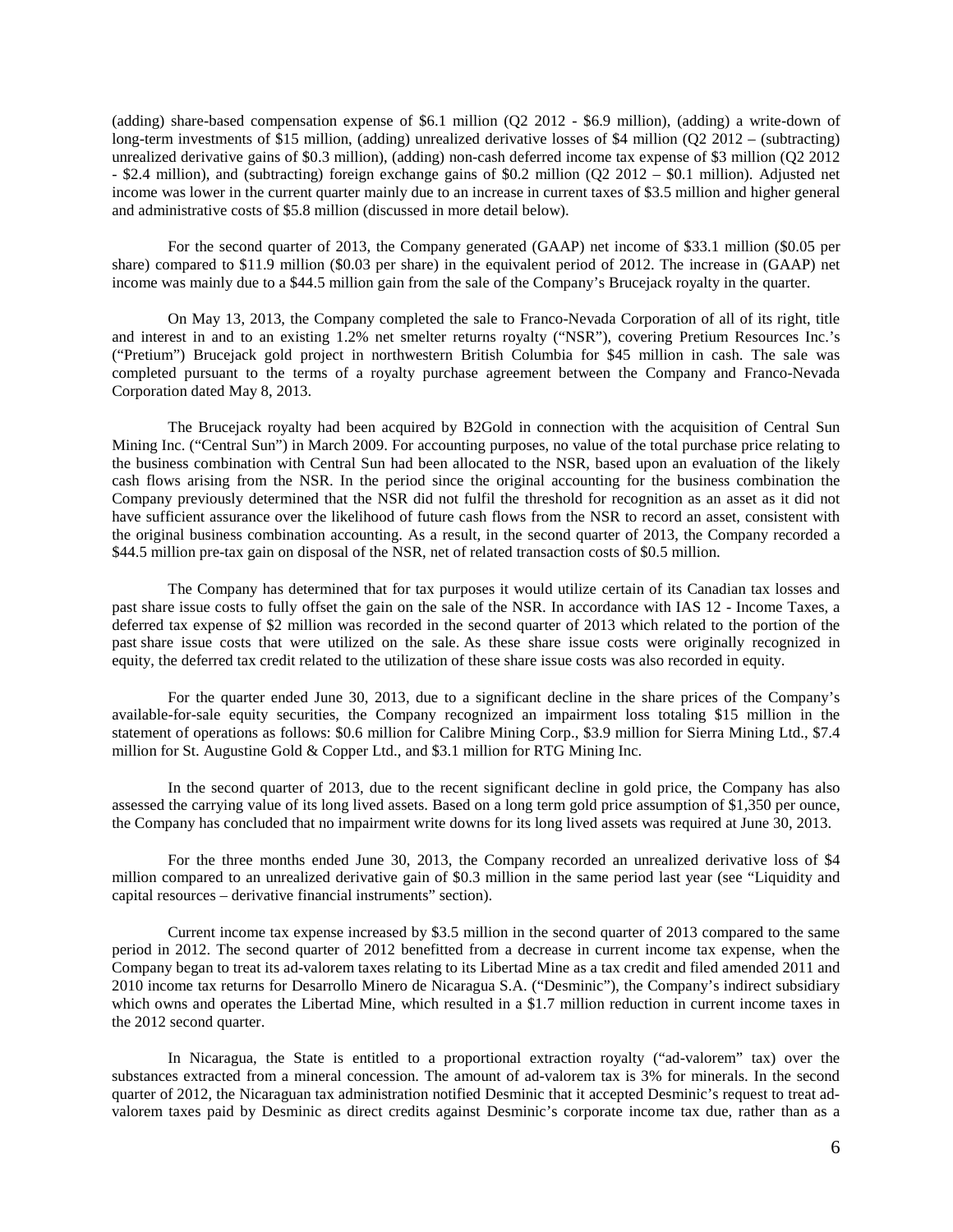deductible expense in computing its corporate income tax. Prior to the acceptance of Desminic's request, the Company had taken a conservative position treating its ad-valorem payments as a deductible expense rather than as a tax credit. In the second quarter of 2012, the Company began recording these payments as tax credits. Ad-valorem taxes paid in the first quarter of 2012 of \$1.3 million were also reclassified from royalty and production tax expense on the consolidated statement of operations to income tax credits (reducing estimated current taxes payable on the consolidated balance sheet). The Company also filed amended 2011 and 2010 income tax returns for Desminic to report the ad-valorem taxes as direct credits. This resulted in a \$1.7 million reduction in current income taxes and a \$2.6 million reduction in deferred income taxes. These reductions were recorded in the 2012 second quarter.

General and administrative costs relate to the Company's head office in Vancouver, the Managua office in Nicaragua, and the Makati office in the Philippines. Consolidated general and administrative costs increased in the second quarter of 2013 compared to the year ago period by approximately \$5.8 million, of which \$1.6 million related mainly to Makati administrative costs and \$3.3 million to cash bonuses paid to senior management in the second quarter, and the remainder to increased corporate growth and development activities.

## *Year-to-date results*

For the first six months of 2013, consolidated gold revenue was \$277.5 million compared to \$121.2 million in the same period in 2012. The significant increase of 129% in revenue was driven by gold production from the Company's newly acquired Masbate Mine as well as increased production from its Nicaraguan operations.

Consolidated gold production for the six months ended June 30, 2013 totalled 161,744 ounces at a cash operating cost of \$727 per ounce compared to 71,405 ounces being produced in the corresponding period of 2012 at a cash operating cost of \$585 per ounce. Gold production is budgeted to be higher in the second half of 2013 and remains on target. The Company is projecting another record year for gold production in 2013, with consolidated production of 360,000 to 380,000 ounces expected from the Libertad, Limon and Masbate mines. Forecast consolidated cash operating costs for the second half of 2013 are in a reduced range of \$630 to \$660 per ounce, a significant improvement over original guidance of \$685 to \$730 per ounce.

Adjusted net income was \$47.7 million (\$0.08 per share) in the six months ended June 30, 2013 compared to \$41.6 million (\$0.11 per share) in the comparative period. Adjusted net income was calculated by excluding the following adjustments: (subtracting) the gain on sale of the Brucejack royalty of \$44.5 million, (adding) a non-cash inventory fair value adjustment of \$32.9 million relating to the CGA acquisition, (subtracting) non-cash amortized deferred gold revenue of \$18.8 million, (adding) one-off CGA acquisition related costs of \$5.9 million, (adding) share-based compensation expense of \$9 million (2012 - \$10.8 million), (adding) a write-down of long-term investments of \$18.5 million, (adding) unrealized derivative losses of \$6.4 million (2012 – (subtracting) unrealized derivative gains of \$0.3 million), (adding) non-cash deferred income tax expense of \$3.7 million (2012 - \$5.1 million), and (adding) foreign exchange losses of \$1.4 million (2012 – (subtracting) foreign exchange gains of \$0.5 million).

For the six months ended June 30, 2013, the Company generated (GAAP) net income of \$33.1 million (\$0.05 per share) compared to \$26.5 million (\$0.07 per share) in the equivalent period of 2012.

General and administrative costs increased by \$8.2 million to \$17.3 million in the first half of 2013 from \$9.1 million in the same period of 2012, of which \$2.6 million related mainly to Makati administrative costs and \$3.3 million to cash bonuses paid to senior management in the quarter, and the remainder to increased corporate growth and development activities.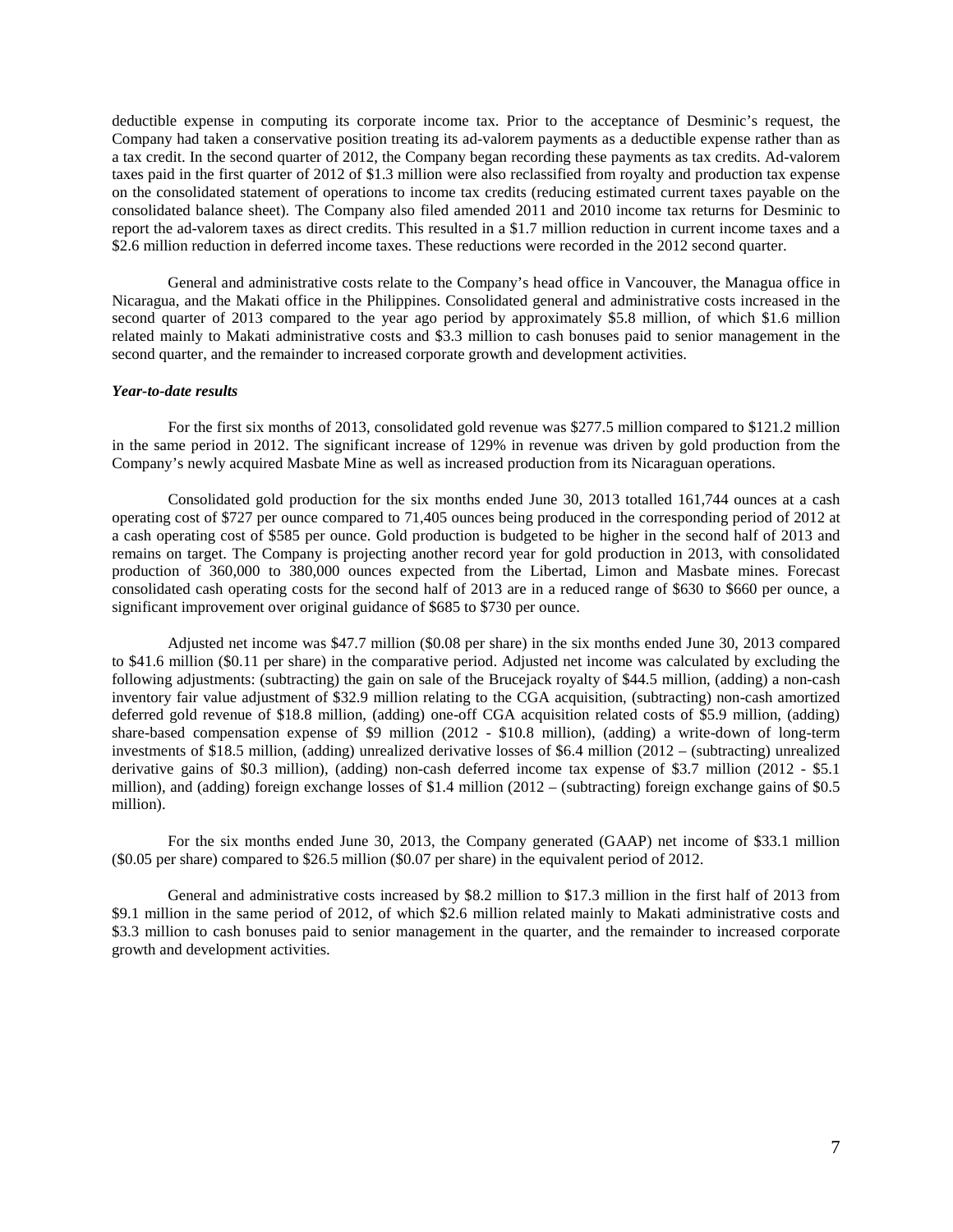# **MASBATE MINE – PHILIPPINES**

|                                         | Three months ended<br>June 30<br>(unaudited) |      | Six months ended<br>June 30<br>(unaudited) |      |  |
|-----------------------------------------|----------------------------------------------|------|--------------------------------------------|------|--|
|                                         | 2013                                         | 2012 | 2013                                       | 2012 |  |
| Gold revenue (\$ in thousands)          | 63,063                                       |      | 149,604                                    |      |  |
| Gold sold (ounces)                      | 42,762                                       |      | 95,644                                     |      |  |
| Average realized gold price (\$/ ounce) | 1,475                                        |      | 1,564                                      |      |  |
| Tonnes of ore milled                    | 1,205,971                                    |      | 2,469,773                                  |      |  |
| Grade (grams/tonne)                     | 1.17                                         |      | 1.12                                       |      |  |
| Recovery (%)                            | 85.0                                         |      | 84.0                                       |      |  |
| Gold production (ounces)                | 38,323                                       |      | 74,790                                     |      |  |
| Cash operating costs (\$/ ounce gold)   | 809                                          |      | 827                                        |      |  |
| Total cash costs (\$/ ounce gold)       | 861                                          |      | 875                                        |      |  |
| Capital expenditures (\$ in thousands)  | 6,617                                        |      | 10,813                                     |      |  |
| Exploration (\$ in thousands)           | 1,482                                        |      | 3,517                                      |      |  |

Gold production at the Masbate Mine in the Philippines for the second quarter was 38,323 ounces from 1,205,971 tonnes of ore milled at an average grade of 1.17 grams per tonne ("g/t") gold. The Masbate Mine produced a total of 81,877 ounces in the first half of 2013 of which 74,790 ounces are included in the consolidated results of B2Gold. The Company acquired the Masbate Mine on January 16, 2013. Production totaling 7,087 ounces for the pre-acquisition period from January 1, 2013 to January 15, 2013 has been excluded. As previously announced, second quarter gold production at the Masbate Mine was less than budgeted due to a temporary suspension of mining operations in June 2013 to replace a process pipeline. This production loss is expected to be offset by a modification of the mining sequence that had been in development prior to this event, centered on the Colorado Pit. Overall, the Masbate Mine's production for fiscal 2013 is expected to meet the upper end of the Company's previously issued guidance range of 175,000 to 185,000 ounces. Masbate mine operating cash costs for the quarter and six months ended June 30, 2013 were \$809 per ounce and \$827 per ounce respectively, a significant improvement over budgeted costs of \$850 per ounce for the quarter and \$867 per ounce for the six months to June 30, 2013. The improvement against budget is as a result of both changes in the mining sequence as well as cost containment measures implemented at the Masbate Mine site. Forecast Masbate Mine operating cash costs for the second half of 2013 have also improved significantly to between \$725 to \$760 per ounce, compared with previous estimates of \$820 to \$875 per ounce. The decrease in cash operating costs is primarily due to better recoveries than originally forecast and an improvement in processed ore grade.

Gold sales from the Masbate Mine totalled 42,762 ounces in the second quarter of 2013 at an average realized price of \$1,475 per ounce, generating revenue of \$63.1 million (which included a non-cash amount of \$9.4 million related to the amortization of deferred revenue). Year-to-date, the Masbate Mine generated gold revenue of \$149.6 million (which included a non-cash amount of \$18.8 million related to the amortization of deferred revenue) from the sale of 95,644 ounces at an average price of \$1,564 per ounce.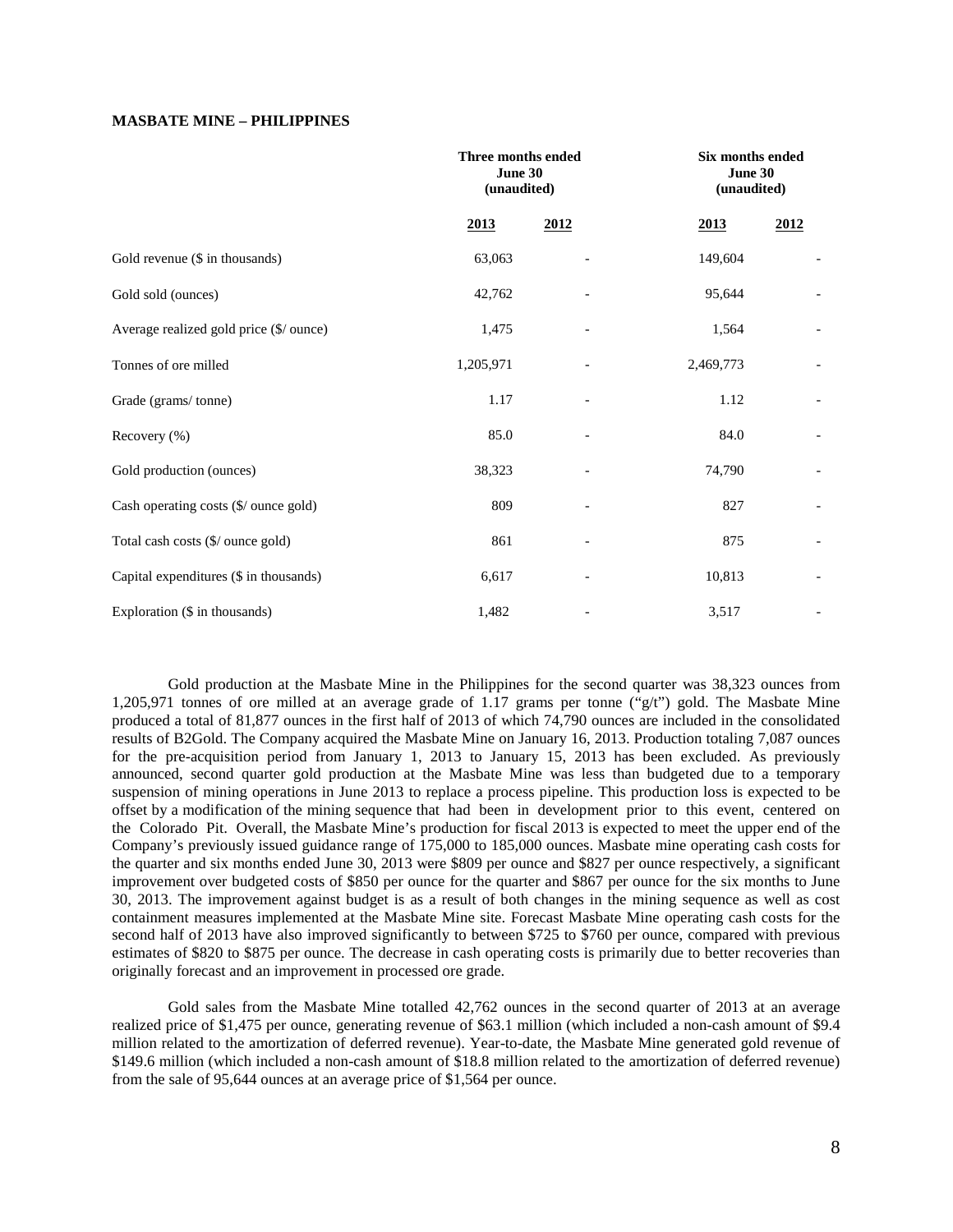Total capital expenditures in the second quarter of 2013 totalled \$6.6 million, mainly for the tailings dam expansion, major overhauls to mining equipment, pipeline replacement and completion of the new workshop. Yearto-date capital expenditures totalled \$10.8 million, primarily for the tailings dam expansion, major overhauls to mining equipment, pipeline replacement and completion of the new workshop.

At the Masbate Mine in the Philippines, an aggressive 2013 exploration program totaling \$10.5 million (revised from \$11 million) is underway with eight drill rigs currently working. The Masbate project is a low sulphidation epithermal vein system with a tenement which covers 16 kilometres of very prospective ground with well-defined vein systems. The 2013 exploration program will comprise reserve/resource drilling on numerous mine veins including Main Vein, Colorado, Panique and Montana as well as exploration drilling designed to outline new resources on near mine veins outside of the current reserve/resource such as Pajo and the high grade Montana North vein. In addition to drilling, geochemical sampling and follow-up trenching will be carried out on a number of priority target areas outside of the current resource.

In 2014, the Masbate Mine is forecast to produce between 190,000 and 200,000 ounces of gold with a cash operating cost of \$785 to \$815 per ounce. The Masbate SAG mill change out will be deferred to 2014. This will allow the mill installation to be coordinated with the delivery of larger motors, while serving to maximize ounce production toward the high end of the production range for 2013. The decision also moves some costs into 2014. Annual plant capacity will rise slightly after the SAG change out in the second quarter on 2014, to 6.85 million tonnes per year. Slightly better grade and improved recoveries (as a result of a higher proportion of oxide sourcing) will also contribute to improved performance. A mill expansion study is under way but no decision on this will be made until at least the first quarter of 2014.

### *Masbate Reserves Update*

A new mineral reserve estimate for the Masbate Mine has been completed based on the existing mineral resource model as of December 31, 2012. Mineral reserves were calculated using current site operating costs, revised metallurgical recoveries and a gold price of \$1,350 per ounce. The new mineral resource contains 3.2 million ounces which is a 7.5% increase over the previous reserve statement (as reported) at a significantly improved grade of 0.97 g/t (previous reserve estimate  $0.82$  g/t).

The Company has completed an additional 95 exploration and resource diamond drill holes for a total of approximately 15,000 metres and an additional 77 mine related diamond drill holes for a total of 9,000 metres since its acquisition of the Masbate Mine in January 2013. Drill results are being collated and a new resource report incorporating those drill results is expected to be available by early 2014 and mineral reserves are expected to be updated by mid-2014, which could potentially increase the revised Masbate Reserves reported above.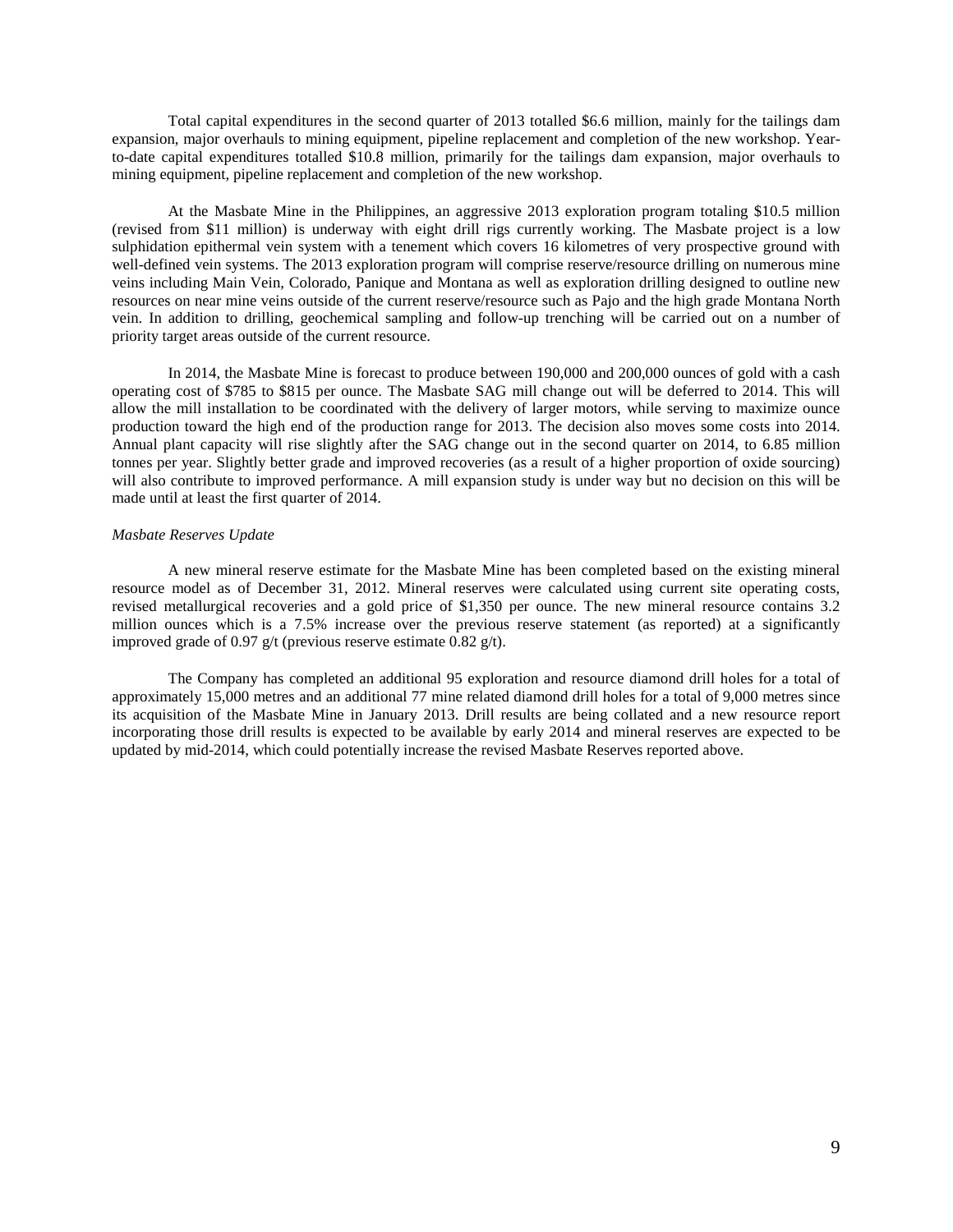# **LIBERTAD MINE – NICARAGUA**

|                                                                   | Three months ended<br>June 30<br>(unaudited) |         | Six months ended<br>June 30<br>(unaudited) |           |
|-------------------------------------------------------------------|----------------------------------------------|---------|--------------------------------------------|-----------|
|                                                                   | 2013                                         | 2012    | 2013                                       | 2012      |
| Gold revenue (\$ in thousands)                                    | 39,589                                       | 40,055  | 82,996                                     | 84,098    |
| Gold sold (ounces)                                                | 28,777                                       | 25,020  | 55,537                                     | 51,208    |
| Average realized gold price (\$/ ounce)                           | 1,376                                        | 1,601   | 1,494                                      | 1,642     |
| Tonnes of ore milled                                              | 479,866                                      | 506,203 | 967,783                                    | 1,011,156 |
| Grade (grams/tonne)                                               | 2.02                                         | 1.69    | 2.00                                       | 1.66      |
| Recovery (%)                                                      | 95.1                                         | 91.5    | 94.5                                       | 91.7      |
| Gold production (ounces)                                          | 29,582                                       | 25,135  | 58,706                                     | 49,381    |
| Cash operating costs (\$/ ounce gold)                             | 659                                          | 505     | 624                                        | 502       |
| Total cash costs (\$/ ounce gold)                                 | 688                                          | 489     | 655                                        | 536       |
| Capital expenditures (\$ in thousands)                            | 7,147                                        | 10,257  | 12,105                                     | 17,365    |
| Capital expenditures (\$ in thousands) - Jabali<br>development    | 4,611                                        | 3,138   | 8,127                                      | 4,653     |
| Exploration $(\$$ in thousands) – including Jabali<br>exploration | 1,735                                        | 2,214   | 2,720                                      | 4,674     |

The Libertad Mine continued to perform well, finishing the first half of 2013 with gold production at the upper range of the Company's 2013 guidance at cash operating costs per ounce at the lower range of its guidance. Gold production for the second quarter of 2013 was 29,582 ounces, slightly lower than budget (2.5%) and 18% higher than in the second quarter of 2012.

Gold production for the full year of 2013 is expected to remain within the Company's previously announced guidance of 131,000 to 137,000 ounces. Gold production in the last half of 2013 is expected to be 75,000 to 78,000 ounces (as previously announced), approximately 30% higher compared to the first six months of 2013 due to: increased mill through-put as a result of a mill expansion, now completed, which increased the mill capacity by 10%, higher grade ore from the Santa Maria and Jabali open pits, and higher gold recoveries. The Libertad Mill is budgeted to process an average of 5,743 tonnes of ore per day for a total of approximately 2.1 million tonnes of ore for the year at an average grade of 2.19 g/t gold. Cash operating costs for the second half of 2013 have been revised lower to \$500 to \$530 per ounce, compared with previous guidance of \$515 to \$545 per ounce.

Gold sales from the Libertad Mine totalled 28,777 ounces (Q2 2012 – 25,020 ounces) in the second quarter of 2013 at an average realized price of \$1,376 per ounce (Q2 2012 - \$1,601 per ounce), generating revenue of \$39.6 million (Q2 2012 - \$40.1 million).

In the second quarter of 2013, the Libertad Mine produced 29,582 ounces of gold at a cash operating cost of \$659 per ounce from 479,866 tonnes of ore milled at an average grade of 2.02 g/t gold. This compares to budget of 30,355 ounces at a cash operating cost of \$607 per ounce. Gold production in the second quarter was slightly lower than budget due to lower grades from Santa Maria early in the second quarter, lower throughput related to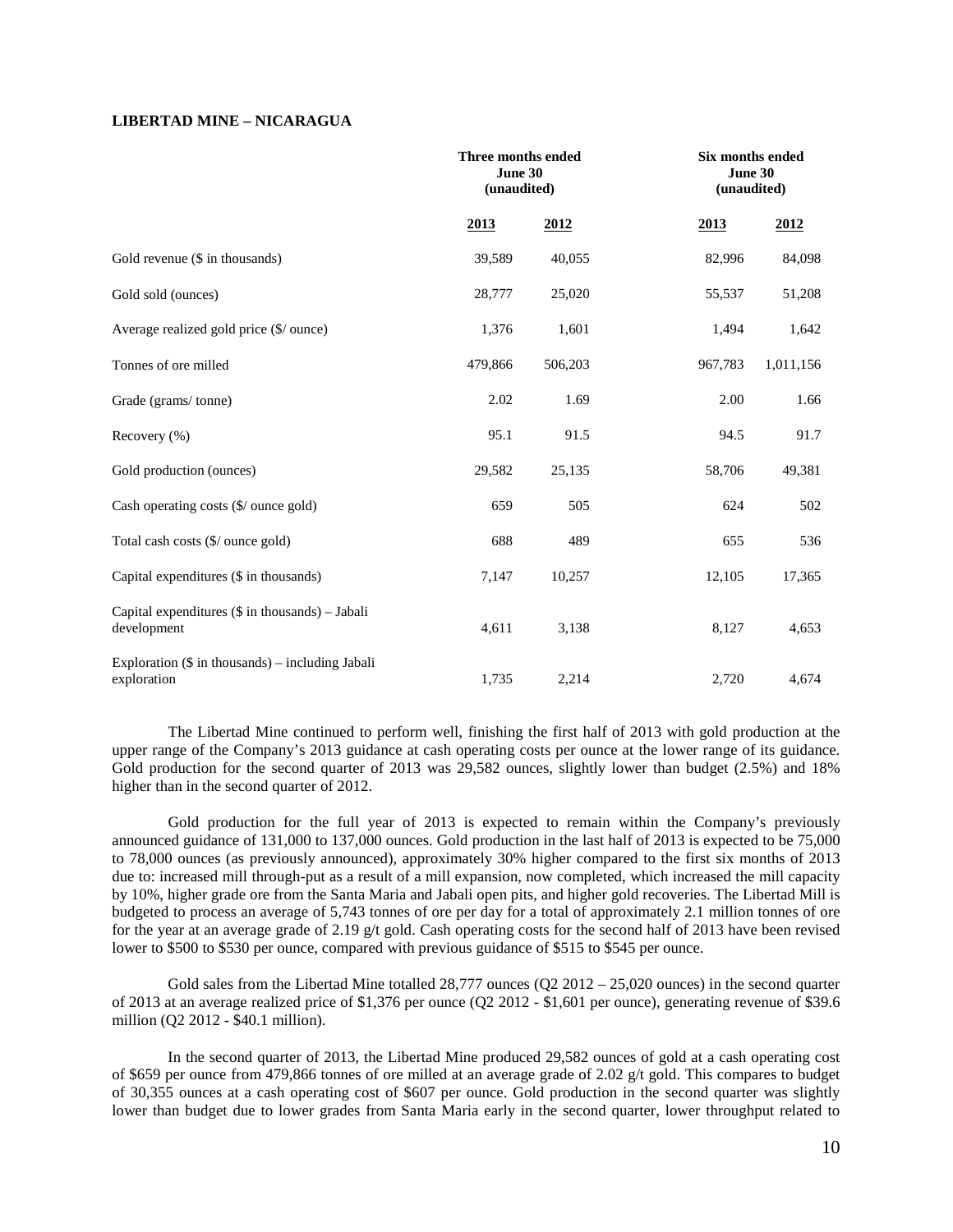harder rock from Crimea and Mojon pits, wet season (muddy) operations, as well as some mill maintenance. Lower throughput was offset by excellent recoveries for the period at 95.1% versus a budget of 92%. Ore during the quarter was sourced from Mojon (44%), Crimea (35%), Santa Maria (20%) and Jabali (1%). Ore is now moving consistently from the Santa Maria pit. Mill throughput averaged 5,273 tonnes of ore per day for the quarter. The Jabali pit is fully permitted and ore shipments from Jabali are starting to arrive at the Libertad mill. Deliveries will be intermittent while the initial benches are mined, as is typical with pit development. One bridge awaits completion for the dedicated haul road.

During the first half of 2013, the Libertad Mine generated gold revenue of \$83 million from the sale of 55,537 ounces at an average price of \$1,494 per ounce, compared to \$84.1 million from the sale of 51,208 ounces at an average price of \$1,642 per ounce in the same period of 2012. Total gold production was 58,706 ounces at a cash operating cost of \$624 per ounce compared to budget of 58,319 ounces at \$633 per ounce and to 49,381 ounces at \$502 per ounce in the comparative period of 2012. Year-to-date gold production was higher in 2013 than in 2012 mainly due to higher gold recovery and mill head grade.

Cash operating costs for 2013 were budgeted to increase over 2012 due to higher strip ratios, higher energy, consumables, and contractor mining costs. Offsetting these costs is the production increase from the mill expansion and higher budgeted gold grade of 2.19 g/t and gold recoveries of 92%.

Total capital expenditures in the second quarter of 2013 were \$11.8 million. Deferred stripping, mainly at the Santa Maria pit, totalled \$3.7 million and Jabali capital costs were \$4.6 million. Key projects are well advanced, most significantly the mill expansion that will be completed with an expected savings of \$0.9 million. Year-to-date capital expenditures totalled \$20.2 million, primarily for deferred stripping, mainly at the Santa Maria pit, of \$7.1 million, Jabali capital costs of \$8.1 million, improvements to the processing plant of \$1.9 million and equipment purchases of \$0.9 million.

The Company has budgeted capital costs at Libertad in 2013, totaling approximately \$38.5 million (revised down from \$45.6 million), including Jabali. The majority of this capital cost will be expended on preparation and equipment for surface mining of the Jabali Central pit, pre-stripping at the Santa Maria, Mojon and Jabali pits, and the aforementioned mill expansion.

The Libertad exploration budget for 2013 is approximately \$4.2 million (revised from \$4.7 million) for a total of approximately 11,000 metres of planned drilling. The program includes completing the Jabali and Mojon high grade underground and continued exploration on a number of regional targets, including the San Juan trend, Chamarro-Socorro trend, Cerro Quiroz and others.

For the Libertad Mine, gold production in 2014 is expected to be between 145,000 and 152,000 ounces with cash operating costs between \$540 and \$555 per ounce. Improved recoveries observed in 2013 have been incorporated into the forecast, and plant expansion work from 2013 will result in an increase in annual throughput compared to 2013. Jabali will provide 17 percent of process plant feed, at a higher grade of 2.99 grams of gold per tonne forecast.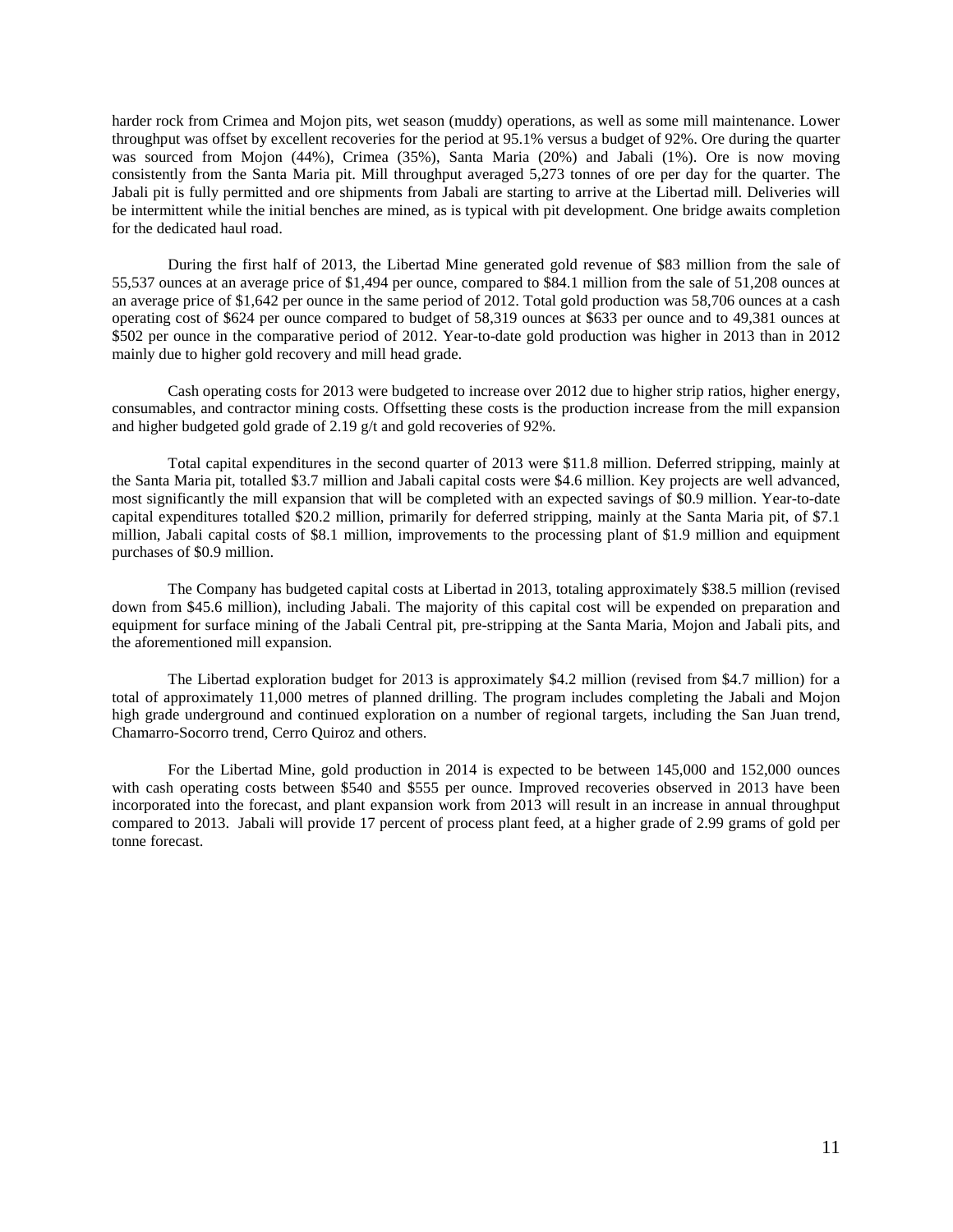# **LIMON MINE – NICARAGUA**

|                                                  |         | Three months ended<br>June 30<br>(unaudited) |         | Six months ended<br>June 30<br>(unaudited) |
|--------------------------------------------------|---------|----------------------------------------------|---------|--------------------------------------------|
|                                                  | 2013    | 2012                                         | 2013    | 2012                                       |
| Gold revenue (\$ in thousands)                   | 19,983  | 17,275                                       | 44,888  | 37,105                                     |
| Gold sold (ounces)                               | 14,700  | 10,840                                       | 30,100  | 22,505                                     |
| Average realized gold price (\$/ ounce)          | 1,359   | 1,594                                        | 1,491   | 1,649                                      |
| Tonnes of ore milled                             | 105,589 | 96,932                                       | 213,619 | 193,019                                    |
| Grade (grams/tonne)                              | 4.57    | 4.11                                         | 4.50    | 3.91                                       |
| Recovery (%)                                     | 91.4    | 91.2                                         | 91.4    | 90.9                                       |
| Gold production (ounces)                         | 14,178  | 11,668                                       | 28,248  | 22,024                                     |
| Cash operating costs $(\frac{6}{\omega})$ ounce) | 675     | 752                                          | 675     | 773                                        |
| Total cash costs (\$/ ounce)                     | 762     | 843                                          | 769     | 871                                        |
| Capital expenditures (\$ in thousands)           | 3,941   | 3,621                                        | 7,986   | 11,442                                     |
| Exploration (\$ in thousands)                    | 1,577   | 1,313                                        | 2,407   | 2,438                                      |

The Limon open pit and underground mine had another strong quarter, achieving its second highest quarterly output since B2Gold completed its business combination with Central Sun on March 26, 2009. The Limon Mine produced 14,178 ounces of gold in the second quarter of 2013 compared to 11,668 ounces in the second quarter of 2012, an increase of approximately 22% compared to the corresponding quarter in 2012. Gold production at the Limon Mine exceeded budget in both the three and six month periods ended June 30, 2013, at lower than budgeted per ounce cash operating costs.

For the full year of 2013, gold production at the Limon Mine is expected to be at the top end of the Company's previously announced guidance of 54,000 to 58,000 ounces. For the second half of 2013, as a result of Limon Mine's strong operating performance, cash operating costs are now forecast to decrease to \$635 to \$655 per ounce, compared to previous guidance of \$720 to \$750 per ounce. The increase in budgeted 2013 gold production is the result of delivering higher grade ore primarily from the Santa Pancha underground mine and Veta Nueva open pit to the mill and improved through-put and recovery at the process plant by expanding the leach tank capacity.

Gold sales from the Limon Mine totalled 14,700 ounces in the second quarter of 2013 (Q2 2012 – 10,840) ounces) at an average realized price of \$1,359 per ounce (Q2 2012 - \$1,594 per ounce), generating revenue of \$20 million (Q2 2012 - \$17.3 million).

In the second quarter of 2013, the Limon Mine produced 14,178 ounces of gold at a cash operating cost of \$675 per ounce from 105,589 tonnes of ore milled at an average grade of 4.57 g/t at a processed gold recovery of 91.4%, compared to budget of 13,842 ounces at a cash operating cost of \$709 per ounce. Higher than budgeted gold production was mainly due to better surface and underground grades, and ongoing plant improvements. Per ounce cash operating costs was better than budget mainly due to higher gold production. As in the first quarter, consumable costs, including energy, were slightly less than budgeted having a positive cost impact.

For the six months ended June 30, 2013, the Limon Mine generated gold revenue of \$44.9 million (2012 - \$37.1 million) from the sale of  $30,100$  ounces  $(2012 - 22,505$  ounces) at an average price of \$1,491 per ounce  $(2012 - 22,505)$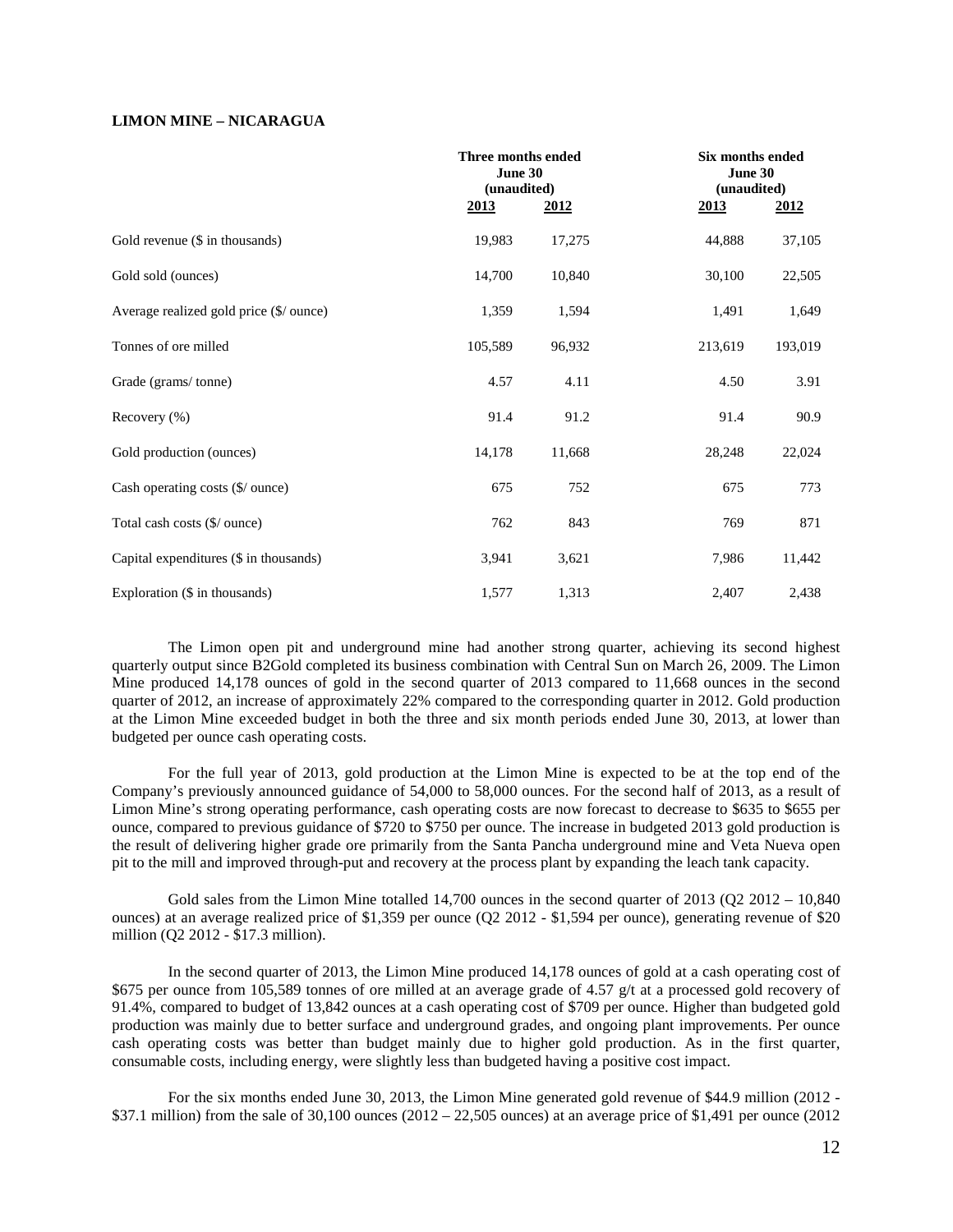- \$1,649 per ounce). Cash operating costs were \$675 per ounce compared to budget of \$714 per ounce and were lower than budget mainly due to higher than expected gold production. Gold production was 28,248 ounces compared to budget of 26,784 ounces. Year-to-date gold production increased 28% and cash operating costs decreased 13% compared to the same period in 2012.

Capital expenditures in the second quarter of 2013 totalled \$3.9 million which mainly included deferred underground mine development (\$1.1 million) and deferred pre-stripping charges (\$1 million). Other capital expenditures included equipment purchases, plant automation, and plant expansion (tankage and ADR area improvements). Year-to-date capital expenditures totalled \$8 million, primarily for deferred underground mine development (\$2 million), deferred pre-stripping charges (\$2 million), and equipment purchases, plant automation, and plant expansion (tankage and ADR area improvements).

Capital expenditures at the Limon Mine in 2013 were budgeted to total approximately \$21.7 million but will be reduced to \$20.4 million. The majority of this capital expenditure will fund underground mine development, mill upgrades, tankage at the processing plant and development work on the Santa Pancha and Pavon projects.

The 2013 Limon exploration budget is approximately \$4.3 million (revised from \$5.7 million) to fund approximately 13,500 metres (revised from 17,000 metres) of drilling. The program includes completing the infill drilling along the Pozo 4-5 structure to sufficient drill spacing to allow preliminary mine planning. Follow up of other interesting regional targets across the Limon claim area is also planned.

Based on results to date, B2Gold's exploration team believes there is potential to further increase the current mine life of the Limon Mine and also discover higher grade open pit and underground deposits that could potentially further increase annual gold production.

For the Limon Mine, gold production in 2014 is expected to be between 62,000 and 66,000 ounces with a cash operating cost of \$690 to \$705 per ounce. Better performance is a result of increased throughput, improved grades, and improved recovery.

## **OTJIKOTO PROPERTY – NAMIBIA**

The Otjikoto gold project is located 300 kilometres north of Namibia's capital city of Windhoek between the towns of Otjiwarongo and Otavi. The project benefits significantly from Namibia's well established infrastructure with paved highways, a railway, power grids, and process water all close by. Located in the western part of southern Africa, Namibia is one of the continent's most politically and socially stable jurisdictions.

The Company previously announced robust results from the Feasibility Study and the commencement of construction at the Otjikoto gold project in Namibia (see news release dated January 10, 2013). The 2013 construction and development budget for the Otjikoto project totals approximately \$134.4 million. Total preproduction capital costs are estimated to be \$244.2 million (excluding finance lease equipment purchases and preproduction stripping costs). Construction is scheduled for completion in the fourth quarter of 2014 when mill production is expected to begin and the first gold production from the Otjikoto gold project is scheduled. The current mine plan is based on probable mineral reserves of 29.4 million tonnes at a grade of 1.42 g/t containing 1.341 million ounces of gold at a stripping ratio of 5.59:1 to be mined over an initial 12 year period.

The current average annual production for the first five years is estimated to be approximately 141,000 ounces of gold per year at an average operating cash cost of \$524 per ounce and for the life of mine approximately 112,000 ounces of gold per year at an average operating cash cost of \$689 per ounce.

Construction of the Otjikoto Gold Mine is ongoing, on schedule and on budget. Construction commenced January 2013 and will continue into the fourth quarter of 2014. It is anticipated that gold will be produced during the fourth quarter of 2014 with a ramp up to full production in early 2015. The necessary bush clearing has been completed and all necessary internal roads have been roughed in. All mining equipment for the initial stages of mine development has arrived at site and strip mining has commenced. Development of Pushback 1 has been on-going since the beginning of June 2013 and the equipment workshop is almost complete. Work at the mill is focusing on development of the necessary infrastructure needed to complete the mill erection and stockpiling of the necessary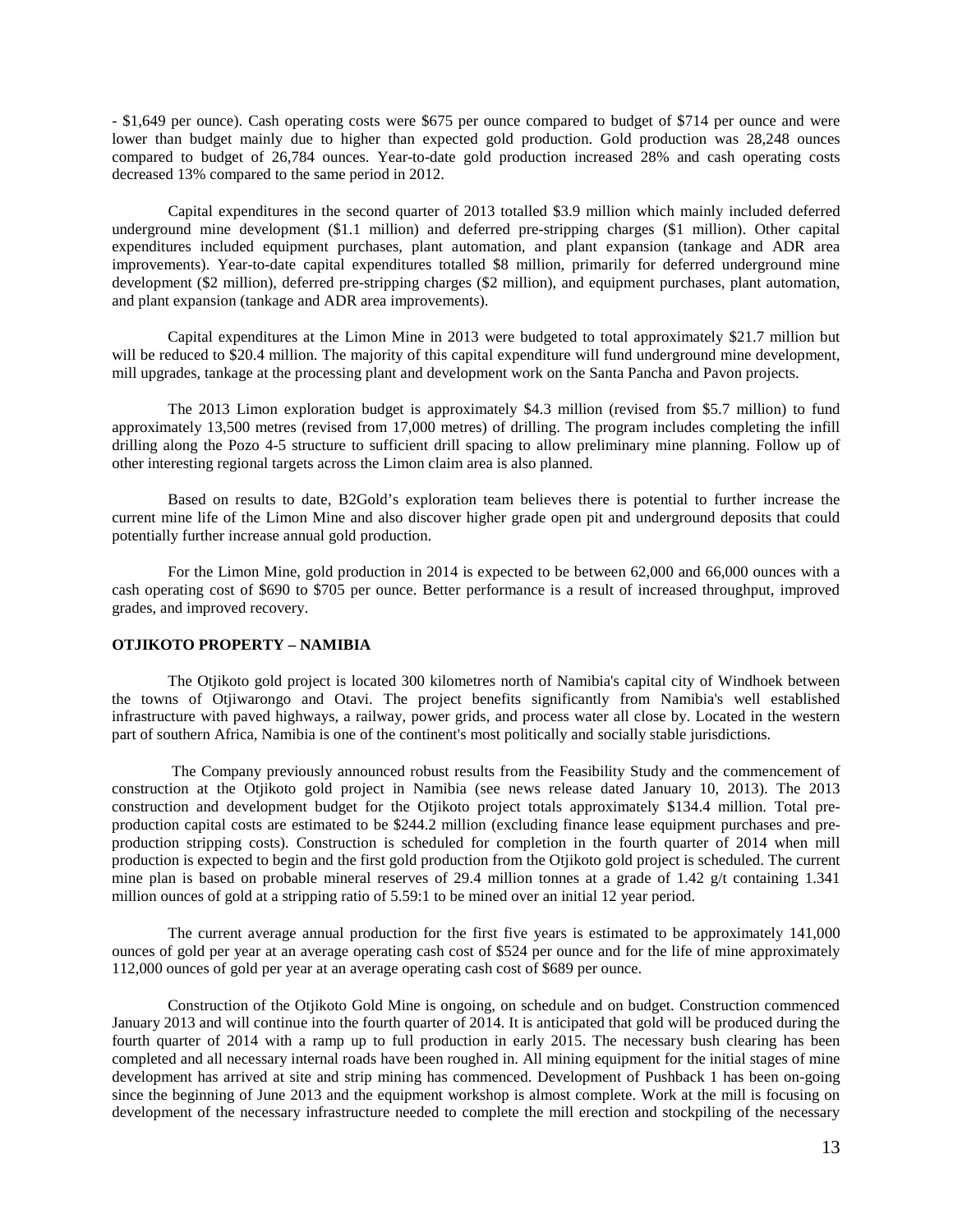sand and aggregate for concrete and engineered fill material. This includes erection of the construction shop and office complex. More than 95% of the topsoil has been removed from the tailings basin and liner installation will commence in the third quarter of 2013. The man-camp (capable of housing up to 600 people) is nearing completion and is expected to be commissioned in the third quarter. Currently, B2Gold Namibia employs more than 150 people and expects to increase this to more than 600 people in the third quarter.

Pre-production expenditures for the first half of the year totalled approximately \$65.8 million (on a cash basis), including mobile equipment purchases of \$22.9 million.

A further \$7 million (revised from \$8 million) has been budgeted in 2013 for exploration to fund 24,145 metres of infill and regional exploration drilling. The Company's geology team believes there is significant exploration upside at the Otjikoto gold project as indicated by the Wolfshag Zone drill results, announced on July 17, 2013.

On March 20, 2013, B2Gold Namibia (Proprietary) Limited ("B2Gold Namibia"), a subsidiary of the Company, acquired from two Namibian banks all of the issued and outstanding Class A and Class B preference shares in the capital of EVI Gold (Proprietary) Limited ("EVI") for total consideration of approximately \$6.5 million. B2Gold Namibia was then owned indirectly 92% by B2Gold and 8% by EVI, a Namibian black empowerment company.

On April 10, 2013, the Company entered into an investment agreement (the "Investment Agreement") with EVI pursuant to which, among other things, EVI agreed to purchase common shares of the Company with an aggregate subscription price of \$7.6 million. The subscription price was satisfied by a payment of \$6.6 million to the Company as well as a \$1 million payment as consideration for EVI assigning to the Company its existing right to acquire an additional 5% interest in the Otjikoto gold project. It is expected that the proceeds from the sale of the common shares of the Company will be used by EVI to redeem the preference shares held by B2Gold Namibia. In addition, EVI also agreed to exercise its right to acquire an additional 2% interest in the Otjikoto gold project for a purchase price of \$5 million.

On April 10, 2013, BKWE Ventures Limited ("BKWE"), a wholly-owned subsidiary of the Company, entered into a loan agreement with EVI pursuant to which BKWE agreed to loan up to \$11.6 million to EVI so that EVI could satisfy the payments required under the Investment Agreement, including the payment for the purchase for common shares and the acquisition of the additional 2% interest in the Otjikoto gold project. The loans accrue interest at a rate of 5% per annum and are secured by a pledge of the shares of B2Gold Namibia that are held by EVI. The loan is expected to be repaid from EVI's share of available cash from the operations of the Otjikoto gold mine.

Subsequent to June 30, 2013, on July 9, 2013, EVI exercised its right to acquire the additional 2% interest in the Otjikoto Project. Accordingly, the Company and EVI now hold a 90% and 10% interest, respectively, in the Otjikoto Project and EVI has no further right to increase its interest in the Otjikoto Project.

## **GRAMALOTE PROPERTY – COLOMBIA**

The Gramalote property is located 80 kilometres northeast of Medellin in central Colombia, with AngloGold Ashanti Limited ("AngloGold") as manager and has excellent access and infrastructure. The project is a 49%-51% B2Gold-AngloGold joint venture.

An independent audit of the Gramalote mineral resource was completed in June, and a final report and recommendations have been received. As a result of this audit, the prefeasibility study ("PFS") schedule has been revised to accommodate the following:

• Re-estimate the Gramalote Ridge mineral resource, incorporating all of the recommendations from the audit. The new estimate is expected to employ "Uniform Conditioning Simulations" to better model local recoverable resources which is expected to more accurately predict grade and tonnage in the lower grade domains.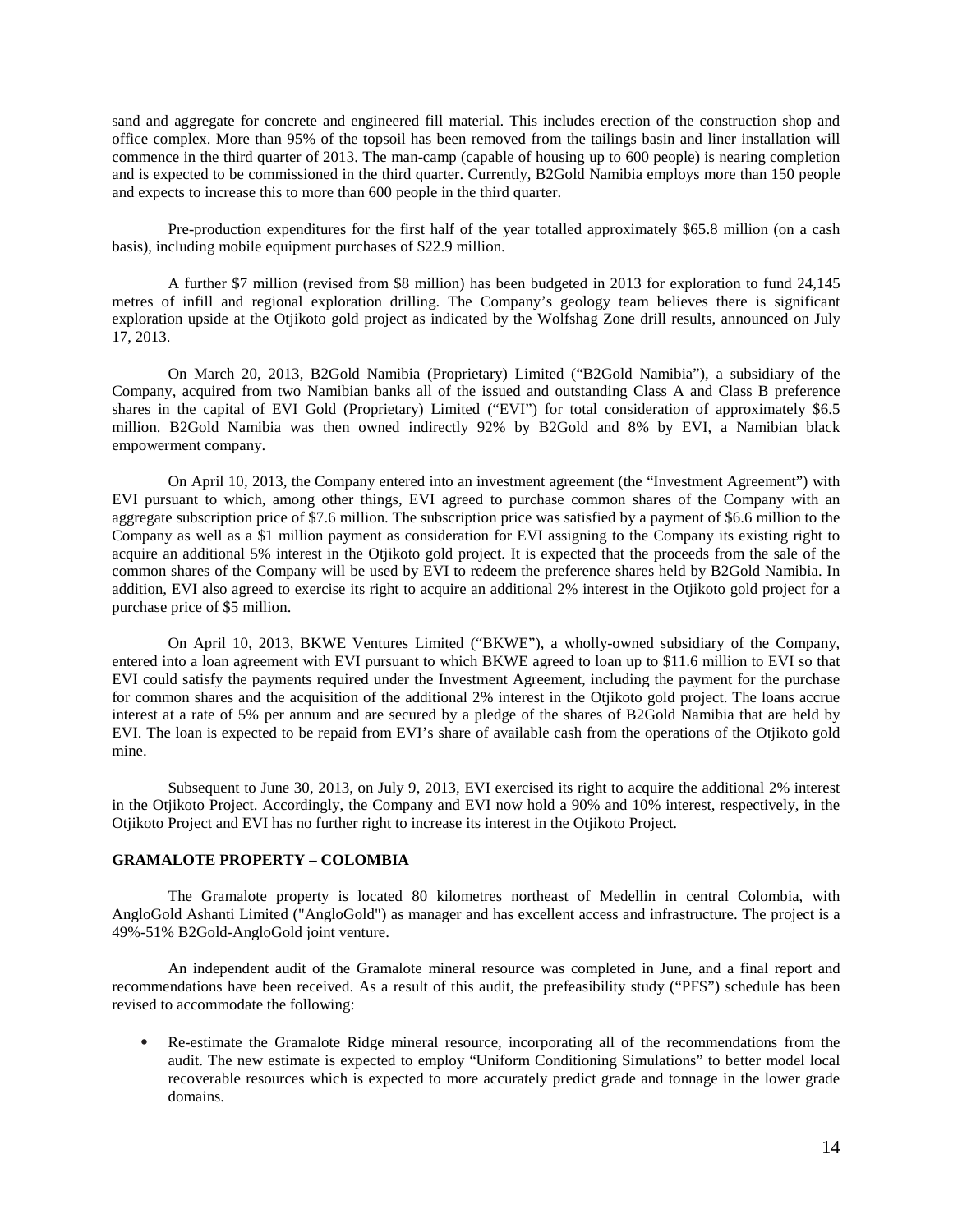- Incorporate 23 new drill holes that were completed during April to June 2013 that were not part of the previous estimate.
- Complete trade-off studies using the updated mineral resource model to determine what project size generates the best economic case.

The schedule for the delivery of the PFS is now estimated to be November 2013, which will allow for a project decision on going to a full Feasibility by year end.

The Environmental Impact Assessment ("EIA") is being modified to accommodate a revised tailing dam design that will reduce both initial capital and operating costs. It is planned that the EIA will be completed and ready for submittal to the government regulatory agencies by the end of November 2013. A detailed work plan for the construction and operation of Gramalote ("PTO") will be completed and submitted with the EIA. The PTO provides the schedule, workforce requirements and other details for the implementation of the project.

The 2013 forecast for Gramalote is now estimated to be approximately \$92 million (stated at 100%. B2Gold's 49% joint venture participation is now estimated to be \$45 million). This is a reduction of approximately \$26 million from the original budget estimate of \$118 million.

# **BELLAVISTA PROPERTY – COSTA RICA**

The Company continues with site monitoring and maintenance to keep the Bellavista property in full regulatory compliance.

On June 21, 2013, the Company completed an option to purchase agreement with Alray Investments Inc. (the "Optionee"), a private company, pursuant to which the Company agreed to grant the Optionee an option to purchase a 100% interest in the Company's Bellavista project located in Miramar, Costa Rica. The Optionee has the right to exercise the option at any time prior to October 22, 2014. On the exercise of the option, the transaction will be structured as an acquisition by the Optionee of 100% of the issued and outstanding shares of Central Sun Mining Enterprises Ltd. ("CSME"), which indirectly holds the 100% interest in the Bellavista project. During the term of the option, the Optionee will be entitled to undertake project assessment work, including conducting diamond drilling, metallurgical testing and other exploration programs. In order to exercise the option, the Optionee is required to pay to the Company an administration fee, grant the Company a 2% NSR on the sale of minerals produced from the Bellavista project and pay certain amounts in respect of equipment that is owned by CSME and its subsidiaries at the time that the option is exercised.

An action was filed against the National Technical Secretariat of the Environment ("SETENA") and the Ministry of Environment, Energy and Telecommunications ("MINAET") of Costa Rica on May 31, 2013. This is an action under administrative law against Costa Rica and resolutions adopted by SETENA and MINAET, in rejecting the environmental assessment document for a new processing plant for the Bellavista mine. The action asks that the court order SETENA to deliver the terms of reference for the new processing plant, or that the Company be compensated by Costa Rica for being denied the opportunity to benefit from the Company's valid mining concession. The outcome of this claim is not determinable at this time and no accrual for this contingency has been made in the consolidated financial statements.

### *Contingent gain*

By Statement of Claim dated March 16, 2009, Central Sun commenced a legal proceeding in Ontario (the "Engineering Action") against several engineering firms and certain individual engineers alleging that the Defendants were negligent and breached their contractual obligations with respect to the siting, design, construction, assessment and monitoring of the Bellavista gold mine in Costa Rica, and that the mine was affected by a landslide as a result closed and placed on care and maintenance. As a result of the Defendants' alleged negligence and/or breach of contract, the Company claims damages. The Engineering Action is still at the pleadings stage. Preliminary motions brought by certain defendants have resulted in an Order that the Ontario Courts do not have jurisdiction to hear the claims against those defendants. That Order is currently under appeal. The outcome of this claim is not determinable at this time and no accrual for this contingency gain has been made in the consolidated financial statements.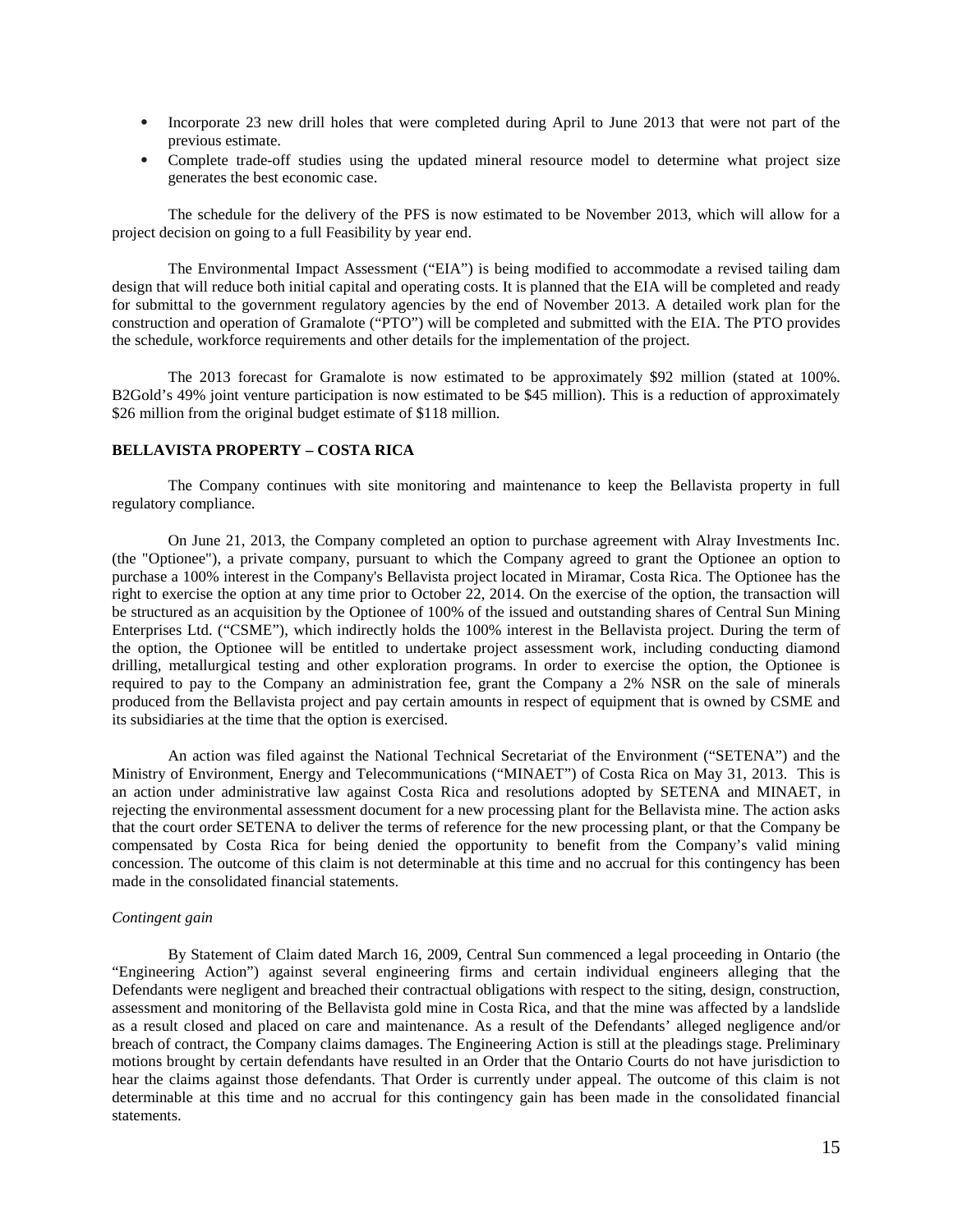# **LIQUIDITY AND CAPITAL RESOURCES**

The Company ended the second quarter of 2013 with cash and cash equivalents of \$95.7 million compared to cash and cash equivalents of \$120.7 million at March 31, 2013. Working capital at June 30, 2013 was \$120.9 million compared to working capital of \$113.6 million at March 31, 2013. The decrease in cash and cash equivalents was predominately due to the Company's investment activities (see "Investing activities" section) and paying off the Masbate project loan facility in full in the second quarter of 2013.

On April 16, 2013, the Company announced the closing of a new senior secured revolving credit facility with a syndicate of banks. The Senior Credit Facility is comprised of three tranches of \$50 million each for a total of \$150 million and has replaced the prior \$25 million revolving credit facility with Macquarie Bank Limited. The term of the Senior Credit Facility will be for a period of four years with a final repayment date of March 28, 2017. The facility has an interest rate of LIBOR plus a margin of 3.5%. The Senior Credit Facility is a revolving facility and is being used to fund construction and development costs related to the Otjikoto Project in Namibia and for general corporate purposes. The Senior Credit Facility is secured by a general security agreement from the Company granting a security interest over the Company's material assets, pledges creating a charge over the shares of certain of the Company's subsidiaries and guarantees from certain of the Company's material subsidiaries guaranteeing the obligations of the Company relating to the Senior Credit Facility, all in favour of the Lenders. Transaction costs relating to the Senior Credit Facility totalled \$3.8 million and are being amortized over the term of the facility. The principal amount owing under the Senior Credit Facility has been presented on the Consolidated Balance Sheet net of the unamortized balance of transaction costs.

As at June 30, 2013, the Company had drawn down a total of \$50 million under the Senior Credit Facility, leaving an unused balance of \$100 million at June 30, 2013. In the first quarter of 2013, the Company drew down \$25 million under its then existing revolving credit facility. This facility was repaid in April 2013 with drawdowns on the new \$150 million Senior Credit Facility. Availability of the third tranche of \$50 million remains subject to satisfaction of certain conditions at the time of drawing including conditions regarding security granted or to be granted to the lenders under this facility in Nicaragua and Namibia. The Company expects that it will be able to satisfy the conditions to proceed with drawing the third tranche of the Senior Credit Facility as needed.

The Company is projecting another record year for gold production in 2013, with consolidated production of 360,000 to 380,000 ounces expected from the Libertad, Limon and Masbate mines. Consolidated gold production in the last half of 2013 is expected to be 191,000 to 211,000 ounces. Forecast consolidated cash operating costs for the second half of 2013 are in a reduced range of \$630 to \$660 per ounce, a significant improvement over previous guidance of \$685 to \$730 per ounce.

In light of the recent significant decline in gold price the Company has modified its capital expenditures program for 2013. Exploration spending has been reduced by \$4 million from \$44 million to \$40 million, with a focus on mine site and brownfields exploration. The reforecast capital budget for Gramalote for 2013 has been reduced by \$26 million from \$118 million to \$92 million (stated at 100%. B2Gold's 49% joint venture participation in the reforecast budgeted expenditures is \$45 million, for a reduction of \$13 million against their budgeted share of expenditures). Construction at Ojikoto is progressing well and total expenditure estimates remain within previous guidance.

The 2013 construction and development budget for the Otjikoto project totals approximately \$134.4 million. Total pre-production capital costs are estimated to be \$244.2 million (excluding finance lease equipment purchases and pre-production stripping costs). Construction is scheduled for completion in the fourth quarter of 2014 when mill production is expected to begin and the first gold production from the Otjikoto gold project is scheduled.

Annual capital expenditures at the Libertad and Limon mines for 2013 are budgeted to be approximately \$36.5 million (revised from \$45.6 million), including Jabali development, and \$20.4 million (revised from \$21.7 million), respectively.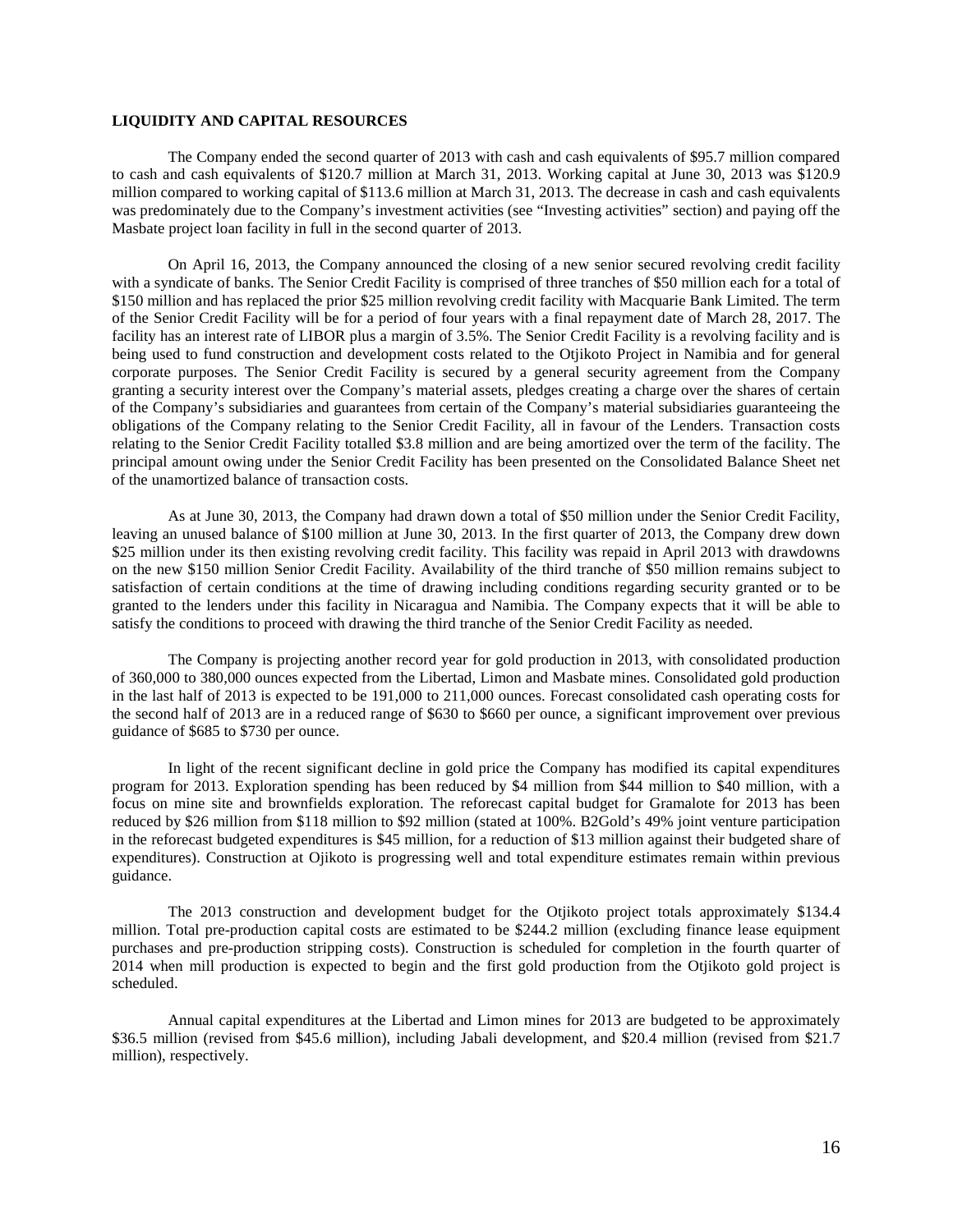As at June 30, 2013, the Company had the following significant commitments (in addition to those disclosed elsewhere in the MD&A):

- For the purchase of 0.4 million gallons of diesel over the next four years valued at an estimated \$1.7 million. The timing and amount of these costs will depend on diesel consumption but it is expected that the entire \$1.7 million will be incurred in 2013.
- For the purchase of \$9.3 million of equipment for the construction of the mill, crusher and processing tanks at the Otjikoto project in Namibia. The timing and amount of these costs will depend on delivery of the components but \$7.2 million is expected to be incurred in 2013 and the remaining \$2.1 million in the first half of 2014.
- For the purchase of \$1.9 million of civil works and equipment for the construction of mining camp at the Otjikoto project in Namibia. The timing and amount of these costs will depend on delivery of the components but it is expected that the entire \$1.9 million will be incurred in 2013.

## *Derivative financial instruments*

The Company has entered into foreign currency contracts to manage its foreign currency exposure of forecast expenditures denominated in Namibian dollars relating to the development of its Otjikoto project. As the Namibian dollar is pegged to the South African rand, the Company enters into foreign currency contracts between the South African rand and the United States dollar due to their greater liquidity.

At June 30, 2013, forward currency contracts totalling \$13 million at an average rate of 9.34 rand were outstanding with maturity dates ranging from July 2013 to December 2014. In addition, "zero-cost put/ call" collar contracts totalling \$54 million were outstanding with maturity dates ranging from August 2013 to December 2014 with an average floor price of 8.99 rand and an average ceiling price of 9.89 rand. These contracts reduce the Company's foreign currency exposure to the rand above the budgeted rate of 8.5 rand to the United States dollar, the conversion ratio used for the Otjikoto construction budget. These contracts were entered into to protect against capital cost over-runs that may otherwise occur due to currency fluctuations.

These derivative instruments were not designated as hedges by the Company and are recorded at their fair value at the end of each reporting period. Changes in the fair value are included in the statement of operations for the period. For the three month and six month period ended June 30, 2013, the Company recorded an unrealized derivative loss of \$2.8 million and \$5.2 million, respectively. In addition, for the three month and six month period ended June 30, 2012, the Company recorded a realized derivative loss of \$0.8 million and \$1.2 million, respectively.

In the second quarter of 2013, as a result of the requirements under the Senior Credit Facility, the Company also entered into a series of two for one "zero-cost put/ call" collar contracts for gold with settlements scheduled between January 30, 2015 and December 31, 2018 with an average floor price of \$1,000 per ounce and an average ceiling price of \$1,733 per ounce. These derivative instruments were not designated as hedges by the Company and recorded at their fair value at the end of each reporting period with changes in fair value recorded in the statement of operations. Adjustments to the market value are included in the statement of operations. For the three month and six month period ended June 30, 2013, the Company recorded an unrealized derivative loss of \$1.2 million in the statement of operations.

## *Deferred revenue and gold commitments*

As a result of the acquisition of CGA, the Company assumed its gold forward contracts related to the Masbate project for 50,225 ounces of gold with settlements scheduled between January 31, 2013 and December 31, 2013 at an average price of \$913 per ounce. The fair value of these contracts (required to be recognized as part of the Company's acquisition accounting as the fixed terms of the contracts were unfavourable compared to market terms for similar contracts) was estimated to be negative \$37.4 million on January 16, 2013. The fair value was calculated using spot and forward prices and volatilities.

The Company's gold forward contracts are excluded from the scope of IAS 39 ("Financial Instruments: Recognition and Measurement"), as they are non-financial instruments that qualify for the own use exemption and do not contain any embedded derivatives which would require to be accounted for separately from the executory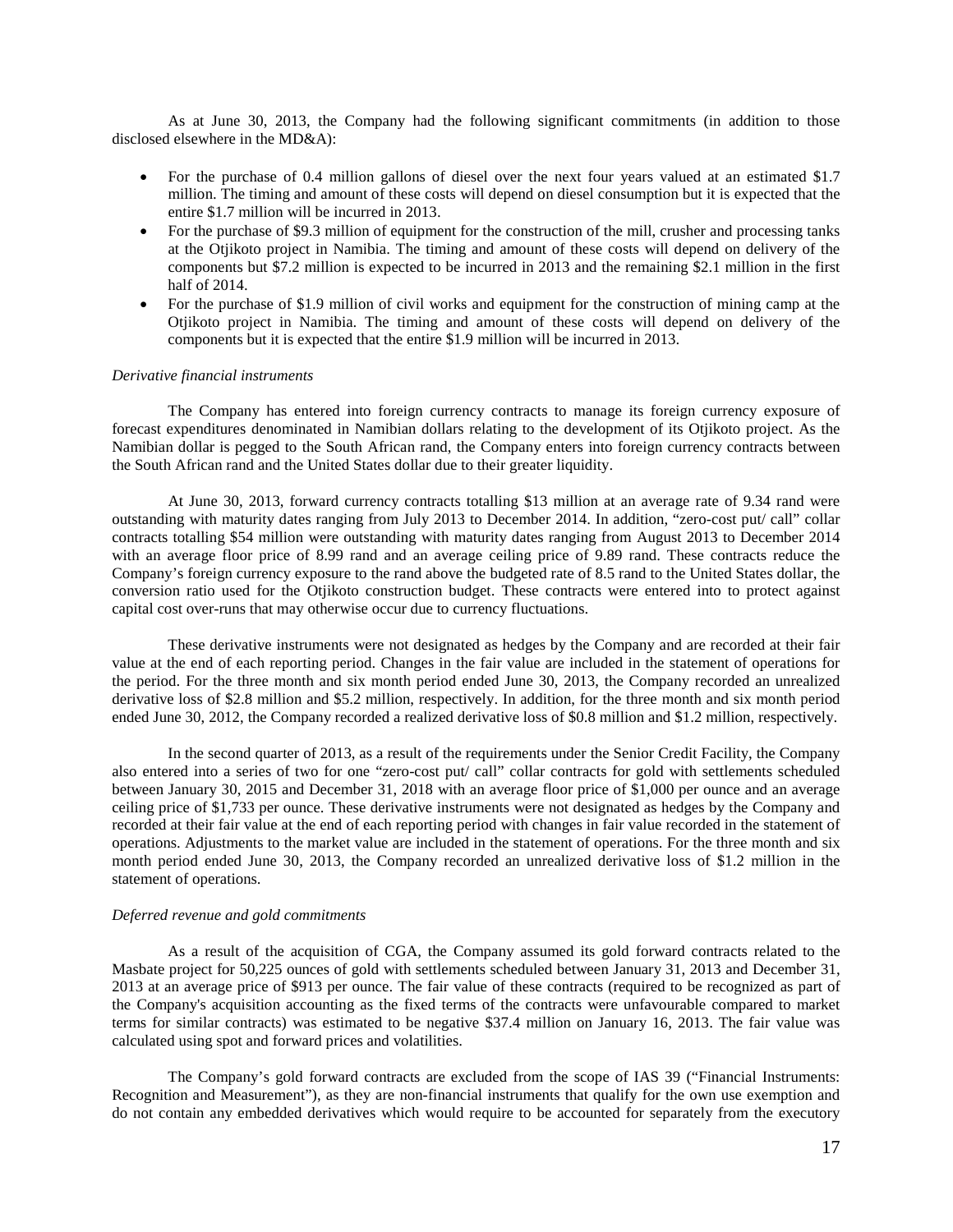host contracts. As a result, these contracts are not subsequently re-measured at fair value after initial recognition and are reduced through a corresponding adjustment to revenue consistent with the timing of revenue recognition criteria being met for the gold deliveries made under the terms of contract. As at June 30, 2013, the amount of \$18.6 million was outstanding and was presented on the consolidated balance sheet as deferred revenue, and is expected to be amortized over the remainder of the contract terms.

For the three and six month period ended June 30, 2013, 12,525 ounces and 24,907 ounces of gold were delivered under these gold forward contracts at an average settlement price of \$908 per ounce and \$904 per ounce, respectively. As at June 30, 2013, the outstanding gold forward contracts totalling 25,318 ounces had an estimated total fair value of negative \$7 million.

In addition, under the terms of the recently signed Senior Credit Facility, the Company is required to maintain gold contracts, within certain parameters, over the term of the facility in order to manage the risk of volatility in the Company's future operating income and reduce risk in respect of debt service obligations. As a result, the Company entered into a series of rand denominated gold forward contracts in the second quarter of 2013 for 117,984 ounces of gold with settlements scheduled between January 30, 2015 and December 31, 2018 at an average price of 14,909 rand per ounce (the rand forward price translates to an average gold price of \$1,509 per ounce based on the June 30, 2013 rand/ U.S. dollar exchange rate of 9.88). These contracts are excluded from the scope of IAS 39, accounted for as executory contracts as they were entered into and continue to be held for the purpose of delivery in accordance with the Company's expected production schedule. No fair value gains and losses on these commodity contracts have been recorded in the financial statement. The effect of these contracts will be to provide a fixed price in rand for a portion of gold sales. As at June 30, 2013, the outstanding gold forward contracts with respect to the Otjikoto Project had an estimated total fair value of \$3 million.

### *Operating activities*

Cash flow from operating activities before changes in the non-cash working capital was \$31.5 million (\$0.05 per share) in the second quarter of 2013 compared to \$27.8 million (\$0.07 per share) in the second quarter of 2012, an increase of 13% compared to the second quarter of 2012 (despite an 18% decrease in the average realized gold price, on a cash basis, excluding the amortization of deferred revenue). The increase was mainly due to the recent acquisition of the Masbate Mine and increased gold production from the Libertad and Limon mines.

Cash flow from operating activities before changes in the non-cash working capital for the six months ended June 30, 2013 was \$76.7 million (\$0.12 per share) compared to \$54.9 million (\$0.11 per share) in the comparable period last year. The increase was mainly due to the recent acquisition of the Masbate Mine and increased gold production from the Libertad and Limon mines.

#### *Financing activities*

On March 28, 2013, the Company made a principal repayment of \$4.5 million on the Masbate Facility. On June 28, 2013, the Company made a final repayment of approximately \$14 million, paying off the Masbate Facility in full. Restricted cash of \$9 million which had been held with BNP Paribas Bank as required under the Masbate Facility Project facility agreement was released to the Company.

As at June 30, 2013, the Company had drawn down a total of \$50 million under the Senior Credit Facility, leaving an unused balance of \$100 million at June 30, 2013. In the first quarter of 2013, the Company drew down \$25 million under its then existing revolving credit facility. This facility was repaid in April 2013 with drawdowns on the new \$150 million Senior Credit Facility. Transaction costs relating to the Senior Credit Facility totalled \$3.8 million and are being amortized over the term of the facility.

For the three and six month period ended June 30, 2013, the Company made repayments under its finance lease obligations of \$2.1 million and \$3.9 million, respectively, mainly in connection with the Masbate mining fleet which has been leased.

On June 14, 2013, pursuant to an Investment Agreement with EVI, the Company issued approximately 2.5 million common shares to EVI in consideration for a payment of \$6.6 million from EVI and a \$1 million payment to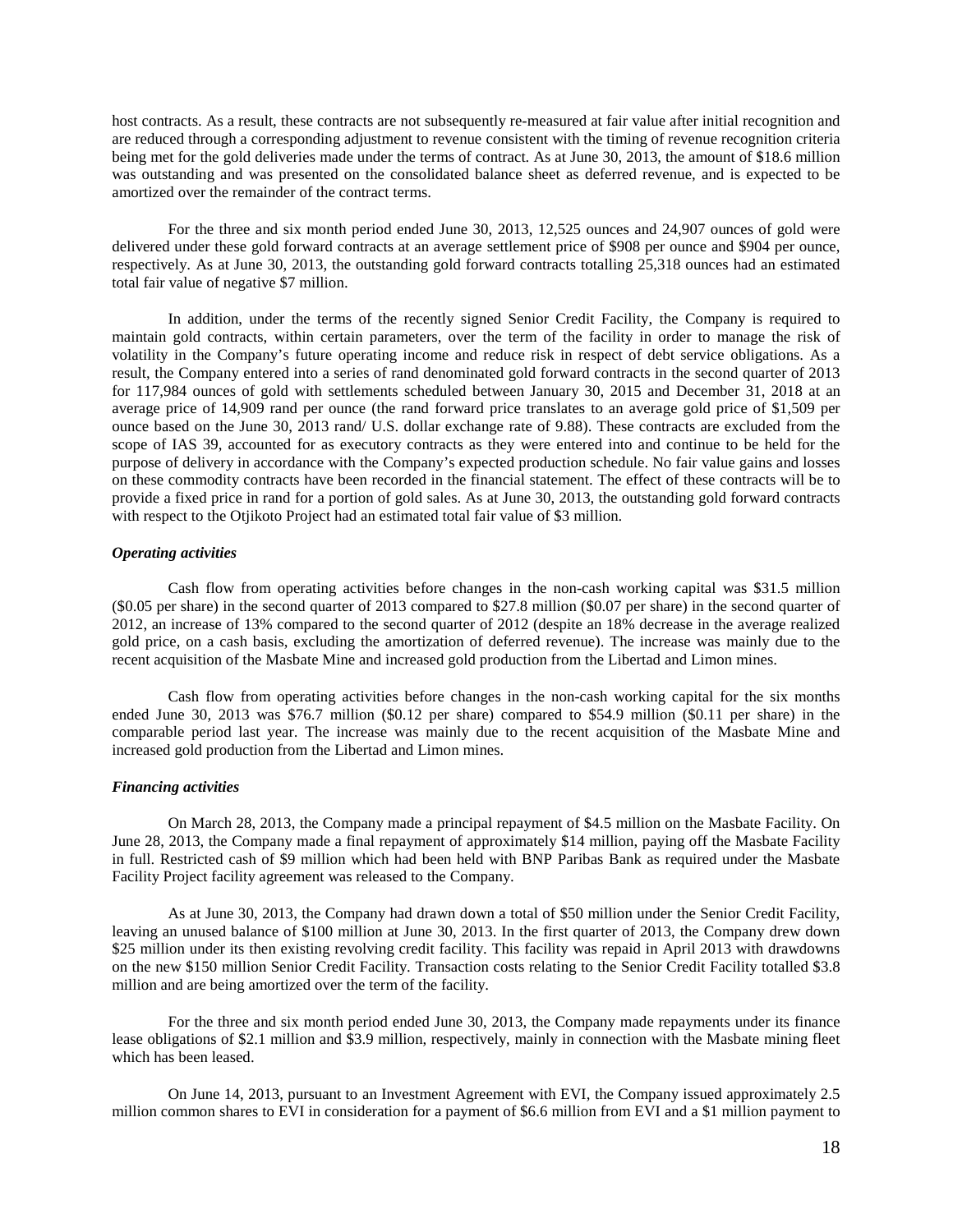EVI as consideration for EVI assigning to the Company of its existing right to acquire an additional 5% interest in the Otjikoto gold project.

The Company received cash proceeds of \$2 million during the six months ended June 30, 2013 from the exercise of stock options, of which \$0.7 million was received in the second quarter of 2013.

The Company received cash proceeds of \$7.2 million during the six months ended June 30, 2012 from the exercise of stock options and warrants, of which \$3.6 million was received in the second quarter of 2012 (mainly relating to the exercise of approximately 1.3 million warrants assumed from the Auryx acquisition which were exercisable at Cdn.\$2.17 per share and expiring on June 25, 2012).

#### *Investing activities*

In the second quarter of 2013, capital expenditures on sustaining capital, pre-stripping and development at the Masbate Mine (see "Masbate Mine" section) totalled \$6.6 million (Q2 2012 - \$nil), the Libertad Mine (see "Libertad Mine" section) totalled \$7.1 million (Q2 2012 - \$10.3 million), and the Limon Mine (see "Limon Mine" section) totalled \$3.9 million (Q2 2012 - \$3.6 million). Jabali development totalled \$4.6 million in the quarter (Q2 2012 - \$3.1 million). In addition, Gramalote prefeasibility (see "Gramalote Property" section) and Otjikoto mine construction (see "Otjikoto Property" section) totalled \$17.7 million (Q2 2012 - \$5.2 million) and \$57.9 million, respectively. Resource property expenditures on exploration totalled approximately \$8.8 million (Q2 2012 - \$13.1 million), including Otjikoto development/ feasibility, as disclosed in the table below.

During the six months ended June 30, 2013, capital expenditures on sustaining capital, pre-stripping and development at the Masbate Mine (see "Masbate Mine" section) totalled \$10.8 million (2012 - \$nil), the Libertad Mine (see "Libertad Mine" section) totalled \$12.1 million (2012 - \$17.4 million), and the Limon Mine (see "Limon Mine" section) totalled \$8 million (2012 - \$11.4 million). Jabali development totalled \$8.1 million in the quarter (2012 - \$4.7 million). In addition, Gramalote prefeasibility (see "Gramalote Property" section) and Otjikoto mine construction (see "Otjikoto Property" section) totalled \$32.5 million (2012 - \$8.8 million) and \$65.8 million, respectively. Resource property expenditures on exploration totalled approximately \$16 million (2012 - \$26.5 million), including Otjikoto development/ feasibility, as disclosed in the table below.

|                                  | Three months ended<br>June 30<br>(unaudited)<br>2012<br><u>2013</u> |               | Six months ended<br>June 30<br>(unaudited)<br><u>2012</u><br><u>2013</u> |               |
|----------------------------------|---------------------------------------------------------------------|---------------|--------------------------------------------------------------------------|---------------|
|                                  | \$<br>(000's)                                                       | \$<br>(000's) | \$<br>(000's)                                                            | \$<br>(000's) |
| Masbate, exploration             | 1,482                                                               |               | 3,517                                                                    |               |
| Otjikoto exploration/feasibility | 2,325                                                               | 5,131         | 3,968                                                                    | 12,243        |
| Libertad Mine, exploration       | 1,735                                                               | 2,214         | 2,720                                                                    | 4,674         |
| Limon Mine, exploration          | 1,577                                                               | 1,313         | 2,407                                                                    | 2,438         |
| Radius joint venture             | 583                                                                 | 946           | 1,030                                                                    | 1,528         |
| Calibre joint venture            | 250                                                                 | 1,571         | 774                                                                      | 2,146         |
| Mocoa                            | 205                                                                 | 1,002         | 453                                                                      | 1,635         |
| Cebollati                        | 148                                                                 | 378           | 233                                                                      | 1,196         |
| Other                            | 469                                                                 | 498           | 941                                                                      | 641           |
|                                  | 8,774                                                               | 13,053        | 16,043                                                                   | 26,501        |

### *Jabali (Libertad Mine)*

The Jabali deposit at the Libertad property in Nicaragua is located approximately 15 kilometres east of the mill facility at the Libertad Mine and consists of two zones, the Antenna and Central Zones that cover a combined strike length of 3.2 kilometres, though the vein itself has a known strike length of 6.2 kilometres.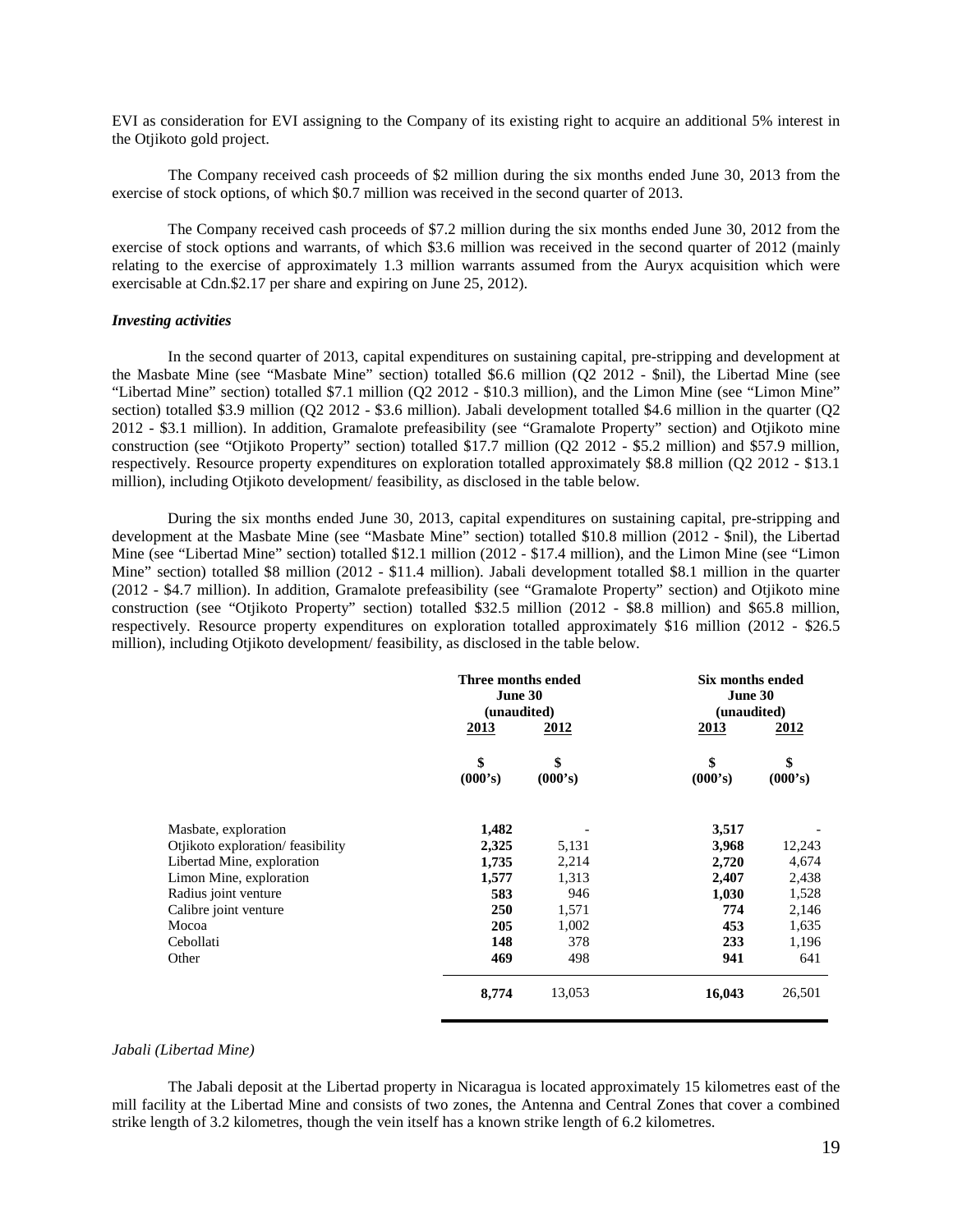The 2013 budget for the development of the Jabali deposit is approximately \$16.9 million. This budget will fund the completion of construction of a 15 kilometre private haul road for transporting the Jabali deposit ore to the Libertad mill, and for mine infrastructure development, engineering and socio-economic programs. The Company has received the mining permit for the Jabali Central deposit and had planned to commence the shipment of Jabali ore to the Libertad mill in the first quarter of 2013, initially utilizing the upgraded existing road. The development and pre-stripping capital costs for the Jabali Central deposit are included in the Libertad 2013 capital budget as disclosed in the news release dated January 18, 2013.

The Jabali Central deposit has a proven and probable reserve of 2.41 million tonnes at 2.66  $g/t$  Au containing 206,115 ounces of gold. The Jabali deposit as a whole has an indicated mineral resource of 1.74 million tonnes at 4.72 g/t gold containing 264,143 ounces of gold and an inferred mineral resource of 1.68 million tonnes at 3.95 g/t gold containing 213,373 ounces of gold. These grades are considerably higher than the average grade of 1.92 g/t ore processed at the Libertad mill in 2012.

Based on the delivery of higher grade ore from the Jabali deposit, the Company expects an increase in annual production at Libertad to approximately 131,000 to 137,000 ounces of gold in 2013 and 145,000 to 152,000 ounces of gold by 2014.

# *Libertad Mine*

Exploration continues on the Libertad property in 2013 with the focus on the Mojon and Jabali underground drill programs. Most recent results released in 2013 include JB12-402 with 394.87 g/t gold over 1.03 metres true width, JB12-403 with 3.02 g/t gold over 11.59 metres true width and JB12-406 with 568.0 g/t gold over 0.43 metres down hole interval.

Additional drilling within the inferred resource outline of the Jabali Antenna vein, but outside of the 2012 planned pit, returned good widths and high grade assays at relatively shallow depths (see press release of January 29th 2013 and results above). These results demonstrate that the Jabali vein is continuous throughout the length of the defined indicated and inferred resource. The drilled holes cover an area of approximately 300 metres along strike and down to 150 metres depth and this drilling increased the Jabali Antenna gold ounces resource base by 12% (an extra 28,308 ounces of gold) with the average grade rising from 4.13 to 4.91 g/t Au.

The Libertad exploration budget for 2013 is approximately \$4.2 million (revised from \$4.7 million) for a total of approximately 11,000 metres of planned drilling. The program includes completing the Jabali and Mojon high grade underground and continued exploration on a number of regional targets, including the San Juan trend, Chamarro-Socorro trend, Cerro Quiroz and others.

#### *Limon Mine*

The focus of the exploration work on the Limon property to date has been on the Santa Pancha Pozo (shaft) 4 and 5 area, located 1 km north of the current underground mining at Santa Pancha, with 64 diamond drill holes completed for a total of 13,225 metres. The hanging wall ("HW") structure appears to be the best host to mineralization where average true widths between 2 - 15 metres were intersected. Results demonstrate continuity of grade and width over a strike length of 1 kilometre and to depths of 230 metres. Of note are holes LIM-12-3648 with 5.65 g/t gold over 14.92 metres true width, LIM-12-3651 with 15.70 g/t gold over 4.92 metres true width, LIM-12- 3655 with 5.70 g/t gold over 8.30 metres true width (all gold grades are uncapped).

Further south the 4 - 10 metres average true width of the footwall ("FW") structure returned some equally good grades: LIM-12-3691 with 5.44 g/t gold over 6.58 metres true width, LIM-12-3692 with 5.27 g/t gold over 10.03 metres true width and LIM-12-3736 with 17.23 g/t gold over 4.79 metres true width.

The 2013 Limon exploration budget is approximately \$4.3 million (revised from \$5.7 million) to fund approximately 13,500 metres (revised from 17,000 metres) of drilling. The program includes completing the infill drilling along the Pozo 4-5 structure to sufficient drill spacing to allow preliminary mine planning. Follow up of other interesting regional targets across the Limon claim area is also planned.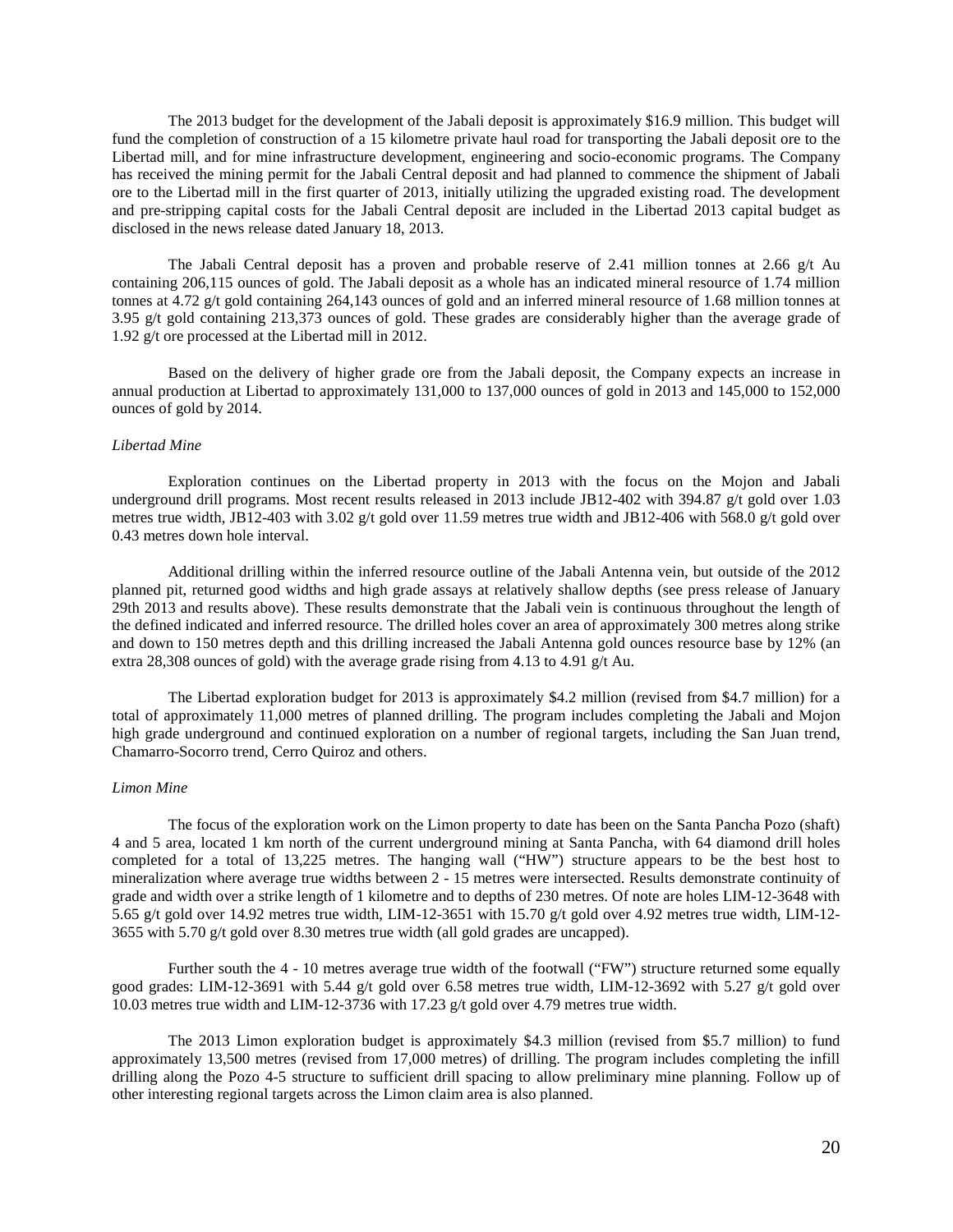Based on results to date, B2Gold's exploration team believes there is potential to increase the current mine life of the Limon Mine and also discover higher grade open pit and underground deposits that could increase annual gold production.

#### *Masbate Mine*

At the Masbate Mine in the Philippines, an aggressive 2013 exploration program totaling \$10.5 million (revised from \$11 million) is underway with eight drill rigs currently working. The Masbate project is a low sulphidation epithermal vein system with a tenement which covers 16 kilometres of very prospective ground with well-defined vein systems. The 2013 exploration program will comprise reserve/resource drilling on numerous mine veins including Main Vein, Colorado, Panique and Montana as well as exploration drilling designed to outline new resources on near mine veins outside of the current reserve/resource such as Pajo and the high grade Montana North vein. In addition to drilling, geochemical sampling and follow-up trenching will be carried out on a number of priority target areas outside of the current resource.

A new mineral reserve estimate for the Masbate Mine has been completed based on the existing mineral resource model as of 31 December 2012. Mineral reserves were calculated using current site operating costs, revised metallurgical recoveries and a gold price of \$1,350 per ounce. The new mineral resource contains 3.2 million ounces which is a 7.5% increase over the previous reserve statement (as reported) at a significantly improved grade of 0.97 g/t (previous reserve estimate 0.82 g/t).

The Company has completed an additional 95 exploration and resource diamond drill holes for a total of approximately 15,000 metres and an additional 77 mine related diamond drill holes for a total of 9,000 metres since its acquisition of the Masbate Mine in January 2013. Drill results are being collated and a new resource report incorporating those drill results is expected to be available by early 2014 and mineral reserves are expected to be updated by mid-2014, which could potentially increase the revised Masbate Reserves reported above.

## *Otjikoto*

Subsequent to June 30, 2013, on July 17, 2013, the Company announced further positive drilling results from the exploration program at the Otjikoto gold project in Namibia. These positive drill results, as detailed below, indicate the potential to outline additional higher grade resources that could lead to the expansion of production and an increased mine life at the Otjikoto gold project. The project, currently in construction, is on schedule and on budget to commence production in the fourth quarter of 2014.

An additional 60 diamond drill holes have been drilled on the Otjikoto project since the last update (see news release dated April 10, 2013) bringing the year to date drill holes completed to 107 for a total of 22,194 metres. The majority of the new holes were drilled on the Wolfshag zone discovery, situated immediately to the east and northeast of the planned open pit on the main Otjikoto deposit. Recent drilling on the Wolfshag zone has concentrated on infill drilling of the northern portion of the zone, from 7800N to 8800N, with 100 metres spaced sections and 25 metres hole spacing on section. Significant new results from the Wolfshag drilling include, from north to south:

- WH13-073 with 18.85 metres at 5.84 grams per tonne (g/t) gold, including 13.75 metres at 7.00 g/t gold;
- WH13-083 with 24.60 metres at 5.35 g/t gold, including 8.80 metres at 11.26 g/t gold;
- WH13-095 with 13.55 metres at 6.83 g/t gold, including 5.30 metres at 16.74 g/t gold;
- WH13-078 with 18.65 metres at 7.11 g/t gold, including 5.60 metres at 15.51 g/t gold;
- OT13-355 with 13.65 metres at 6.13 g/t gold, including 4.85 metres at 13.61 g/t gold; and
- 6.35 metres at 7.10  $g/t$  gold;
- OT13-362 with 15.00 metres at 6.64 g/t gold, including 3.90 metres at 10.83 g/t gold;
- OT13-361 with 23.80 metres at 3.15 g/t gold and 20.75 metres at 3.18 g/t gold, including 6.20 metres at 9.00 g/t gold, and 9.00 metres at 2.66 g/t gold, including 3.00 metres at 6.83 g/t gold;
- OT13-365 with 11.40 metres at 3.92 g/t gold, including 5.10 metres at 7.34 g/t gold;
- OT13-366B with 5.40 metres at 5.60 g/t gold and 11.00 metres at 6.04 g/t gold, including 4.20 metres at 12.19 g/t gold.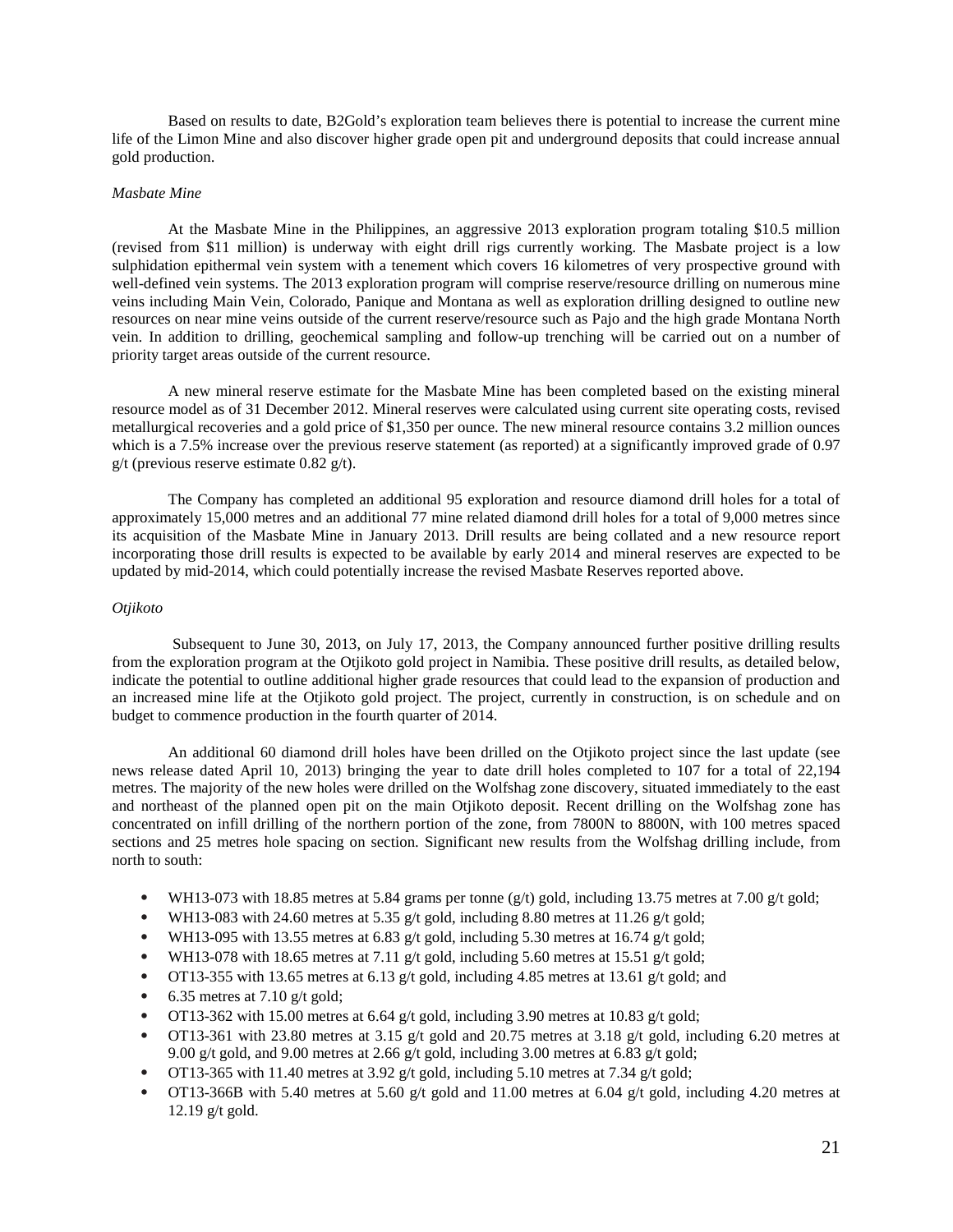The current phase of infill drilling will upgrade the Wolfshag zone to an inferred resource and will be completed in the next two weeks. The initial inferred resource estimate for the zone is expected by year end. The Otjikoto exploration budget for 2013 is \$7 million (revised from \$8.0 million). More drill results will be released as they are available. The Wolfshag zone has been defined over 1,600 metres and the mineralized system remains open down plunge to the south and extends up to the base of the calcrete, at about 10 to 15 metres below surface, to the north.

It is important to note that the average mineable grade of the adjacent main Otjikoto deposit is 1.42 g/t gold as stated in the feasibility study. Based on the proximity of the Wolfshag zone to the planned Otjikoto open pit, the Company believes a significant amount of the Wolfshag mineralization could be included in an expanded pit, subject to further drilling and final mine plan. The Company intends to update the mine plan to incorporate the Wolfshag zone once infill drilling has upgraded the resource to indicated next year.

The Wolfshag zone consists of a series of en-echelon stacked, shallow easterly dipping and southsoutheast plunging mineralized shoots hosted within albitite + calcite + clay altered metasediments and marble lenses. The Wolfshag mineralized zone is bounded by folded, recrystallized and sheared marbles, the West and East marbles, within a thrust ramp complex. Mineralization consists of pyrite-magnetite- calcite in veins, steep tension gashes and replacement zones. Visible gold is common in the southern portion of the Wolfshag zone, but less abundant than in the Otjikoto deposit mineralization. The main, upper, WA shoot at Wolfshag ranges in thickness from 5 to 35 metres and width from 50 to 100 metres. The lower zones are not as well defined as the WA shoot. Wolfshag mineralization is situated below the OTB and footwall marble marker horizons and the main Otjikoto deposit ore shoots.

Results to date for the Wolfshag zone confirm the continuity of the various stacked mineralized shoots within the zone with the most consistent high gold grades occurring within the central portion of the WA shoot. Furthermore, infill drilling confirms the continuation of higher gold grades originally intersected at deeper levels of the zone, e.g. OTG10D with 20.0 metres at 7.55 g/t gold (see news release dated December 11, 2012), to shallower depths. For example hole WH13-073 intersected 18.85 metres at 5.84 g/t gold starting at 74.0 metres downhole and hole WH13-083 intersected 24.60 metres at 5.35 g/t gold, including 8.80 metres at 11.26 g/t gold, starting at 106.90 metres downhole. Hole OT13-366B, drilled on section 7200N between deepened holes OT219D and OT228D (see news release date April 10, 2013), also confirms the extension of higher grade shoots to depth with 11.00 metres at 6.04 g/t gold intersected starting at 489 metres downhole.

#### *Gramalote*

Prefeasibility and exploration work recommenced at the Gramalote Project in the second half of 2010 with exploration, infill drilling and metallurgical test sample drilling and preliminary engineering investigations. Highlights from the 2012 and 2011 prefeasibility and exploration work to date on the Gramalote property include positive metallurgical test results showing in excess of 90% recovery and encouraging drill results from Gramalote Central and outside targets indicating the potential for a larger resource. A total of \$155 million (100% basis) has been spent and 77,298 metres of diamond drilling has been completed in 239 holes since AngloGold became operator in September 2010.

Exploration drilling has been carried out on six drill targets located within four kilometre of the current Gramalote Central mineral resource including Monjas West, Trinidad South, Monjas East, Limon, Topacio and La Maria with the aim to add new inferred resources. All of these targets have similar geological, alteration and mineralization characteristics to Gramalote Central. Since October 2010 a total of 30,955 metres in 84 drill holes have been completed on the six satellite targets. Results to date clearly indicate the upside potential for more gold mineralization on the large Gramalote property.

Positive gold intersections continue to be returned in Monjas West located two kilometres west southwest along strike of Gramalote Central resource. A total of 18,094 metres in 46 holes have been drilled at Monjas West with recent results up to 30.0 metres at 1.35 g/t gold in hole MW-24, 10.0 metres at 1.07 g/t gold in hole MW-25, 10.0 metres at 1.40 g/t gold in hole MW-27, 98.0 metres at 1.42 g/t gold in hole MW-33 and 64.0 metres at 0.50 g/t Au and 22.0 metres at 1.10 g/t Au in hole MW-036.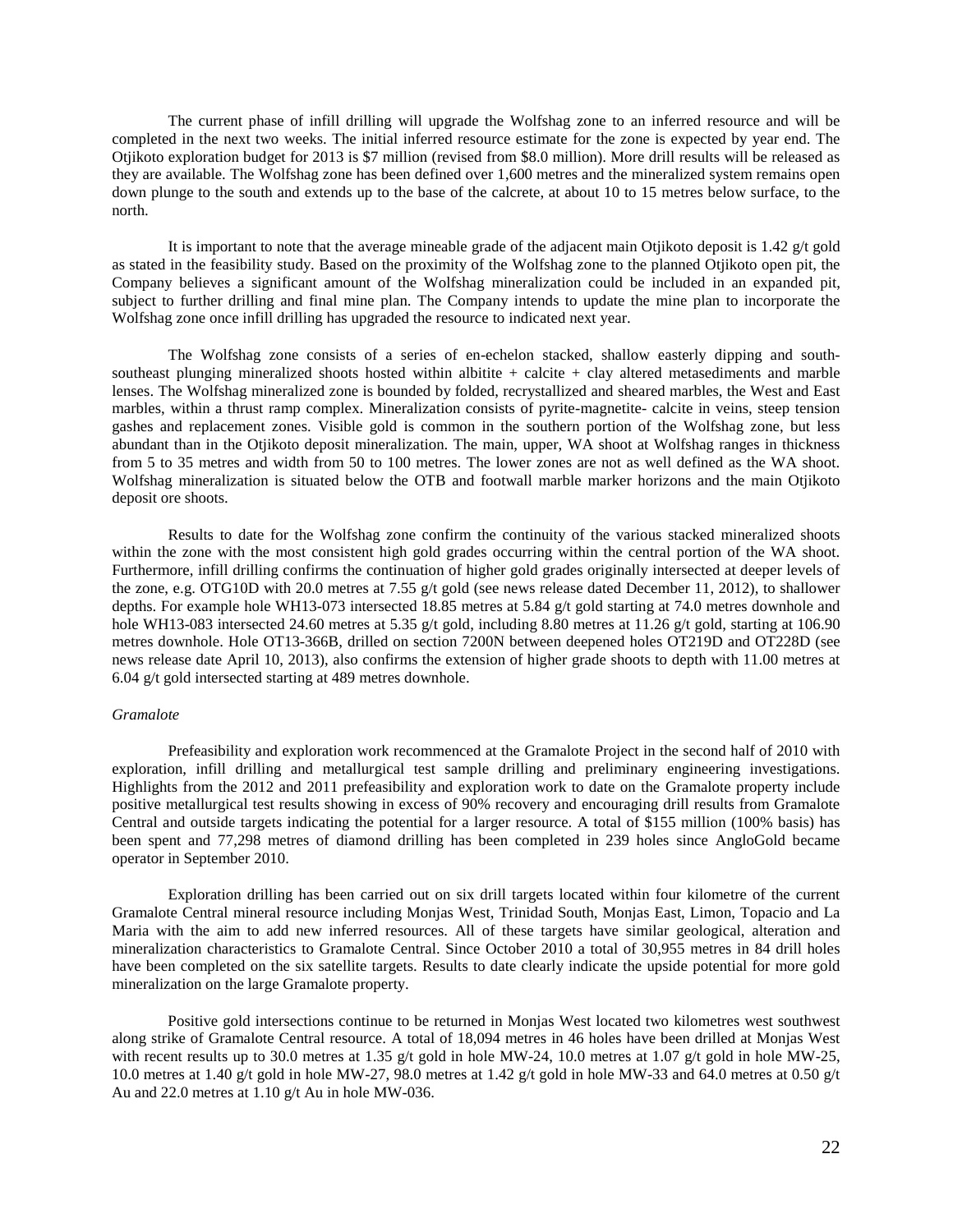An independent audit of the Gramalote mineral resource was completed in June, and a final report and recommendations have been received. As a result of this audit, the prefeasibility study ("PFS") schedule has been revised to accommodate the following:

- Re-estimate the Gramalote Ridge mineral resource, incorporating all of the recommendations from the audit. The new estimate is expected to employ "Uniform Conditioning Simulations" to better model local recoverable resources which is expected to more accurately predict grade and tonnage in the lower grade domains.
- Incorporate 23 new drill holes that were completed during April to June 2013 that were not part of the previous estimate.
- Complete trade-off studies using the updated mineral resource model to determine what project size generates the best economic case.

The schedule for the delivery of the PFS is now estimated to be November 2013, which will allow for a project decision on going to a full Feasibility by year end.

The Environmental Impact Assessment ("EIA") is being modified to accommodate a revised tailing dam design that will reduce both initial capital and operating costs. It is planned that the EIA will be completed and ready for submittal to the government regulatory agencies by the end of November 2013. A detailed work plan for the construction and operation of Gramalote ("PTO") will be completed and submitted with the EIA. The PTO provides the schedule, workforce requirements and other details for the implementation of the project.

The 2013 forecast for Gramalote is now estimated to be approximately \$92 million (stated at 100%. B2Gold's 49% joint venture participation is now estimated to be \$45 million). This is a reduction of approximately \$26 million from the original budget estimate of \$118 million.

#### *Calibre Joint Venture*

The 2013 exploration program for Primavera has a budget of \$1.2 million (revised from \$2 million for Phase I). This will fund geophysical surveying and interpretation as well as detailed mapping and geological interpretation over the Primavera project area and its immediate area. Regional exploration over other targets is also ongoing across the property.

The Company and Calibre signed a letter agreement (the "Letter Agreement") dated April 24, 2013 granting the Company an option to acquire a further 19% interest in and to the Primavera Gold-Copper Porphyry Project in northeast Nicaragua by spending Cdn.\$6 million over three years. Calibre currently has a 49% interest in the Project, while the Company has a 51% interest and is project operator. Upon entering into a new joint venture agreement, the original Option Agreement between the Company and Calibre (entered into in June 2009 and amended in July 2010 and October 2010) will terminate and be superseded by the joint venture agreement.

In conjunction with the Letter Agreement, Calibre has agreed to amend the terms of 10 million common share purchase warrants (the "Warrants") of Calibre held by the Company. The Warrants were issued to the Company pursuant to a non-brokered private placement of 20 million units at a price of Cdn.\$0.25 per unit, which closed on May 2, 2012. Each unit consisted of one common share and one-half of one Warrant, with each Warrant entitling the Company to purchase an additional common share of the Company until May 2, 2013 at an exercise price of Cdn.\$0.50. Pursuant to the amendments, the Warrants have been amended by extending the term of the Warrants by one additional year from May 2, 2013 to May 2, 2014 (the "Amended Expiry Date") and by reducing the exercise price of the Warrants from Cdn.\$0.50 to Cdn.\$0.10 (the "Amended Exercise Price").

If during the term of the amended Warrants, the closing price of the Company's common shares on the Exchange exceeds during a period of 10 consecutive trading days the Amended Exercise Price by 25%, then the Amended Expiry Date will be deemed to be automatically accelerated as a result of which the amended Warrants will expire on the earlier of the 37th calendar day following the tenth trading day and the Amended Expiry Date. All other terms and conditions of the Warrants are proposed to remain unchanged.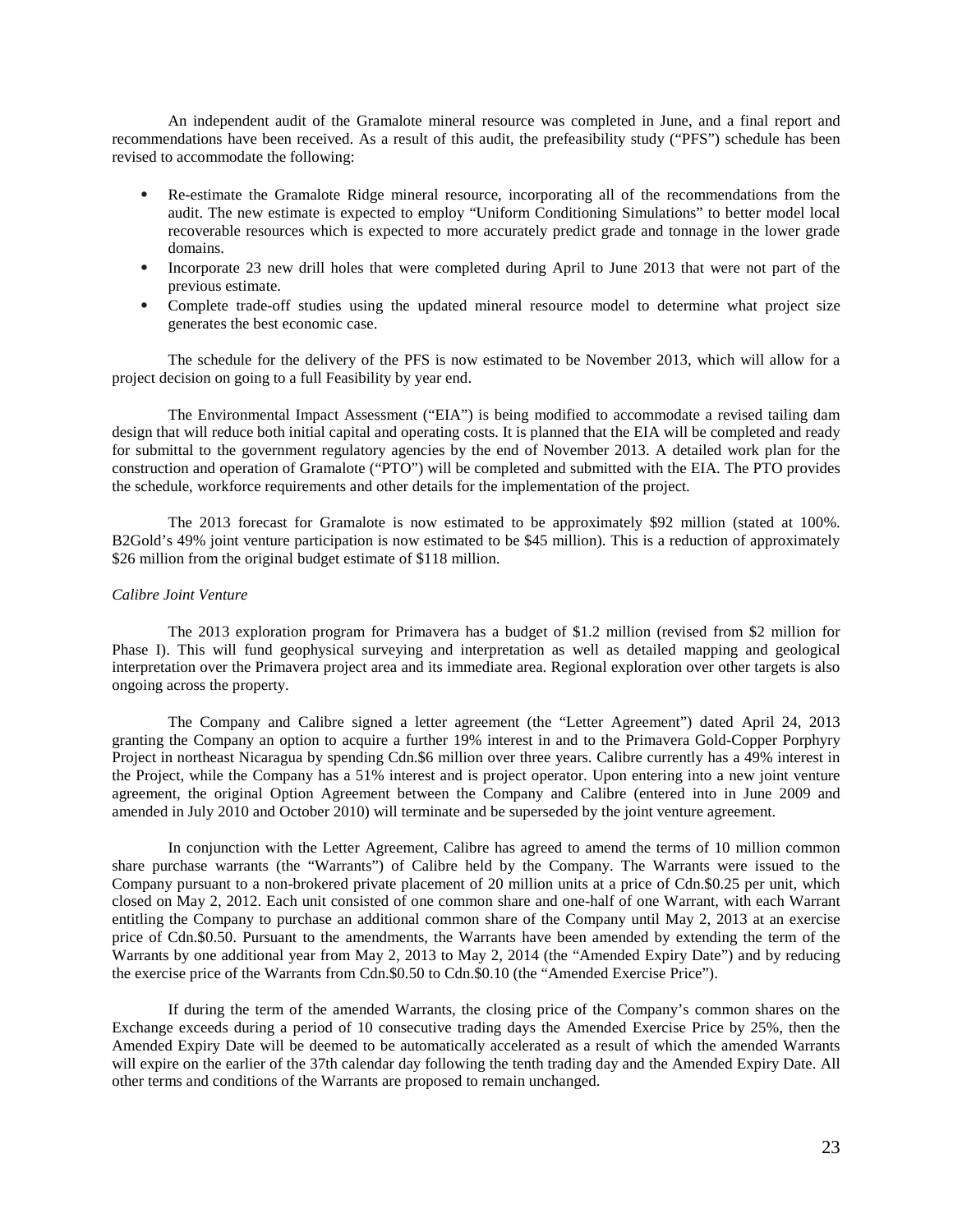# *Cebollati*

Exploration activities at the Cebollati property in Uruguay during 2013 consist of re-logging and reinterpretation of existing holes to determine the down plunge direction of mineralization. Work done in 2012 indicated the mineralization occurs in a series of shallowly plunging pipe shaped bodies. Further drilling will depend on the results of the detailed work.

## *Mocoa*

At the 100% owned Mocoa copper molybdenum ("Cu-Mo") deposit the Company carried out detailed surface mapping and geochemistry in the north and northeast extensions of the deposit area. Mapping has shown porphyry-style alteration (phyllic) and mineralization (up to 5% pyrite and local chalcopyrite and secondary copper minerals) in volcanics and dacite porphyry in a roughly 2.5 by 2.5 km area centered over the main resource area.

Work in 2012 included drilling two diamond drill holes totaling 1351.30 metres in the main zone and surface mapping and geochemical sampling of the entire 11,391 hectare property.

It was the first drilling since 2008 when the Company drilled 5,123 metres and was successful to confirm previous drilling and expand copper-molybdenum mineralization to the north. The limited amount of infill drilling conducted by the Company in 2008 showed a good degree of continuity of mineralization. The step out holes drilled to the north and northeast as part of the 2008 drill program indicate the Mocoa Cu-Mo mineralization remains open to the north, northeast and to depth.

The 2012 hole MC12DH041/41A was a step-out 150 metres to the north of 2008 drilling and was successful in showing the Cu-Mo mineralization continued further to the north and northeast. This hole cored good copper and lesser molybdenum mineralization in potassic-altered dacite porphyry and volcanics with assays returning 387.5 metres at 0.48% Cu and 0.015% Mo from 616.00 metres to the end of the hole at 1003.50 metres including 272.50 metres at 0.58% Cu and 0.017% Mo from 731.00 metres to 1003.50 metres. The deposit remains open to the north, northeast and to depth.

### **CRITICAL ACCOUNTING ESTIMATES**

Full disclosure of the Company's accounting policies in accordance with IFRS can be found in Note 3 of its audited consolidated financial statements as at December 31, 2012. Management considers the following policies to be the most critical in understanding the judgments that are involved in the preparation of the Company's consolidated financial statements and the uncertainties that could impact its results of operations, financial condition and cash flows:

- Review of asset carrying values and impairment charges;
- Ore reserve and resource estimates;
- Exploration and evaluation expenditures;
- Mine restoration provisions;
- Deferred income taxes: and
- Fair values of assets and liabilities acquired in business combinations.

## *Review of asset carrying values and impairment charges*

The Company reviews the carrying value of mining interests each reporting period to determine whether there is any indication of impairment using both internal and external sources of information. If the recoverable amount of an asset or cash-generating unit is estimated to be less than its carrying amount, the carrying amount of the asset or cash-generating unit is reduced to its recoverable amount. An impairment loss is recognized immediately in the consolidated statement of operations.

External sources of information regarding indications of impairment include considering the changes in market, economic and legal environment in which the Company operates that are not within its control and affect the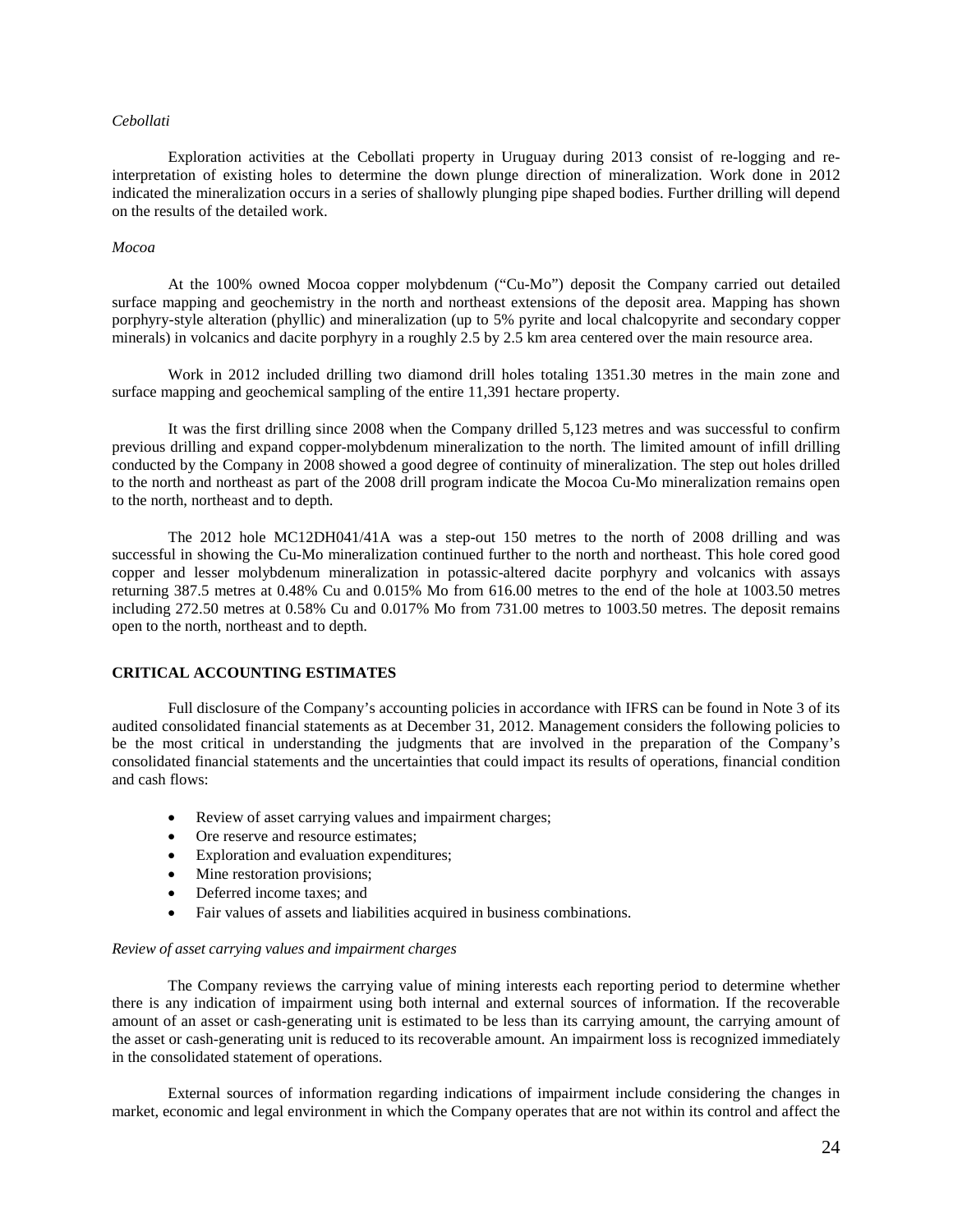recoverable amount or timing of mining interests. Internal sources of information include changes to the life of mine plans and economic performance of the assets. Management's determination of recoverable amounts include estimates of mineral prices, recoverable reserves, and operating, capital and restoration costs are subject to certain risks and uncertainties that may affect the recoverability of mineral property costs. The calculation of the recoverable amount can also include assumptions regarding the appropriate discount rate and inflation and exchange rates. Although management has made its best estimate of these factors, it is possible that changes could occur in the near term that could adversely affect management's estimate of the net cash flow to be generated from its projects.

### *Ore reserve and resource estimates*

Ore reserves are estimates of the amount of ore that can be economically and legally extracted from the Company's mining properties. The Company estimates its ore reserves and a mineral resource based on information compiled by appropriately qualified persons relating to the geological data on the size, depth and shape of the ore body, and requires complex geological judgments to interpret the data. The estimation of recoverable reserves is based upon factors such as estimates of foreign exchange rates, commodity prices, future capital requirements, and production costs along with geological assumptions and judgments made in estimating the size and grade of the ore body. Changes in the reserve or resource estimates may impact the carrying value of mining interests, mine restoration provisions, recognition of deferred tax assets, and depreciation and amortization charges.

#### *Exploration and evaluation expenditures*

The application of the Company's accounting policy for exploration and evaluation expenditures requires judgment in determining whether it is likely that future economic benefits are likely either from future exploitation or sale or where activities have not reached a stage which permits a reasonable assessment of the existence of reserves. The Company's cost deferral policy requires management to make certain estimates and assumptions about future events or circumstances, in particular whether an economically viable extraction operation can be established. Estimates and assumptions made may change if new information becomes available. If, after an expenditure is capitalized, information becomes available suggesting that the recovery of expenditure is unlikely, the amount capitalized is written off in the statement of operations in the period when the new information becomes available.

#### *Mine restoration provisions*

The Company's mining and exploration activities are subject to various laws and regulations governing the protection of the environment. Significant judgments and estimates are made when estimating the nature and costs associated with mine restoration provisions. Due to the nature of mine closure plans, cash expenditures are expected to occur over a significant period of time with the majority of the expenditures expected to occur in the years from 2018 to 2023. When considering the effect of the extended time period over which costs are expected to be incurred, combined with the estimated discount rate and inflation factors, the fair value of the mine restoration provisions could materially change from period to period due to changes in the underlying assumptions.

#### *Deferred income taxes*

The Company is periodically required to estimate the tax basis of assets and liabilities. Where applicable tax laws and regulations are either unclear or subject to varying interpretations, it is possible that changes in these estimates could occur that materially affect the amounts of deferred income tax assets and liabilities recorded in the financial statements. Changes in deferred tax assets and liabilities generally have a direct impact on earnings in the period that the changes occur.

Each period, the Company evaluates the likelihood of whether some portion or all of each deferred tax asset will not be realized. This evaluation is based on historic and future expected levels of taxable income, the pattern and timing of reversals of taxable temporary timing differences that give rise to deferred tax liabilities, and tax planning initiatives. Levels of future taxable income are affected by, among other things, market gold prices, production costs, quantities of proven and probable gold reserves, interest rates and foreign currency exchange rates.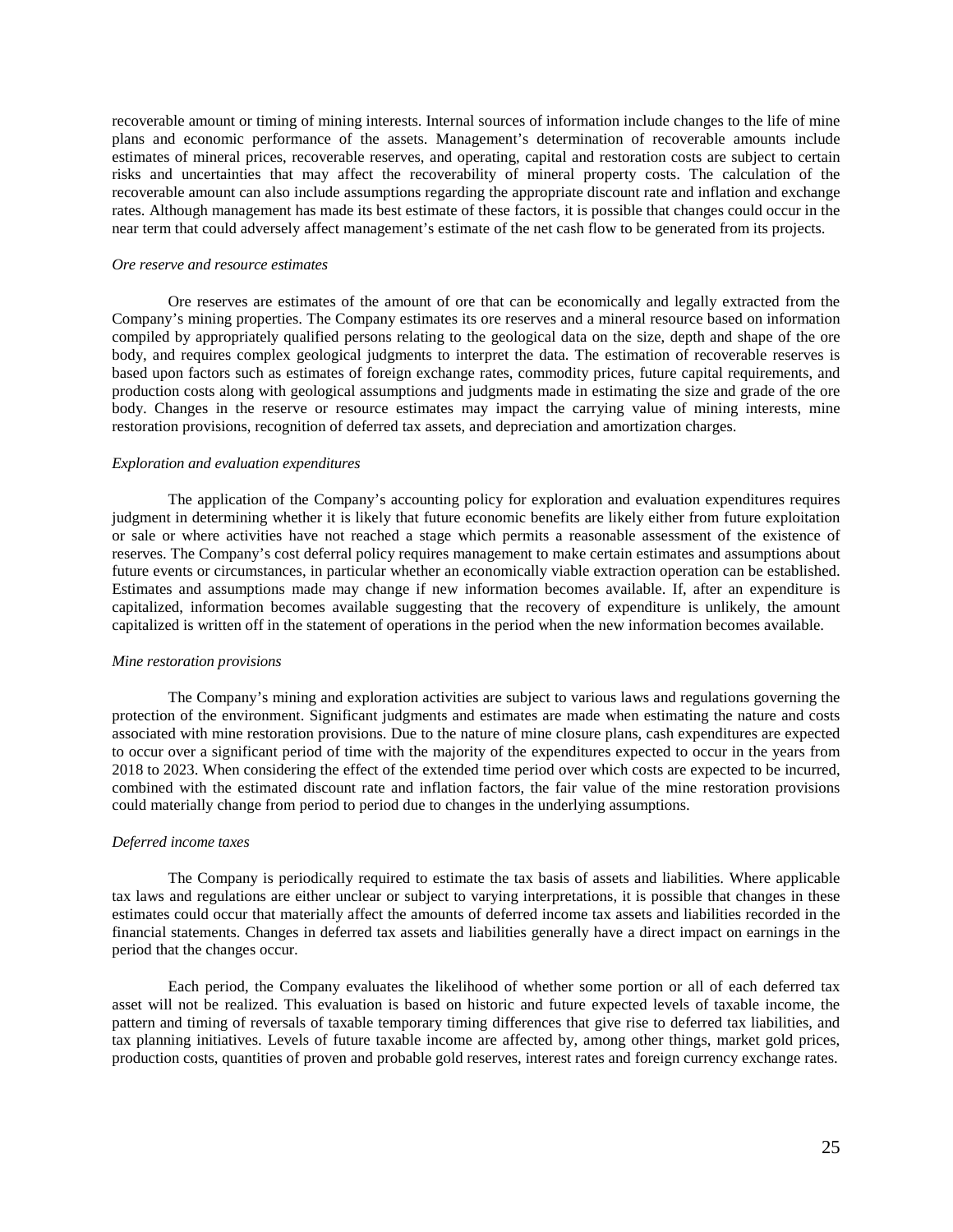#### *Fair values of assets and liabilities acquired in business combinations*

In a business combination, it generally takes time to obtain the information necessary to measure the fair values of assets acquired and liabilities assumed and the resulting goodwill, if any. Changes to the provisional measurements of assets and liabilities acquired including the associated deferred income taxes and resulting goodwill may be retrospectively adjusted when new information is obtained until the final measurements are determined (within one year of acquisition date). The determination of fair value as of the acquisition date requires management to make certain judgments and estimates about future events, including, but not restricted to, estimates of mineral reserves and resources acquired, exploration potential, future operating costs and capital expenditures, future metal prices, long-term foreign exchange rates, and discount rates.

In determining the amount for goodwill, the Company's management makes estimates of the discounted future after-tax cash flows expected to be derived from the acquired business based on estimates of future revenues, expected conversions of resources to reserves, future production costs and capital expenditures, based on a life of mine plan. The excess of acquisition cost over the net identifiable assets acquired represents goodwill.

# **RECENT ACCOUNTING PRONOUNCEMENTS**

#### *Consolidated Financial Statements – IFRS 10*

This standard establishes control as the basis for an investor to consolidate its investee; it defines control as an investor's power over the investee with exposure, or rights, to variable returns from the investee and the ability to affect the investor's return through its power over the investee. At January 1, 2013, the Company adopted this standard and there was no impact on its comparative unaudited condensed interim consolidated financial statements.

#### *Joint Arrangements – IFRS 11*

This standard replaces the guidance in IAS 31 Interests in Joint Ventures. Under IFRS 11, joint arrangements are classified as either joint operations (the Company presently does not have any joint operations) or joint ventures. Joint venture entities are now accounted for using the equity method.

Upon application of IFRS 11, entities which had previously accounted for joint ventures using proportionate consolidation shall present the proportionately consolidated net asset value as a single investment balance at the beginning of the earliest period presented. The investment's opening balance is tested for impairment in accordance with IAS 28 and IAS 36 "Impairment of Assets".

Any impairment losses are recognized as an adjustment to opening retained earnings at the beginning of the earliest period presented. At January 1, 2013, the Company adopted this standard and there was no impact on its unaudited condensed interim consolidated financial statements.

# *Disclosure of Interests in Other Entities – IFRS 12*

This IFRS shall be applied by companies with an interest in subsidiaries, joint arrangements, associates or unconsolidated structured entities. The application of this standard intends to enable users of the financial statements to evaluate the nature of and risks associated with a Company's interests in other entities, and the effects of those interests on its financial position, financial performance and cash flows. Companies will be required to disclose information about significant judgments and assumptions made in determining the control of another entity, the joint control of an arrangement or significant influence over another entity and the type of joint arrangement when the arrangement has been structured through a separate vehicle. This standard is effective for years beginning on or after January 1, 2013. At January 1, 2013, the Company adopted this standard and there was no impact on its unaudited condensed interim consolidated financial statements.

#### *Fair value measurement – IFRS 13*

This IFRS aims to improve consistency and reduce complexity by providing a precise definition of fair value and a single source of fair value measurement and disclosure requirements for use across IFRS. The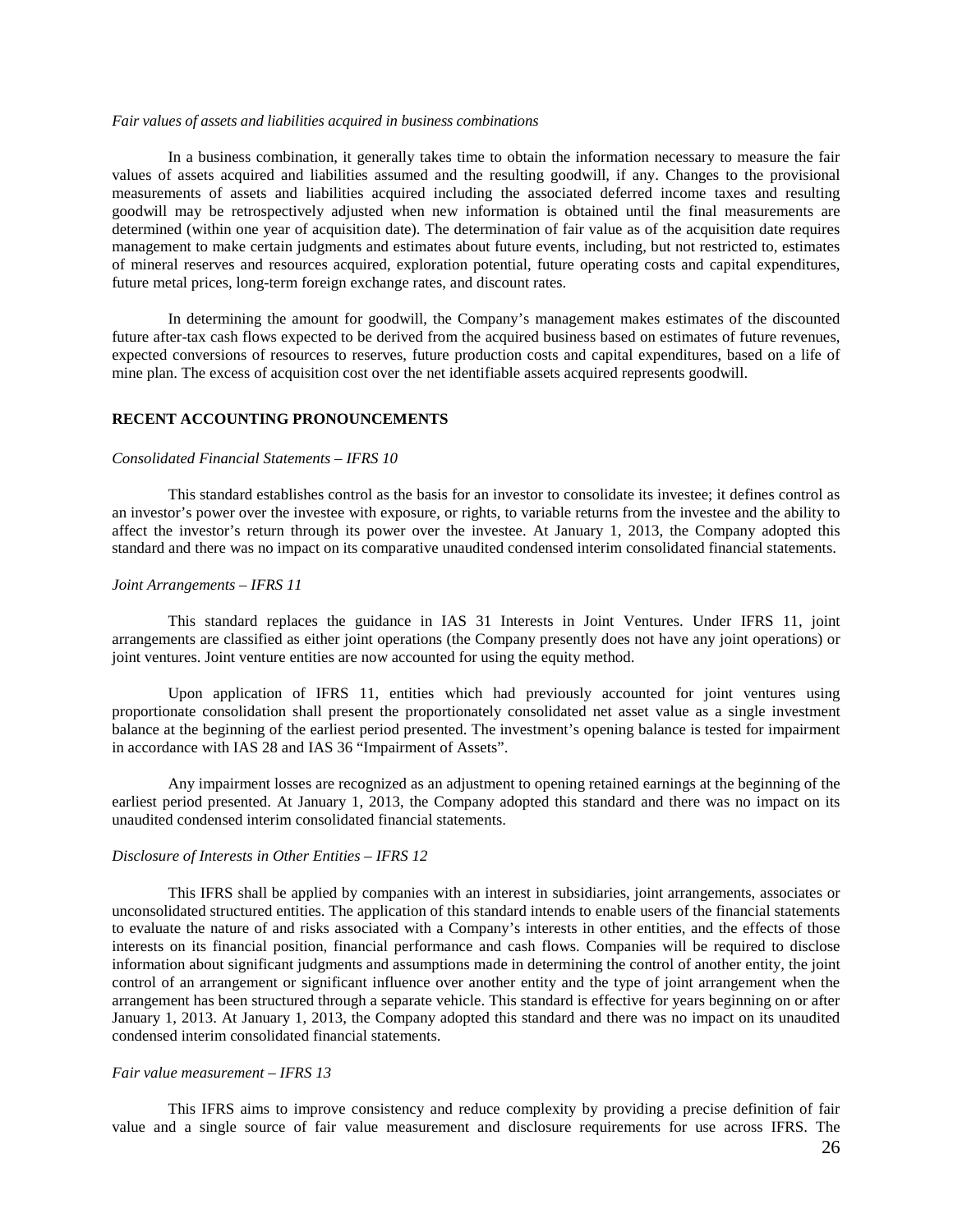requirements do not extend the use of fair value accounting but provide guidance on how it should be applied where its use is already required or permitted by other standards within IFRS. This standard is effective for years beginning on or after January 1, 2013. At January 1, 2013, the Company adopted this standard and the required disclosures are included in Note 16 of these unaudited condensed interim consolidated financial statements.

### *Stripping Costs in the Production Phase of a Surface Mine – IFRIC 20*

This interpretation applies to waste removal costs that are incurred in open pit mining activity during the production phase of the mine. Recognition of a stripping activity asset requires the asset to be related to an identifiable component of the ore body. Stripping costs that relate to inventory produced should be accounted for as a current production cost in accordance with IAS 2, "Inventories". Stripping costs that generate a benefit of improved access and meet the definition of an asset should be accounted for as an addition to an existing asset. Existing stripping costs on the balance sheet at transition that do not relate to a specific ore body should be written off to opening retained earnings. The stripping activity asset shall be depreciated on a systematic basis, over the expected useful life of the identified component of the ore body that becomes more accessible as a result of the stripping activity. This interpretation is effective for years beginning on or after January 1, 2013. At January 1, 2013, the Company adopted this standard and there was no impact on its unaudited condensed interim consolidated financial statements.

#### **RISKS AND UNCERTAINTIES**

*The exploration and development of natural resources are highly speculative in nature and are subject to significant risks. The risk factors noted below do not necessarily comprise all those faced by the Company. The Company is faced with a number of other risk factors, including these described under the "Risk Factors" section in its Annual Information Form for the year ended December 31, 2012, available under the Company's profile on SEDAR at [www.sedar.com.](http://www.sedar.com/) Additional risks and uncertainties not presently known to the Company or that the Company currently considers immaterial may also impair the business, operations and future prospects of the Company. If any of the following risks actually occur, the business of the Company may be harmed and its financial condition and results of operations may suffer significantly.* 

#### *Exploration, Development and Operating Risks*

Mining operations generally involve a high degree of risk. The Company's operations are subject to all the hazards and risks normally encountered in the exploration, development and production of gold, including unusual and unexpected geologic formations, seismic activity, rock bursts, cave-ins, flooding, pit wall failure and other conditions involved in drilling and removal of material, any of which could result in damage to, or destruction of, mines and other producing facilities, damage to life or property, environmental damage and possible legal liability. Although the Company believes that adequate measures to minimize risk are being taken, milling operations are subject to hazards such as fire, equipment failure or failure of retaining dams around tailings disposal areas which may result in environmental pollution and consequent liability.

The exploration for and development of mineral deposits involves significant risks which even a combination of careful evaluation, experience and knowledge may not eliminate. While the discovery of an ore body may result in substantial rewards, few properties that are explored are ultimately developed into producing mines and no assurance can be given that minerals will be discovered in sufficient quantities or having sufficient grade to justify commercial operations or that funds required for development can be obtained on a timely basis. Major expenses may be required to locate and establish mineral reserves, to develop metallurgical processes and to construct mining and processing facilities at a particular site. It is impossible to ensure that the exploration or development programs planned by the Company will result in a profitable commercial mining program. The economics of developing gold and other mineral properties are affected by many factors including the cost of operations, variations of the grade of ore mined, fluctuations in the price of gold or other minerals produced, costs of processing equipment and such other factors as government regulations, including regulations relating to royalties, allowable production, importing and exporting of minerals and environmental protection. The exact effect of these factors cannot be accurately predicted but the combination of these factors may result in the Company not receiving an adequate return on invested capital.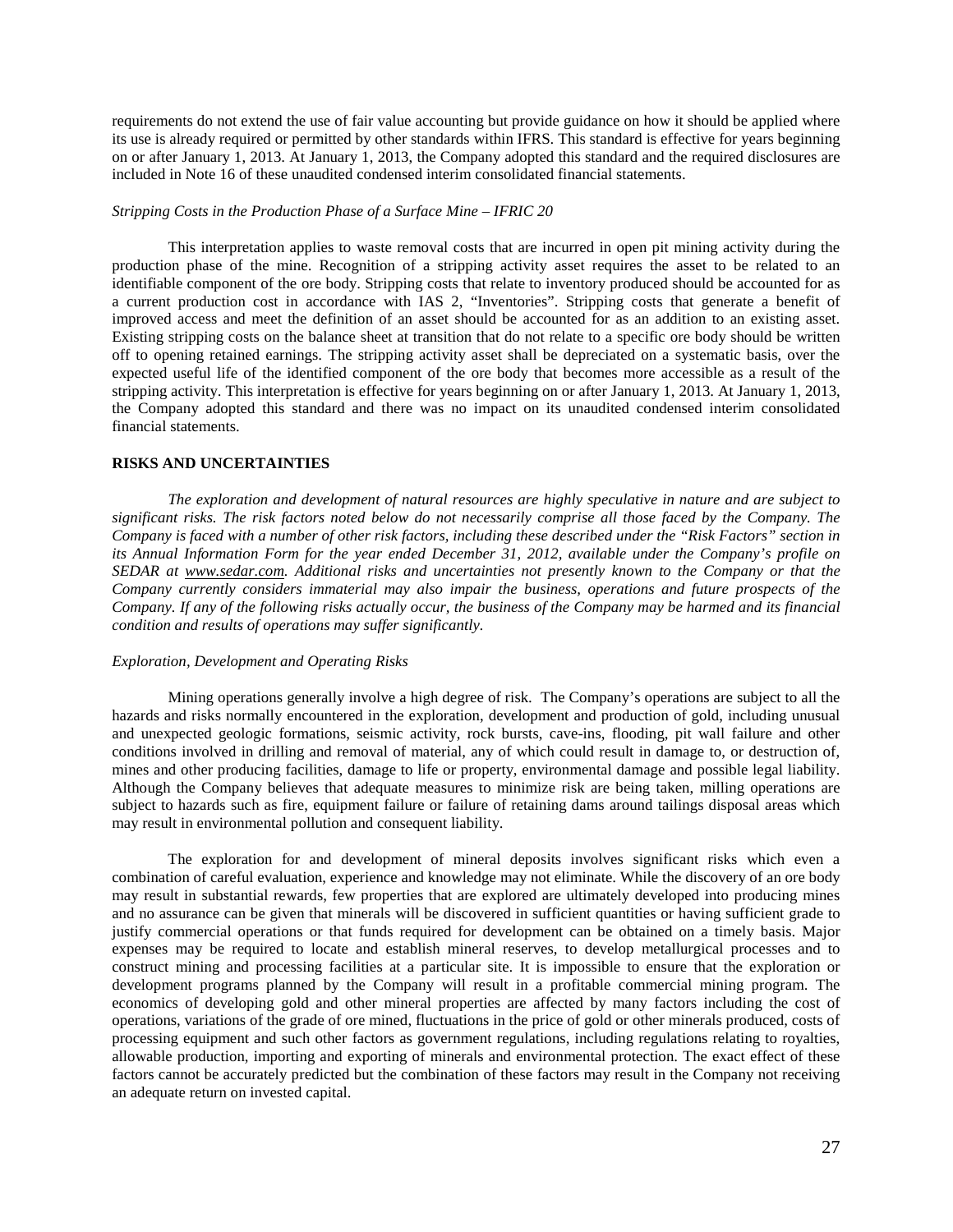There is no certainty that the expenditures made by the Company towards the search for and evaluation of mineral deposits will result in discoveries or development of commercial quantities of ore.

### *Foreign Countries and Mining Risks*

The Company's production activities are currently conducted in Nicaragua and the Philippines and, as such, the Company's operations are exposed to various levels of political, economic and other risks and uncertainties. These risks and uncertainties vary from country to country and include, but are not limited to, terrorism, hostage taking, military repression, extreme fluctuations in currency exchange rates, high rates of inflation, labour unrest, the risks of war or civil unrest, expropriation and nationalization, uncertainty as to the outcome of any litigation in foreign jurisdictions, uncertainty as to enforcement of local laws, renegotiation or nullification of existing concessions, licences, permits and contracts, illegal mining, changes in taxation or royalty policies, restrictions on foreign exchange and repatriation, and changing political conditions, currency controls and governmental regulations that favour or require the awarding of contracts to local contractors or require foreign contractors to employ citizens of, or purchase supplies from, a particular jurisdiction.

The Company has interests in exploration/development properties that are located in developing countries, including Namibia, Nicaragua, Philippines and Colombia, and the mineral exploration and mining activities of the Company may be affected in varying degrees by political instability and government regulations relating to foreign investment and the mining industry. Changes, if any, in mining or investment policies or shifts in political attitude in Namibia, Nicaragua or Colombia may adversely affect the Company's operations or profitability. Operations may be affected in varying degrees by government regulations with respect to, but not limited to, restrictions on production, price controls, export controls, currency remittance, income taxes, royalties, expropriation of property, foreign investment, maintenance of claims, environmental legislation, land use, land claims of local people, water use and mine safety.

Failure to comply with applicable laws, regulations, and permitting requirements may result in enforcement actions there under, including orders issued by regulatory or judicial authorities causing operations to cease or be curtailed, and may include corrective measures requiring capital expenditures, installation of additional equipment, or remedial actions. Parties engaged in mining operations may be required to compensate those suffering loss or damage by reason of the mining activities and may have civil or criminal fines or penalties imposed for violations of applicable laws or regulations. Amendments to current laws, regulations and permits governing operations and activities of mining companies, or more stringent implementation thereof, could have a material adverse impact on the Company and cause increases in capital expenditures or production costs or reduction in levels of production at producing properties or require abandonment or delays in development of new mining properties.

The occurrence of these various factors and uncertainties cannot be accurately predicted and could have an adverse effect on the Company's business, financial condition and results of operations.

# *Property Interests*

The ability of the Company to carry out successful mineral exploration and development activities and mining operations will depend on a number of factors. No guarantee can be given that the Company will be in a position to comply with all conditions and obligations, or to require third parties to comply with their obligations with respect to such properties. Furthermore, while it is common practice that permits and licenses may be renewed, extended or transferred into other forms of licenses appropriate for ongoing operations, no guarantee can be given that a renewal, extension or a transfer will be granted to the Company or, if they are granted, that the Company will be in a position to comply with all conditions that are imposed. A number of the Company's interests are the subject of pending applications to register assignments, extend the term, increase the area or to convert licenses to concession contracts and there is no assurance that such applications will be approved as submitted.

The Company is satisfied, based on due diligence conducted by the Company, that its interests in the properties are valid and exist. There can be no assurances, however, that the interests in the Company's properties are free from defects or that the material contracts between the Company and a foreign government or the entities owned or controlled by it will not be unilaterally altered or revoked. There is no assurance that such rights and title interests will not be revoked or significantly altered to the detriment of the Company. There can be no assurances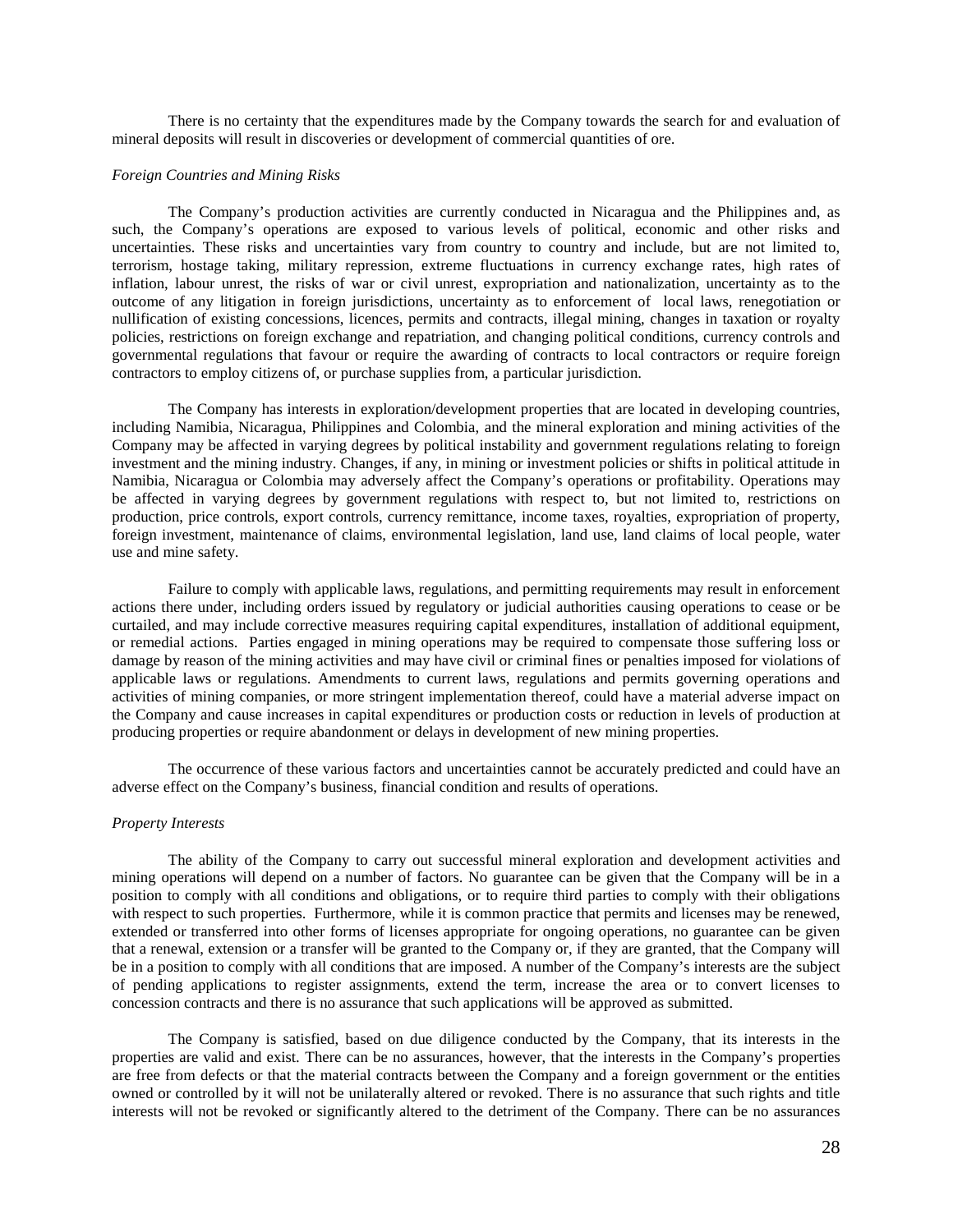that the Company's rights and title interests will not be challenged or impugned by third parties. The Company's interests in properties may be subject to prior unregistered agreements or transfers and title may be affected by undetected defects or governmental actions.

Certain of the Company's property interests are also the subject of joint ventures that give the Company the right to earn an interest in the properties. To maintain a right to earn an interest in the properties, the Company may be required to make certain expenditures in respect of the property maintenance by paying government claim and other fees. If the Company fails to make the expenditures or fails to maintain the properties in good standing, the Company may lose its right to such properties and forfeit any funds expended to such time.

# *Commodity Prices*

The profitability of the Company's operations will be dependent upon the market price of mineral commodities. Mineral prices fluctuate widely and are affected by numerous factors beyond the control of the Company. The level of interest rates, the rate of inflation, world supply of mineral commodities, consumption patterns, sales of gold by central banks, forward sales by producers, production, industrial and jewelry demand, speculative activities and stability of exchange rates can all cause significant fluctuations in prices. Such external economic factors are in turn influenced by changes in international investment patterns, monetary systems and political developments. The prices of mineral commodities have fluctuated widely in recent years. Current and future price declines could cause commercial production to be impracticable.

The Company's revenues and earnings also could be affected by the prices of other commodities such as fuel and other consumable items, although to a lesser extent than by the price of gold. The prices of these commodities are affected by numerous factors beyond the Company's control.

# *Currency Risks*

The Company's operations in foreign countries are subject to currency fluctuations and such fluctuations may materially affect the Company's financial position and results. The Company reports its financial results in United States dollars and incurs expenses in United States dollars, Canadian dollars, Nicaraguan córdobas, Philippine pesos (commencing January 16, 2013), Colombian pesos, and Namibian dollars. As the exchange rates between the Canadian dollar, Nicaraguan córdoba, Philippine peso, Colombian peso, and Namibian dollar fluctuate against the United States dollar, the Company will experience foreign exchange gains and losses. The exchange rate between the córdoba and the United States dollar varies according to a pattern set by the Nicaraguan Central Bank. The córdoba has been annually devalued versus the United States dollar by means of a crawling peg mechanism which currently stands at approximately 5%. All of the Company's gold production activities are currently conducted in Nicaragua and the Philippines.

### *Environmental Compliance*

The Company's operations are subject to local laws and regulations regarding environmental matters, the abstraction of water, and the discharge of mining wastes and materials. Any changes in these laws could affect the Company's operations and economics. Environmental laws and regulations change frequently, and the implementation of new, or the modification of existing, laws or regulations could harm the Company. The Company cannot predict how agencies or courts in foreign countries will interpret existing laws and regulations or the effect that these adoptions and interpretations may have on the Company's business or financial condition.

The Company may be required to make significant expenditures to comply with governmental laws and regulations. Any significant mining operations will have some environmental impact, including land and habitat impact, arising from the use of land for mining and related activities, and certain impact on water resources near the project sites, resulting from water use, rock disposal and drainage run-off. No assurances can be given that such environmental issues will not have a material adverse effect on the Company's operations in the future. While the Company believes it does not currently have any material environmental obligations, exploration activities may give rise in the future to significant liabilities on the Company's part to the government and third parties and may require the Company to incur substantial costs of remediation. Additionally, the Company does not maintain insurance against environmental risks. As a result, any claims against the Company may result in liabilities the Company will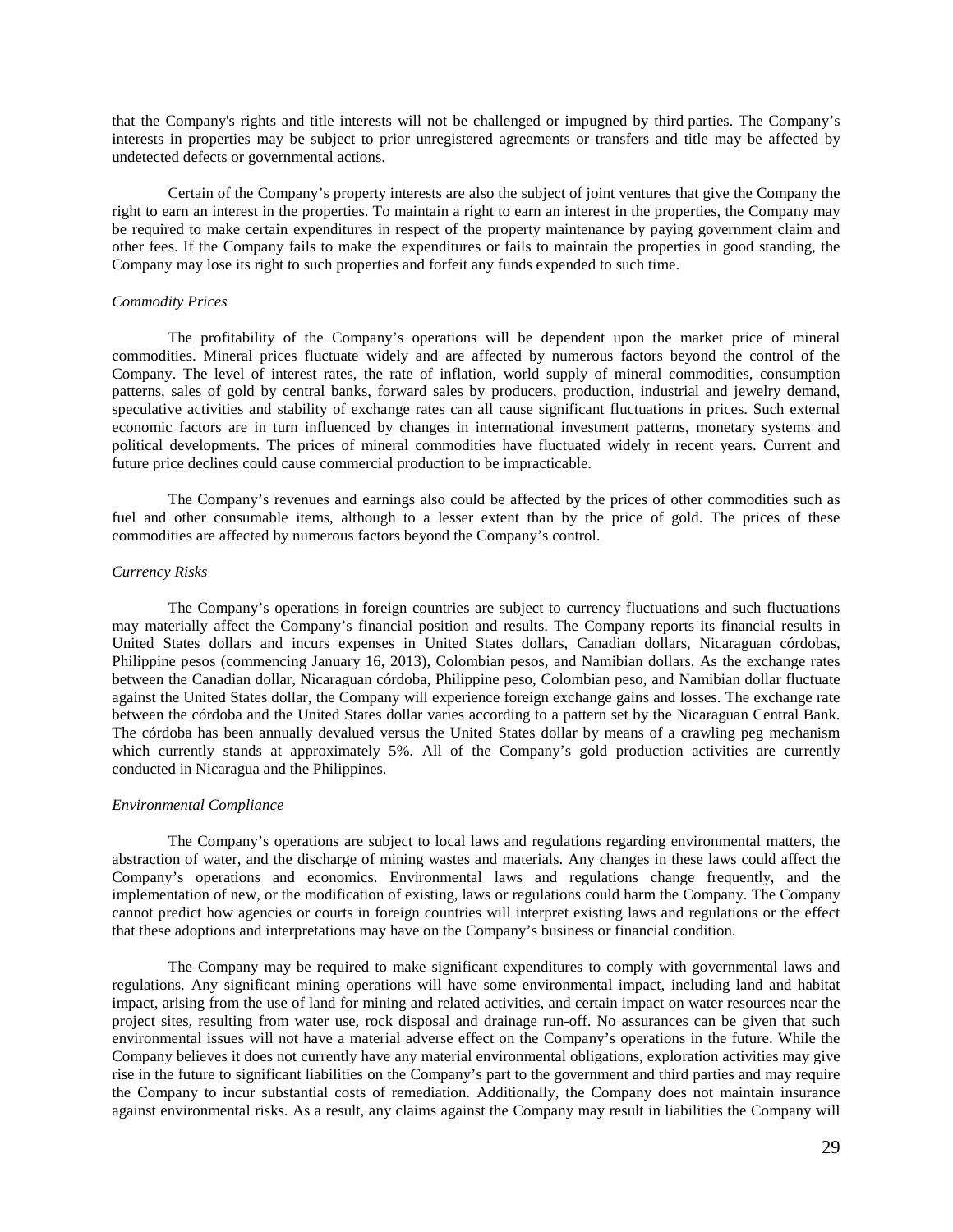not be able to afford, resulting in the failure of the Company's business. Failure to comply with applicable laws, regulations, and permitting requirements may result in enforcement actions thereunder, including orders issued by regulatory or judicial authorities causing operations to cease or be curtailed, and may include corrective measures requiring capital expenditures, installation of additional equipment, or remedial actions. Parties engaged in exploration operations may be required to compensate those suffering loss or damage by reason of the exploration activities and may have civil or criminal fines or penalties imposed for violations of applicable laws or regulations and, in particular, environmental laws.

Amendments to current laws, regulations and permits governing operations and activities of exploration companies, or more stringent implementation thereof, could have a material adverse impact on the Company and cause increases in expenditures and costs or require abandonment or delays in developing new mining properties.

#### *Regulations in the Philippines*

The Philippines Constitution provides that all natural resources are owned by the State which may enter into a co-production, joint venture or production sharing agreement with citizens of the Philippines or corporations or associations whose capital is at least 60% owned by Philippine citizens.

Commonwealth Act No. 108, as amended (the "Anti-Dummy Act"), provides penalties for, amongst others: (a) Filipinos who permit aliens to use them as nominees or dummies so that the aliens could enjoy privileges otherwise reserved for Filipinos or Filipino corporations, and (b) aliens or foreigners who profit from the adoption of these dummy relationships. It also penalises the act of falsely simulating the existence of minimum stock or capital as owned by citizens of the Philippines or any other country in cases in which a constitutional or legal provision requires that, before a corporation or association may exercise or enjoy a right, franchise or privilege, not less than a certain percentage of its capital must be owned by such citizens.

The Anti-Dummy Act likewise prohibits aliens from intervening in the management, operation, administration or control of nationalised business or enterprises, whether as officers, employees or labourers, with or without remuneration, except that aliens may take part in technical aspects only, provided (a) no Filipino can do such technical work, and (b) it is with express authority from the Secretary of Justice. The Anti-Dummy Act also allows the election of aliens as members of the boards of directors or governing bodies of corporations or associations engaged in partially nationalised activities in proportion to their allowable participation or share in the capital of such entities. Although the Company believes its structure complies with all Philippine regulations, there is a risk that, given the limited precedents to date in the country, it could be changed or challenged.

### **INTERNAL CONTROLS**

National Instrument 52-109 requires public companies in Canada to submit interim and annual certificates relating to the design of internal control over financial reporting ("ICFR") and an annual certificate that includes evaluating the effectiveness of ICFR. The Company's ICFR is designed to provide reasonable assurance regarding the reliability of financial reporting and the preparation of financial statements for external purposes in accordance with IFRS. Management is responsible for establishing and maintaining ICFR. The Company has continued to use the Commission of Sponsoring Organizations of the Treadway Commission (COSO) framework as the basis for designing its ICFR. Due to its inherent limitations, ICFR may not prevent or detect misstatements on a timely basis as such systems can only be designed to provide reasonable as opposed to absolute assurance. Also, projections of any evaluation of the effectiveness of ICFR to future periods are subject to the risk that the controls may become inadequate because of changes in conditions, or that the degree of compliance with the policies or procedures may deteriorate. The Company's Chief Executive Officer and Chief Financial Officer have each evaluated the effectiveness of the Company's ICFR as at the end of the period covered by this MD&A and the accompanying consolidated financial statements and have concluded that these controls and procedures are effective.

National Instrument 52-109 also requires public companies in Canada to disclose in their MD&A any change in ICFR during the most recent fiscal quarter that has materially affected, or is reasonably likely to materially affect, ICFR. There were no changes in ICFR during the quarter ended June 30, 2013 that materially affected or are reasonably likely to materially affect the Company's ICFR. Disclosure controls and procedures are designed to provide reasonable assurance that all relevant information is gathered and reported to management,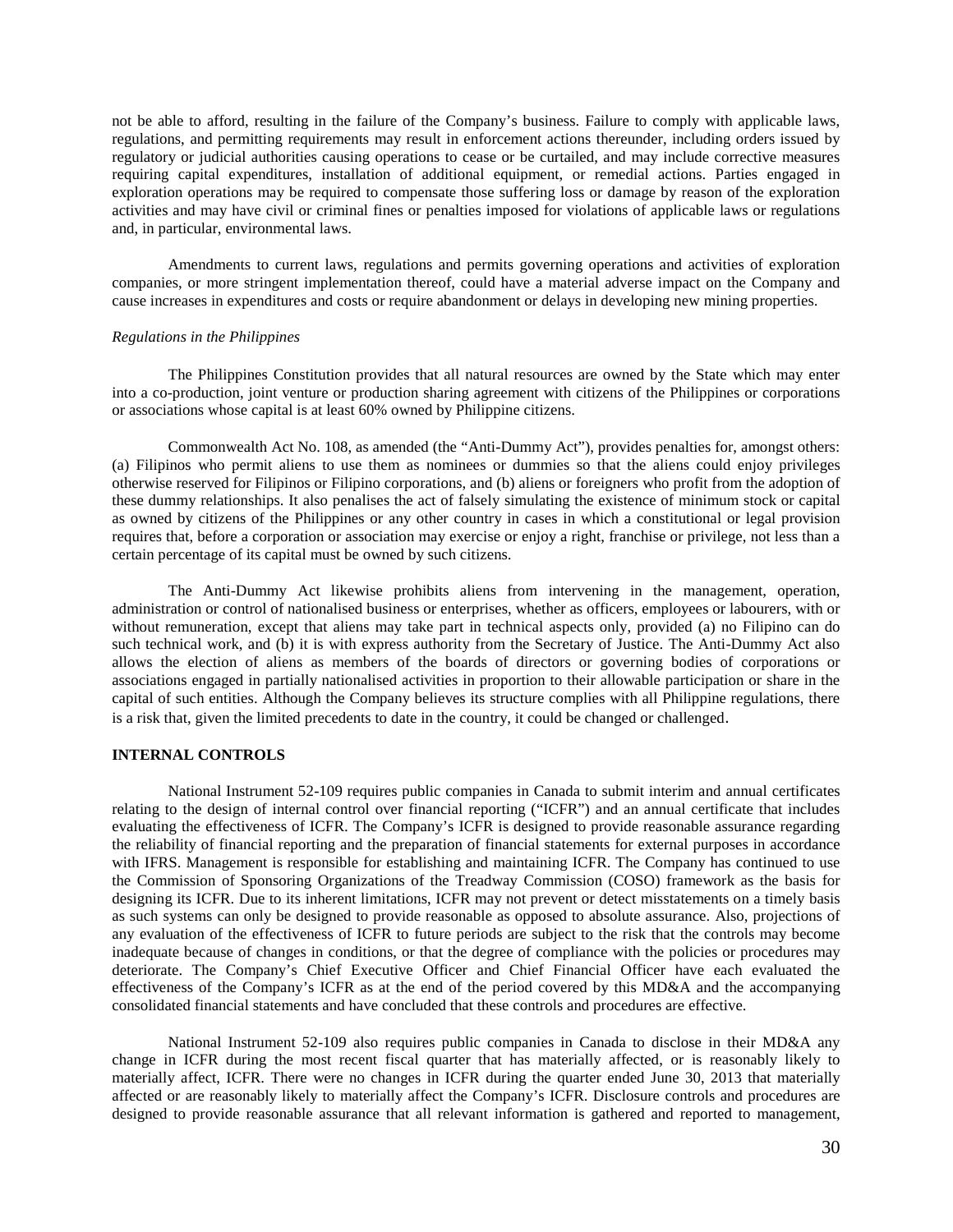including the CEO and CFO, on a timely basis so that appropriate decisions can be made regarding public disclosure. Management, with the participation of the certifying officers, has evaluated the effectiveness of the design and operation, as of June 30, 2013, of the Company's disclosure controls and procedures (as defined by the Canadian Securities Administrators). Based on that evaluation, the certifying officers have concluded that such disclosure controls and procedures are effective and designed to ensure that material information relating to the Company and its subsidiaries is made known to them by others within those entities.

## **NON-IFRS MEASURES**

Cash cost per ounce data are intended to provide additional information and should not be considered in isolation or as a substitute for measures of performance prepared in accordance with IFRS.

|                                                                                                                        | Three months ended<br>June 30 |                      | Six months ended<br>June 30  |                            |  |
|------------------------------------------------------------------------------------------------------------------------|-------------------------------|----------------------|------------------------------|----------------------------|--|
|                                                                                                                        | 2013                          | 2012                 | 2013                         | 2012                       |  |
|                                                                                                                        | \$<br>(000's)                 | \$<br>(000's)        | \$<br>(000's)                | \$<br>(000's)              |  |
| Production costs per consolidated financial statements<br>Royalties and production taxes<br>Inventory sales adjustment | 63,428<br>4,100<br>(3,367)    | 20,751<br>666<br>719 | 133,773<br>8,039<br>(16,223) | 43,087<br>3,881<br>(1,295) |  |
|                                                                                                                        | 64,161                        | 22,136               | 125,589                      | 45,673                     |  |
| Gold production (in ounces)                                                                                            | 82,083                        | 36,803               | 161,744                      | 71,405                     |  |
| Total cash costs per ounce of gold production (\$/ounce)                                                               | 782                           | 601                  | 776                          | 640                        |  |

Total cash costs per ounce is derived from amounts included in the Consolidated Statement of Operations and include mine site operating costs such as mining, processing, smelting, refining, transportation costs, royalties and production taxes, less silver by-product credits.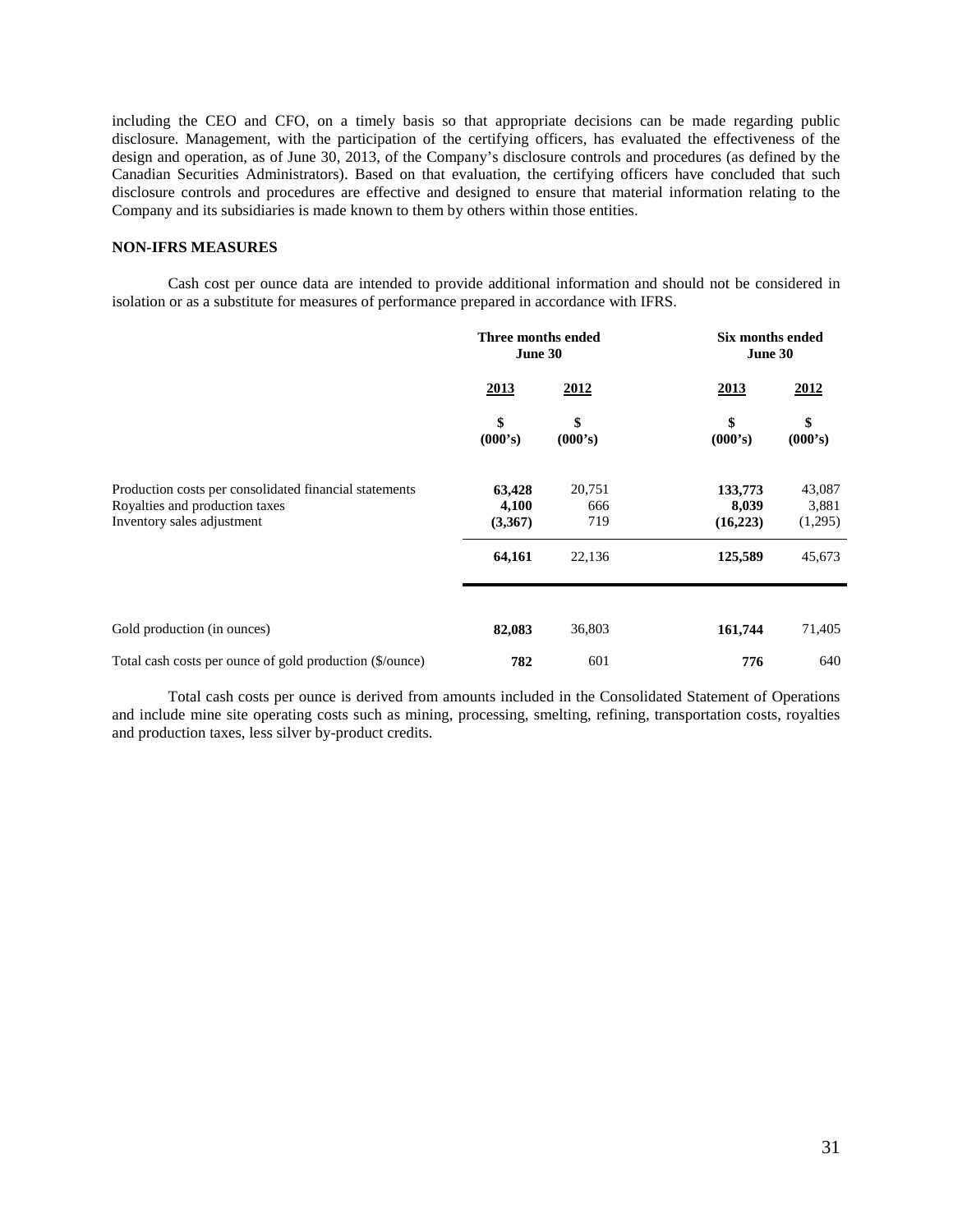# **SUMMARY OF UNAUDITED QUARTERLY RESULTS**

|                                                                                                              | $\Omega$ | $\Omega$ | Q <sub>4</sub> | Q3     | Q2     | $\Omega$ 1 | $\Omega$ | Q3     |
|--------------------------------------------------------------------------------------------------------------|----------|----------|----------------|--------|--------|------------|----------|--------|
|                                                                                                              | 2013     | 2013     | 2012           | 2012   | 2012   | 2012       | 2011     | 2011   |
| Gold revenue (\$ in thousands)                                                                               | 122,635  | 154,853  | 70,783         | 67,065 | 57,330 | 63,873     | 66,894   | 50,459 |
| Gold sold (ounces)                                                                                           | 86,239   | 95,042   | 41,627         | 39,668 | 35,860 | 37,853     | 39,557   | 29,672 |
| Average realized gold price<br>$$/$ ounce)                                                                   | 1,422    | 1,629    | 1,700          | 1,691  | 1,599  | 1,687      | 1,691    | 1,701  |
| Gold produced (ounces)                                                                                       | 82,083   | 79,661   | 44,324         | 42,156 | 36,803 | 34,602     | 38,808   | 34,303 |
| Cash operating costs<br>$(\frac{\sqrt{2}}{2})$ ounce gold)                                                   | 732      | 722      | 604            | 571    | 583    | 587        | 542      | 529    |
| Total cash costs (\$/ ounce<br>gold)                                                                         | 782      | 771      | 657            | 624    | 601    | 680        | 632      | 620    |
| Net income (loss) $&$<br>comprehensive income (loss)<br>for the period $(1)$ (\$ in<br>thousands)            | 33,071   | 63       | 10,948         | 14,476 | 11,937 | 14,546     | 20,837   | 9,036  |
| Earnings (loss) per share $(1)$ –<br>basic $($ )                                                             | 0.05     | 0.00     | 0.03           | 0.04   | 0.03   | 0.04       | 0.06     | 0.03   |
| Earnings (loss) per share $^{(1)}$ –<br>diluted $($ \$)                                                      | 0.05     | 0.00     | 0.03           | 0.04   | 0.03   | 0.04       | 0.06     | 0.03   |
| Cash flows from operating<br>activities (\$ in thousands)<br>- before changes in non-cash<br>working capital | 31,546   | 45,143   | 31,124         | 28,418 | 27,791 | 27,066     | 35,361   | 19,971 |

*(1) Attributable to the shareholders of the Company.* 

### **OUTLOOK – FORECAST 2014**

As part of the budget preparation for 2014, a forecast is prepared based on the projected mine plan. This provides initial guidance for the 2014 production year. More comprehensive guidance for production will be communicated once the budget process is complete and cost estimates confirmed. Significant investments over the past four years in equipment, exploration, and infrastructure will positively affect the mine forecasts for 2014. Staff continues to manage or reduce operating and capital costs.

The Company is forecasting consolidated gold production in 2014 of 395,000 to 420,000 ounces at a consolidated cash operating cost of \$689 to \$705 per ounce from its Masbate, Libertad, and Limon mines.

In 2014, the Masbate Mine is forecast to produce between 190,000 and 200,000 ounces of gold (2013 guidance was 175,000 to 185,000 ounces) with a cash operating cost of \$785 to \$815 per ounce (2013 revised guidance: \$770 to \$790 per ounce). The Masbate SAG mill change out will be deferred to 2014. This will allow the mill installation to be coordinated with the delivery of larger motors, while serving to maximize ounce production toward the high end of the production range for 2013. The decision also moves some costs into 2014. Annual plant capacity will rise slightly after the SAG change out in the second quarter on 2014, to 6.85 million tonnes per year. Slightly better grade and improved recoveries (as a result of a higher proportion of oxide sourcing) will also contribute to improved performance. A mill expansion study is under way but no decision on this will be made until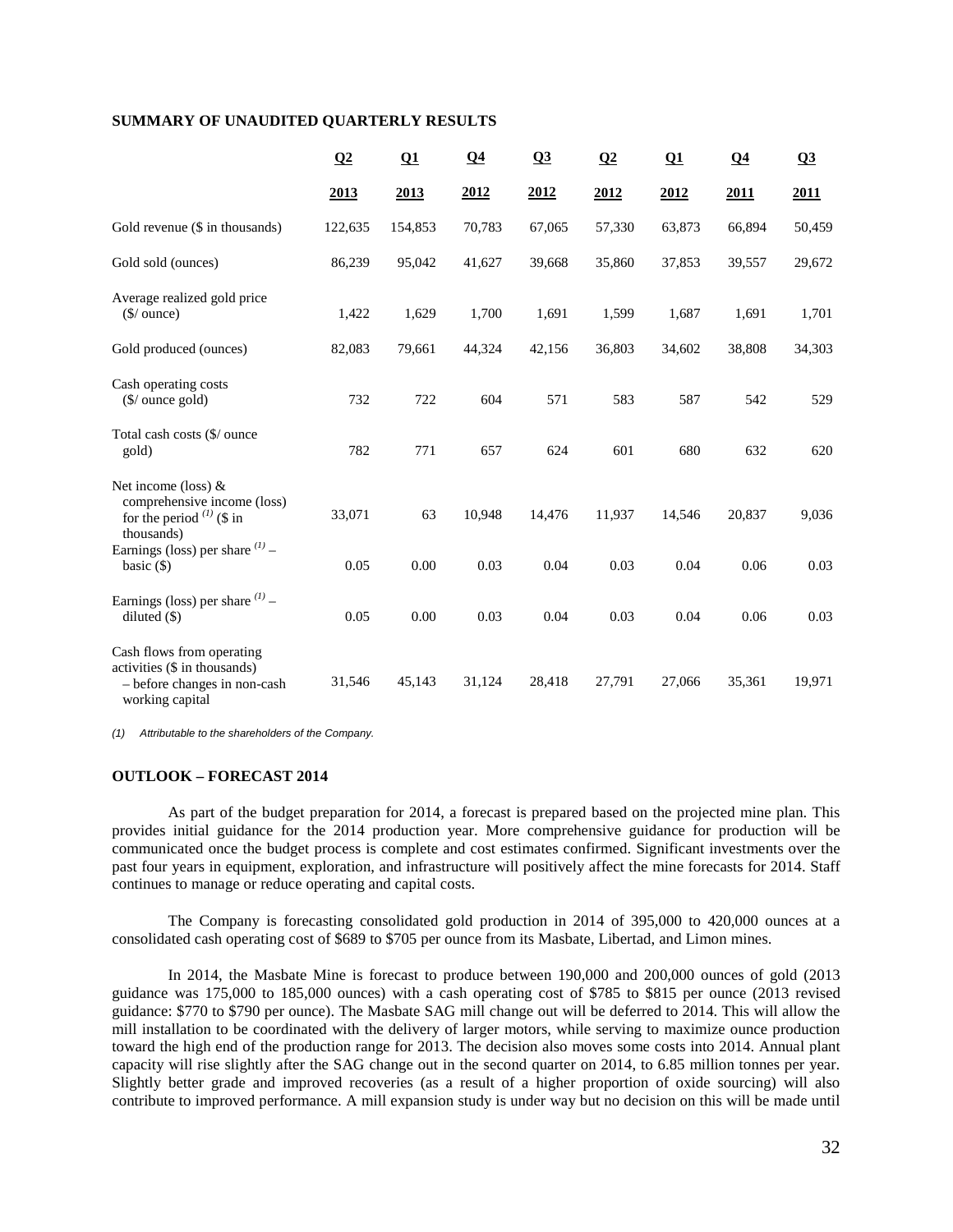at least the first quarter of next year. Capital expenditures are forecast to be \$24 million, the majority of which is related to tailings dam construction, mine development and process plant improvements.

For the Libertad Mine, gold production in 2014 is expected to be between 145,000 and 152,000 ounces (2013 guidance was 131,000 to 137,000 ounces) with cash operating costs between \$540 and \$555 per ounce (2013 revised guidance: \$555 to \$570 per ounce). Improved recoveries observed in 2013 have been incorporated into the forecast, and plant expansion work from 2013 will result in an increase in annual throughput compared to 2013. Jabali will provide 17 percent of process plant feed, at a higher grade of 2.99 grams of gold per tonne forecast. Capital expenditures are forecast to be \$39 million, the majority of which is related to pre-stripping activities and development of extended capacity at Jabali.

For the Limon Mine, gold production in 2014 is expected to be between 62,000 and 66,000 ounces (2013 guidance was 54,000 to 58,000 ounces) with a cash operating cost of \$690 to \$705 per ounce (2013 revised guidance: \$655 to \$665 per ounce). Capital expenditures are forecast to be \$20 million which will include development of improved backfill systems resulting in a higher extraction rate for underground ore.

With the successful development of the Otjikoto project in Namibia, currently in construction and scheduled to commence production in the fourth quarter of 2014, the Company is projecting total 2015 gold production of approximately 550,000 ounces, based on current assumptions. Furthermore, with the potential development of the Gramalote project (B2Gold 49%/AngloGold Ashanti Limited 51%) in Colombia, gold production could increase to over 700,000 ounces.

With our proven technical team, strong operational performance, financial strength and high quality development and exploration projects, B2Gold is well positioned to continue our rapid growth as an intermediate gold producer.

# **OUTSTANDING SHARE DATA**

At August 12, 2013 there were 651,182,950 common shares outstanding. In addition, there were approximately 36.6 million million stock options outstanding with exercise prices ranging between Cdn.\$0.80 to Cdn.\$4.00 per share and 2.6 million RSU. More information is disclosed in Note 13 of the Company's June 30, 2013 unaudited interim consolidated financial statements.

## **CAUTION ON FORWARD-LOOKING INFORMATION**

This Management's Discussion and Analysis contains forward-looking statements within the meaning of applicable securities laws, which reflect management's expectations regarding the Company's future growth, results of operations (including, without limitation, future production and capital expenditures), performance (both operational and financial) and business prospects (including the timing and development of new deposits and the success of exploration activities) and opportunities. Wherever possible, words such as "plans", "expects" or "does not expect", "budget", "scheduled", "estimates", "forecasts", "anticipate" or "does not anticipate", "believe", "intend" and similar expressions or statements that certain actions, events or results "may", "could", "would", "might" or "will" be taken, occur or be achieved, have been used to identify these forward-looking statements. Although the forward-looking statements contained in this Management's Discussion and Analysis reflect management's current beliefs based upon information currently available to management and based upon what management believes to be reasonable assumptions, the Company cannot be certain that actual results will be consistent with these forward-looking statements. A number of factors could cause actual results, performance, or achievements to differ materially from the results expressed or implied in the forward-looking statements including those listed in the "Risk Factors" section of this management's discussion and analysis. These factors should be considered carefully and prospective investors should not place undue reliance on the forward-looking statements. Forward-looking statements necessarily involve significant known and unknown risks, assumptions and uncertainties that may cause the Company's actual results, performance, prospects and opportunities in future periods to differ materially from those expressed or implied by such forward-looking statements. Although the Company has attempted to identify important risks and factors that could cause actual actions, events or results to differ materially from those described in forward-looking statements, there may be other factors and risks that cause actions, events or results not to be as anticipated, estimated or intended. There can be no assurance that forward